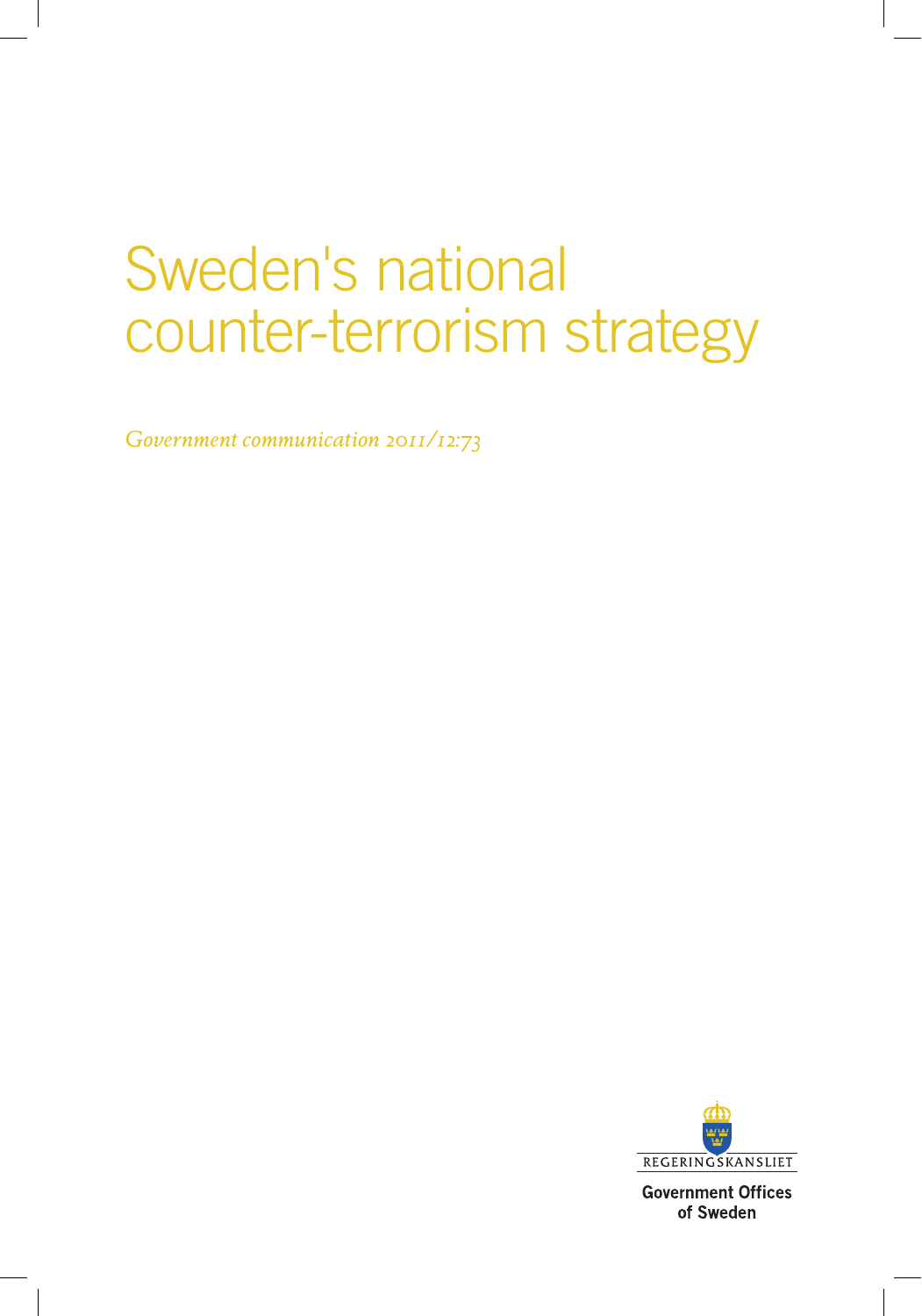## Government Communication 2011/12:73

Responsibility and commitment – a national counter-terrorism strategy



Government Communication 2011/12:73

The Government submits this Communication to the Riksdag.

Stockholm, 9 February 2012

*Jan Björklund*

*Beatrice Ask* (Ministry of Justice)

## Main contents of the Communication

In this Communication the Government presents a national strategy to prevent the emergence of terrorism, to pursue terrorist attacks and to prepare for the eventuality of a terrorist attack occurring nevertheless. In the strategy the Government sets out its view of the starting points, objectives and direction of Swedish counter-terrorism. In it the Government gives an overview of the measures already taken, started or planned to address future challenges.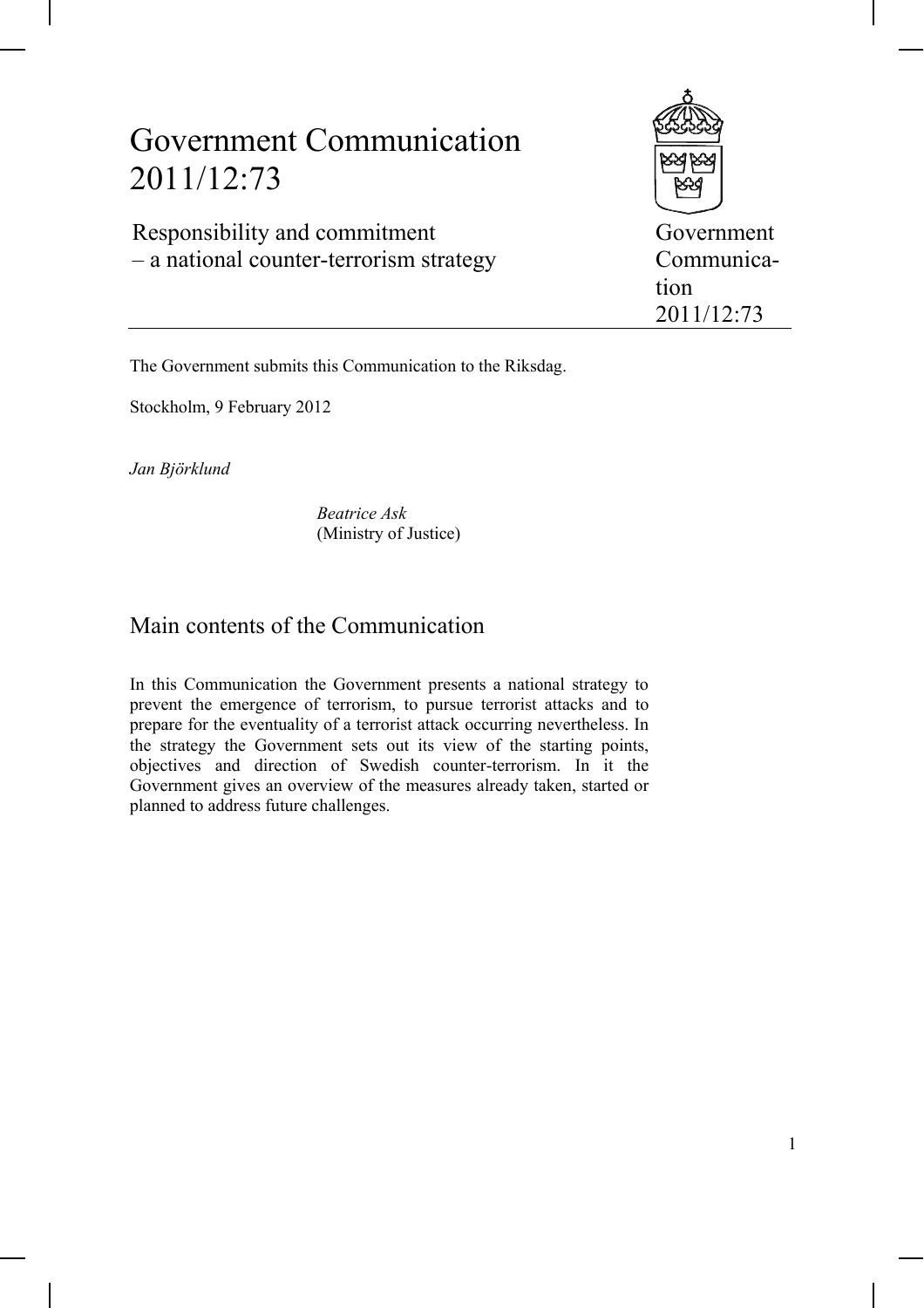## Contents

| 2<br>$\mathcal{E}$<br>4<br>5<br>5.1<br>5.2<br>Preparing for the eventuality of an attack occurring 29<br>5.3<br>6<br>Extract from the minutes of the Cabinet Meeting, 9 February 2012 42 |  |  |  |
|------------------------------------------------------------------------------------------------------------------------------------------------------------------------------------------|--|--|--|
|                                                                                                                                                                                          |  |  |  |
|                                                                                                                                                                                          |  |  |  |
|                                                                                                                                                                                          |  |  |  |
|                                                                                                                                                                                          |  |  |  |
|                                                                                                                                                                                          |  |  |  |
|                                                                                                                                                                                          |  |  |  |
|                                                                                                                                                                                          |  |  |  |
|                                                                                                                                                                                          |  |  |  |
|                                                                                                                                                                                          |  |  |  |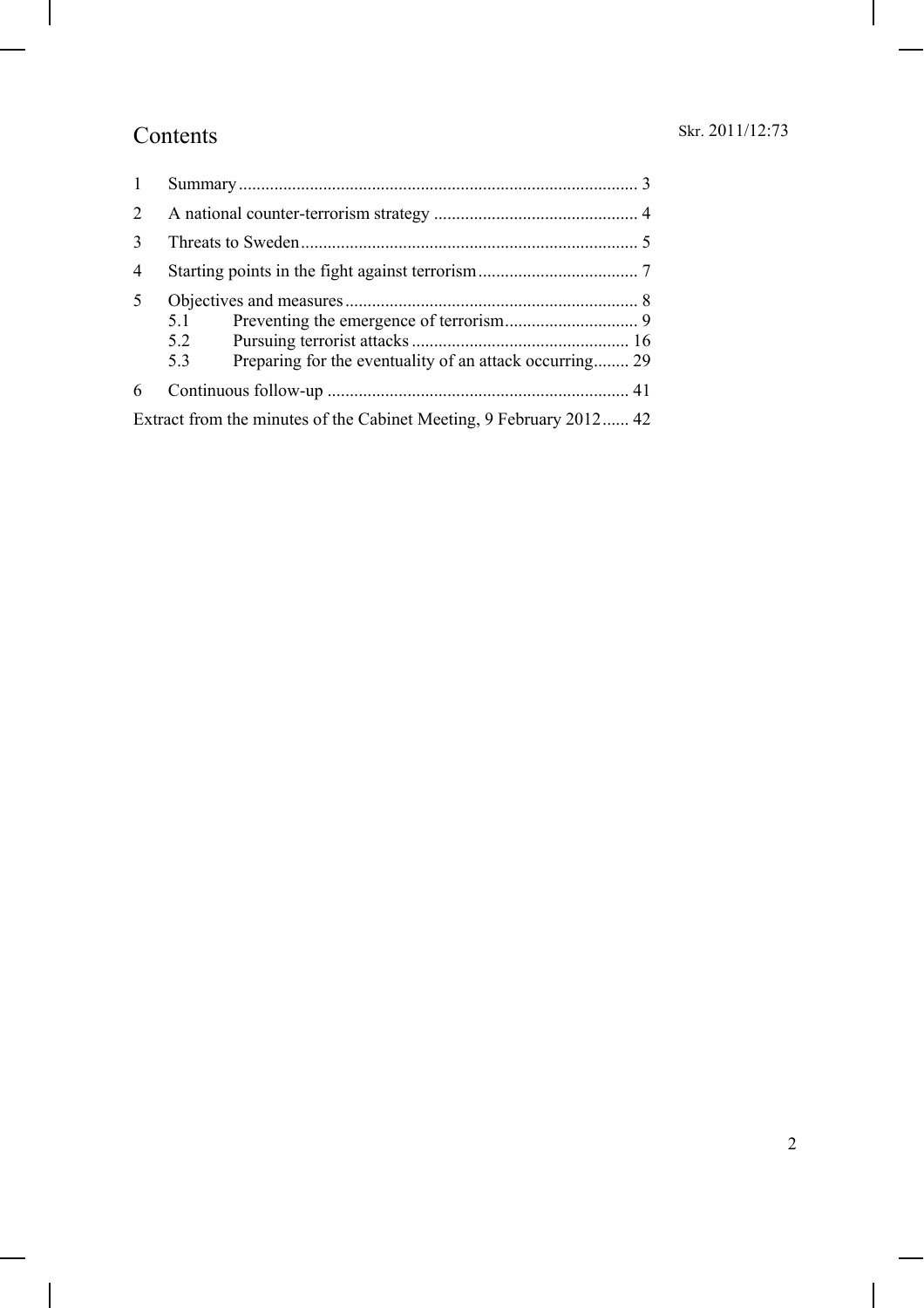## 1 Summary

In this Communication the Government sets out its view of the principles, objectives and direction of Swedish counter-terrorism. Sweden's national counter-terrorism strategy adopts a broad approach and covers all forms of terrorism, irrespective of the background to or motives for the terrorist threat.

This Communication updates the Government Communication *National responsibility and international commitment – A national strategy to meet the threat of terrorism (Govt. Comm. 2007/08:64)*. The Governments is making this update in order to react to international change and to present implemented and coming action. The strategy is divided into three main parts – threats to Sweden, starting points for the fight against terrorism and objectives and measures.

The threat from terrorism changes over time. Attacks carried out and thwarted plans for attacks have shown that there is a real risk of terrorist attacks in Sweden or on Swedish interests.

One starting point is that terrorism can only be countered effectively using means and aims that have a place in an open and democratic society based on the rule of law. International law, including human rights, must be respected nationally and internationally. Democracy must be protected without harming the values to be defended. This Communication describes how Sweden intends to meet the threat from terrorism under three headings: *preventing, stopping* and *preparing.* 

*Preventing* terrorism is intended to reduce the will of individuals or groups to commit or support terrorist crime. This work includes efforts to try to identify and reduce potential breeding grounds for terrorism. Preventive work also includes strengthening democratic values. One aim is to contribute to a well-functioning democracy and an open and tolerant society where discussion and debate are possible.

*Pursuing* terrorist attacks is intended to discover and reduce threats and to stop ongoing attacks or preparations. Stopping attacks also means investigating terrorist crime and calling the people responsible to account for their actions. One aim is to enable the responsible authorities in the justice system to discover and stop plans for terrorist attacks in an effective way consistent with the rule of law.

*Preparing* for the eventuality of a terrorist attack occurring is intended to put adequate protection in place for individuals and for functions, IT systems and installations that are essential to the operation of society. Preparatory work also involves making effective use of the combined resources of society so as to be able to deal with the consequences of an attack. The Government's objectives include improving and increasing cross-sectoral planning and exercises, thus establishing protection and enhancing the capability to resist and manage disruptions to society that may result from a terrorist attack.

By adopting this unified view of terrorism the Government is endeavouring to meet this threat effectively with unswerving respect for our fundamental values.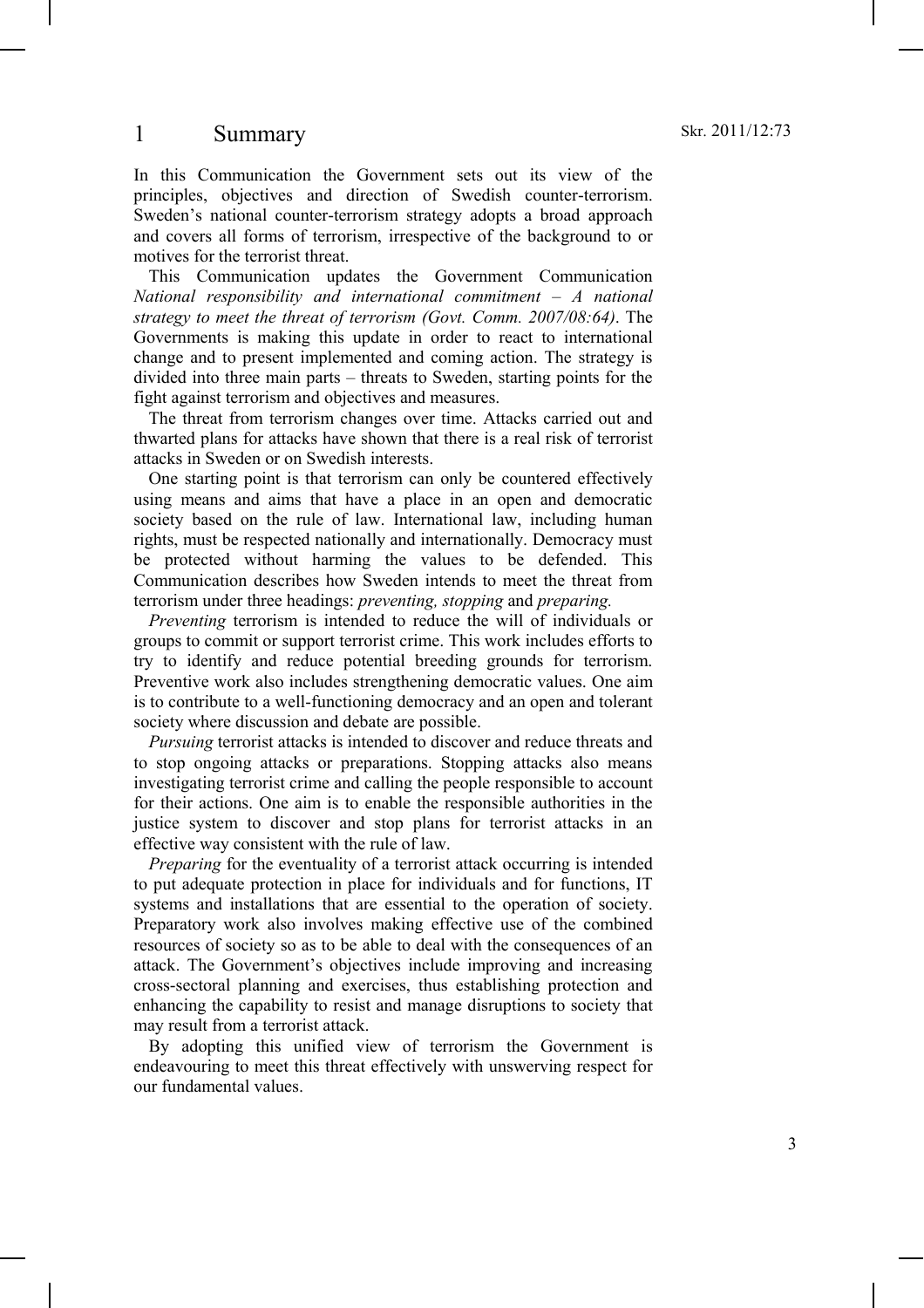#### 2 A national counter-terrorism strategy

An explosive charge detonated in central Stockholm on 11 December 2010. The suicide bomber died. In Norway a home-made bomb and firearms were used to take the lives of 77 people on 22 July 2011. A terrorist attack on a newspaper office in Denmark could be prevented shortly before it was committed thanks to effective work in Sweden and cooperation with Danish authorities. The perpetrators, including three Swedish citizens, were arrested in 2010. The terrorist attacks and the attempt were aimed at the values on which our society is built. It is important to address the threat of terrorism through preventive measures, well-coordinated preparations and a capability to pursue attacks.

Sweden's capability to meet the threat of terrorism is well developed. Attacks in Sweden and on Swedish interests have been averted. Sweden has assisted other countries in pursuing attacks. In February 2008 the Government gave an account of its view of Swedish counter-terrorism in a communication to the Riksdag (Swedish Parliament) (Govt. Com. 2007/08:64). Since then the Government has created the conditions for more effective counter-terrorism. At the same time, improvements have been introduced in due process and supervision in the area. Sweden's capability can be developed and improved even more by drawing on lessons we have learned from attacks and other incidents.

This Communication presents an updated national counter-terrorism strategy so as to clarify the Government's starting points and give an account of how Sweden is meeting the threat of terrorism. These objectives indicate the main strategic direction of future work and will be followed up continually.

Terrorism is one of several threats directed at human life and health, property, the capability of society to function and, ultimately, national security and our fundamental values. It is up to every responsible state to assume responsibility for security in its own territory. The Swedish Security Service is responsible for countering terrorist crime and for pursuing attacks in Sweden and on Swedish interests.

Terrorist crime can be detected, investigated and prosecuted through the combined capability of the justice system and the intelligence services. However, it is not possible to have complete security as an objective since this would result in unacceptable restrictions on our rights and freedoms. A number of government agencies and other actors are responsible for preparatory work, such as the protection of functions essential to the operation of society and effective consequence management if Sweden suffers a major attack. In preventive work all parties have a responsibility for not allowing the originators of terrorist attacks or violent extremism to set the agenda and for ensuring that public debate is conducted within the framework of democracy. Sweden also has a responsibility to help other countries. Moreover, a commitment to international cooperation is necessary in order to be able to safeguard Swedish interests both in Sweden and abroad.

The national counter-terrorism strategy adopts a broad approach and covers a range of government agencies and other parts of society. The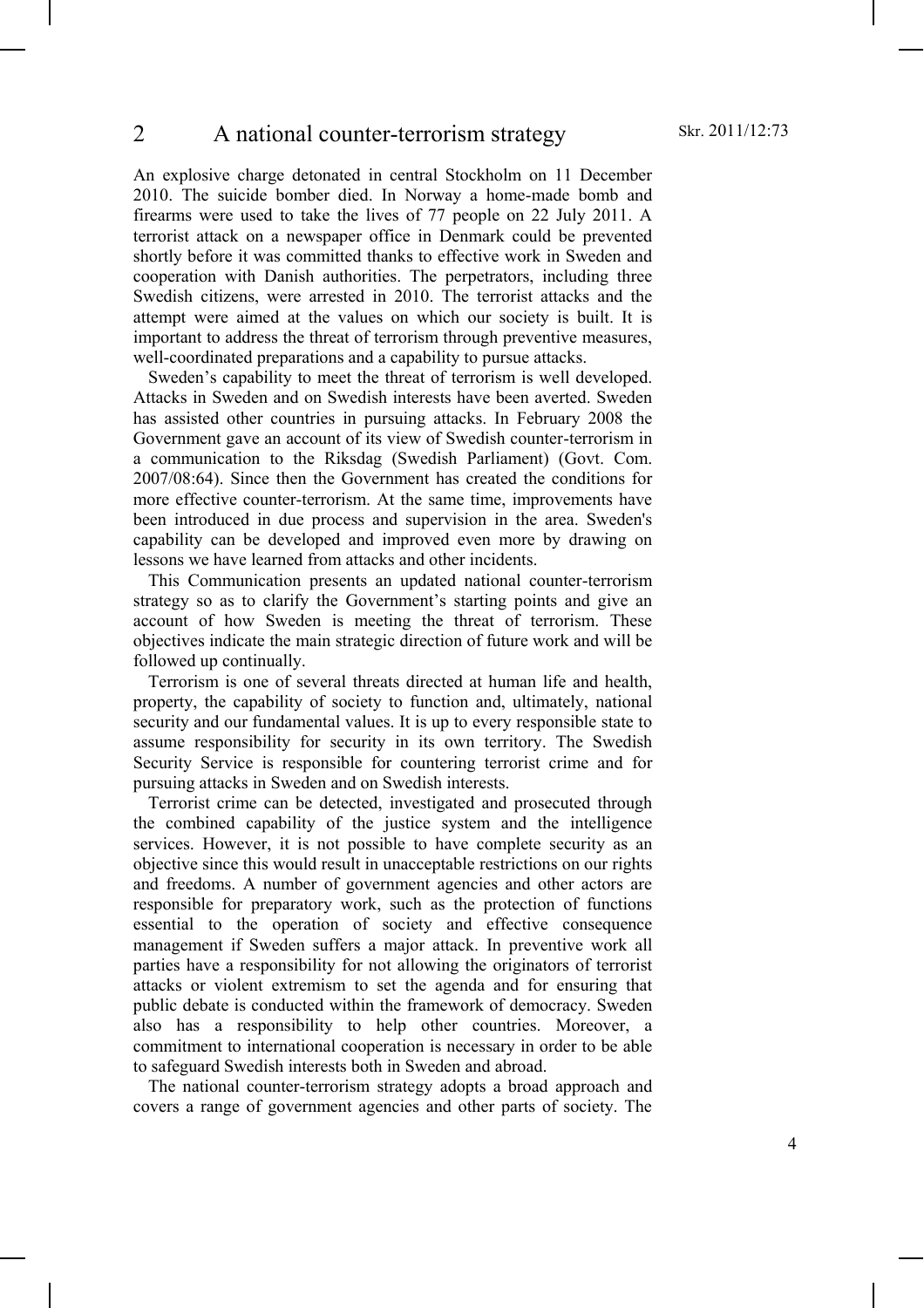strategy also covers all forms of terrorism and violent extremism, irrespective of their motive or other background factors.

The strategy is divided into three main parts: threats to Sweden, principles for the fight against terrorism and objectives and measures. Objectives and measures to meet the threat of terrorism are structured under three main headings: *preventing* the occurrence of terrorism, *pursuing* terrorist attacks and *preparing* for the eventuality of an attack occurring.

## 3 Threats to Sweden

**In brief:** From an international perspective, most terrorist attacks occur in areas affected by conflict outside Europe. In Europe, local nationalist and separatist groups account for most of the attacks. In Sweden neither the white power environment, the autonomous environment nor violent Islamic extremism, are currently a serious threat to the democratic system. Actors inspired by al-Qaeda aim to carry out attacks resulting in a high number of civilian deaths and they still constitute a threat. The threat from terrorism has changed in recent years with an increased risk of attacks by people mainly acting alone.

Most terrorist attacks still occur in areas affected by conflict outside Europe. Every year many civilians are hit by attacks in widely spread areas of the world such as parts of the Middle East, Africa, Asia and South America, for example.

Cross-border and global terrorism have had a great impact in the past ten years. The network that has been most prominent is al-Qaida. Other terrorist networks have also demonstrated the intent and capability to carry out attacks in and against Europe. Since the large-scale attacks in the US in 2001, Europe has experienced a number of attacks deliberately striking at the civilian population. The most prominent attacks with civilian victims were carried out in Madrid in 2004 and London in 2005 by perpetrators who can be characterised as violent Islamists.

In general terrorism inspired by al-Qaida continues to strive for attacks resulting in a large number of civilian deaths. However, the capability to carry out attacks, i.e. to plan, acquire knowledge and weapons, and take other similar measures has decreased slightly in recent years, in part as a result of greater global cooperation and more effective counter-terrorism.

The reduced capability to carry out large-scale attacks has led to a change of tactics. Today actors inspired by al-Qaida often try to carry out smaller, more limited attacks and, generally speaking, the individuals involved have less training and experience. In several cases these groups and networks have also made use of conflict areas to build up their capacity through training and acts of violence. At the same time, developments in the past decade have resulted in an increase in the intent and will among additional violent Islamists to support or commit terrorist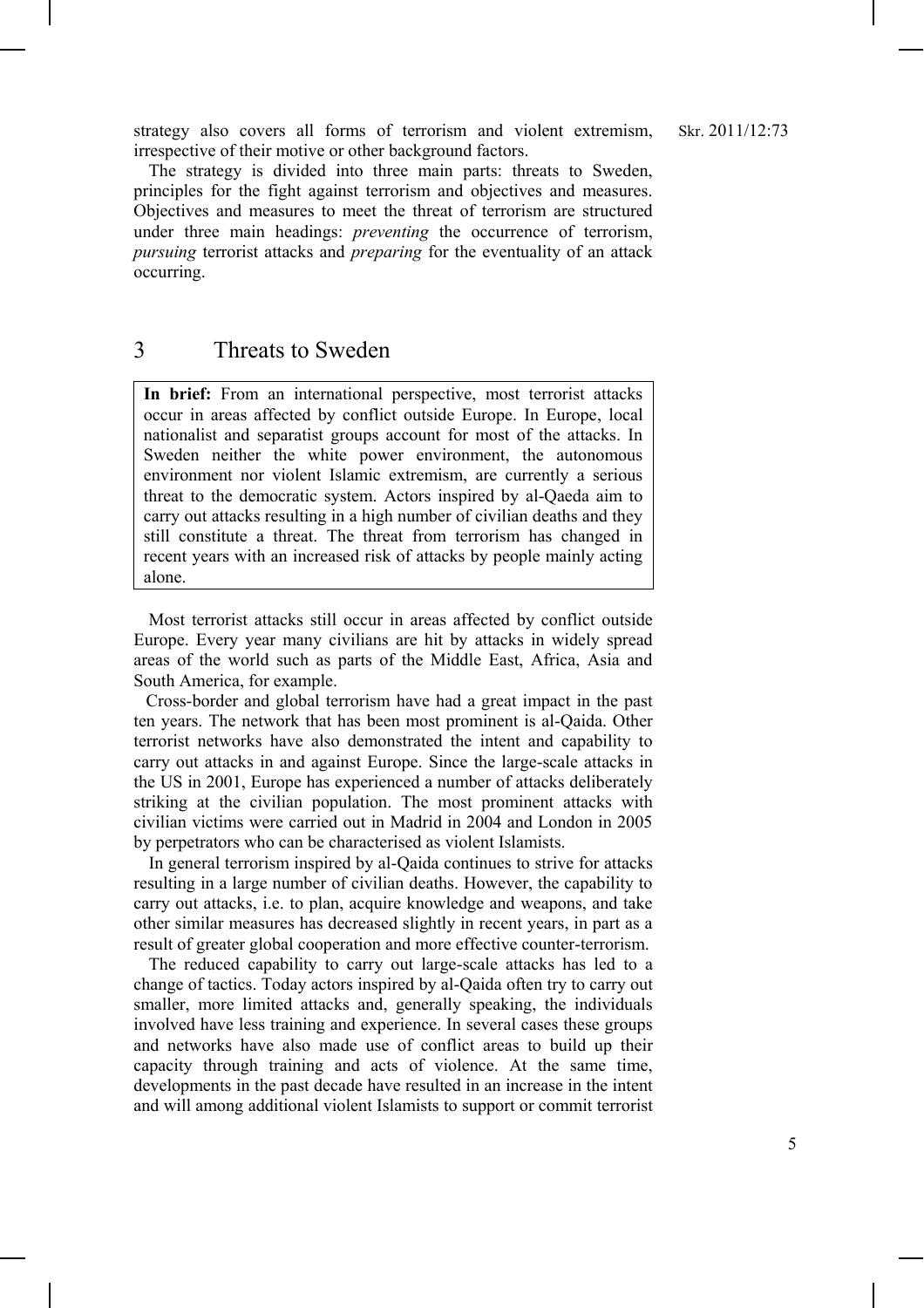acts. The various measures implemented around the world to limit this capability may also have contributed to this development.

The use of the Internet has grown in importance for violent groups and networks, partly as a means for their own communication but perhaps especially as a platform for spreading messages and propaganda. Moreover, several manuals containing instructions for planning and carrying out attacks, such as bomb-making, are to be found on the Internet. In general, however, additional skills and knowledge, over and above what can be obtained only by using the Internet, are required to be able to convert these instructions into the intended result, for example a working explosive charge. Through the Internet it has been possible for individuals both to be influenced by propaganda and to acquire knowledge without necessarily having contacts with established environments.

Most attacks in Europe are planned or implemented by European actors that are driven by other political ideologies than those inspired by al-Qaida. These actors seem primarily to operate in the countries or areas that are the focus of their political objectives. The most active groups primarily have separatist motives, but actors in anarchism and left-wing extremism regularly commit attacks. These groups chiefly attack symbols of the exercise of public authority, such as the police or military or people who are politically involved. In Norway in summer 2011 two large scale attacks that primarily had anti-Islamic overtones were carried out. The perpetrator in Norway appears to have planned and carried out the attacks on his own.

In recent years several completed or thwarted attacks in Europe and the western world have been planned and carried out by people working on their own. The background to attacks carried out by individuals mainly acting alone can vary. They may involve perpetrators who are allied to established terrorist organisations but who make a conscious choice to act alone so as to avoid discovery. They may also involve individuals acting on their own initiative without any real interaction with other groups or networks. The risk of attacks by individuals acting mainly on their own makes the threat picture more complex and difficult to assess.

Violent extremism in Sweden is often divided into three different types of environments: white power, left-wing autonomous movements and violent Islamic extremism. At present none of these three environments is a serious threat to the democratic system in Sweden. However, persons operating in these environments do subject individuals to threats or serious crimes.

Money and other resources are needed to carry out attacks. This is why it is problematic that individuals in Sweden are providing continuing financial and logistical support for terrorist-related activities abroad.

Another set of problems that has been viewed more seriously in recent years is that individuals travel to conflict areas from Sweden and other parts of the western world in order to be given training in armed combat.

The threat from terrorism changes over time. Attacks carried out and thwarted plans for attacks have shown that there is a real risk of terrorist attacks in Sweden or on Swedish interests. Developments in recent years have made it more complicated to assess the threat profile.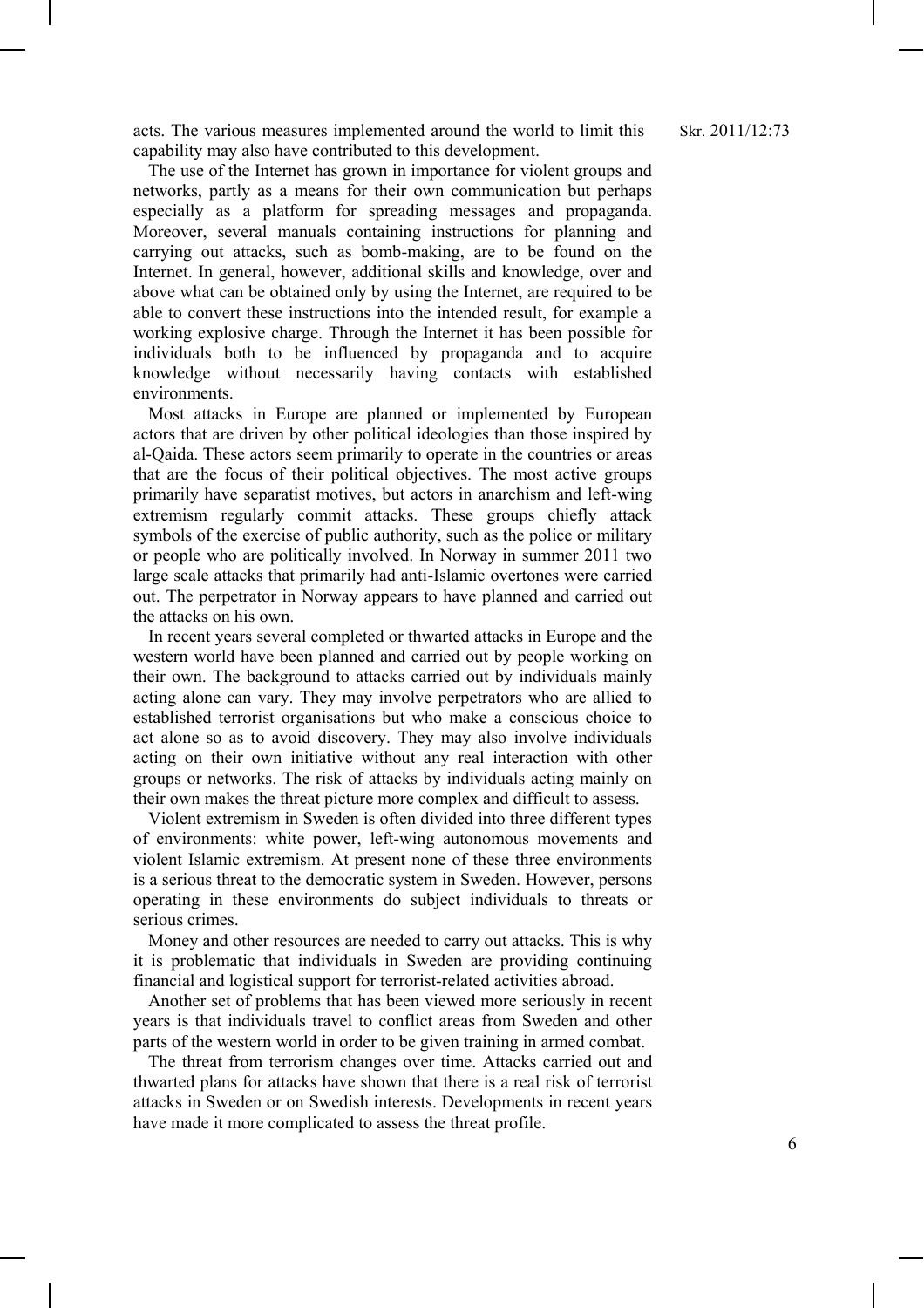### 4 Starting points in the fight against terrorism

**In brief:** Counter-terrorism must be characterised by openness and transparency. The starting points for counter-terrorism in Sweden include:

- creating security through effectiveness and the rule of law;
- only working according to the goals and means that are acceptable
- in an open, democratic society based on the rule of law; and
- national and international cooperation and collaboration.

Terrorism threatens our fundamental rights and freedoms. Respect for and the defence of these rights and freedoms, including the human rights expressed in several international commitments, are a precondition for effective counter-terrorism, an obligation for the state and an explicit will in our country. The fight against terrorist crime sometimes means striking difficult balances between different interests and objectives. The Government has identified starting points and principles that will guide Swedish work and cooperation against terrorism, at both national and international level.

*– Respect for human rights and our constitutional rights and freedoms.* Respect for the principle of the rule of law and our fundamental rights and freedoms is one of the foundations for counter-terrorism work. Action in the fight against terrorism must be taken with full respect for these fundamental rights and freedoms so that the measures cannot be called into question. Moreover, everyone concerned should avoid branding any particular group of people and should instead develop a dialogue so as to promote mutual awareness and understanding.

*– Maintenance of the rule of law.* One linchpin of our society is that legal rules constitute a guarantee against injustices committed by the state. Some of our rights and freedoms are inviolable and some of them may be restricted in law under certain specific conditions. These restrictions may only be imposed to satisfy purposes acceptable in a democratic society. The purposes may never be so far-reaching that they are a threat to the fundaments of democracy, such as the free formation of opinion. There must also be an urgent need in society of the particular legislation. This need must be tested against the arguments to the contrary. The laws must also be clear, accessible to the general public and formulated with precision so that the restrictions of rights are predictable.

– *Legal security.* Private individuals, companies and others must be protected from criminal attacks on life, health, freedom, integrity and property.

*– Proportional application.* Every single measure must be in proportion to the purpose of the measure, irrespective of whether it involves a new general statute or the application of existing regulations in a specific instance.

– *Effectiveness and flexibility.* Society must fight terrorism in a modern and effective manner. It must be possible to adapt measures to what the threat picture is like and develops over time. Measures and adaptations must be resource- and cost-effective. Regulations will be overhauled when required.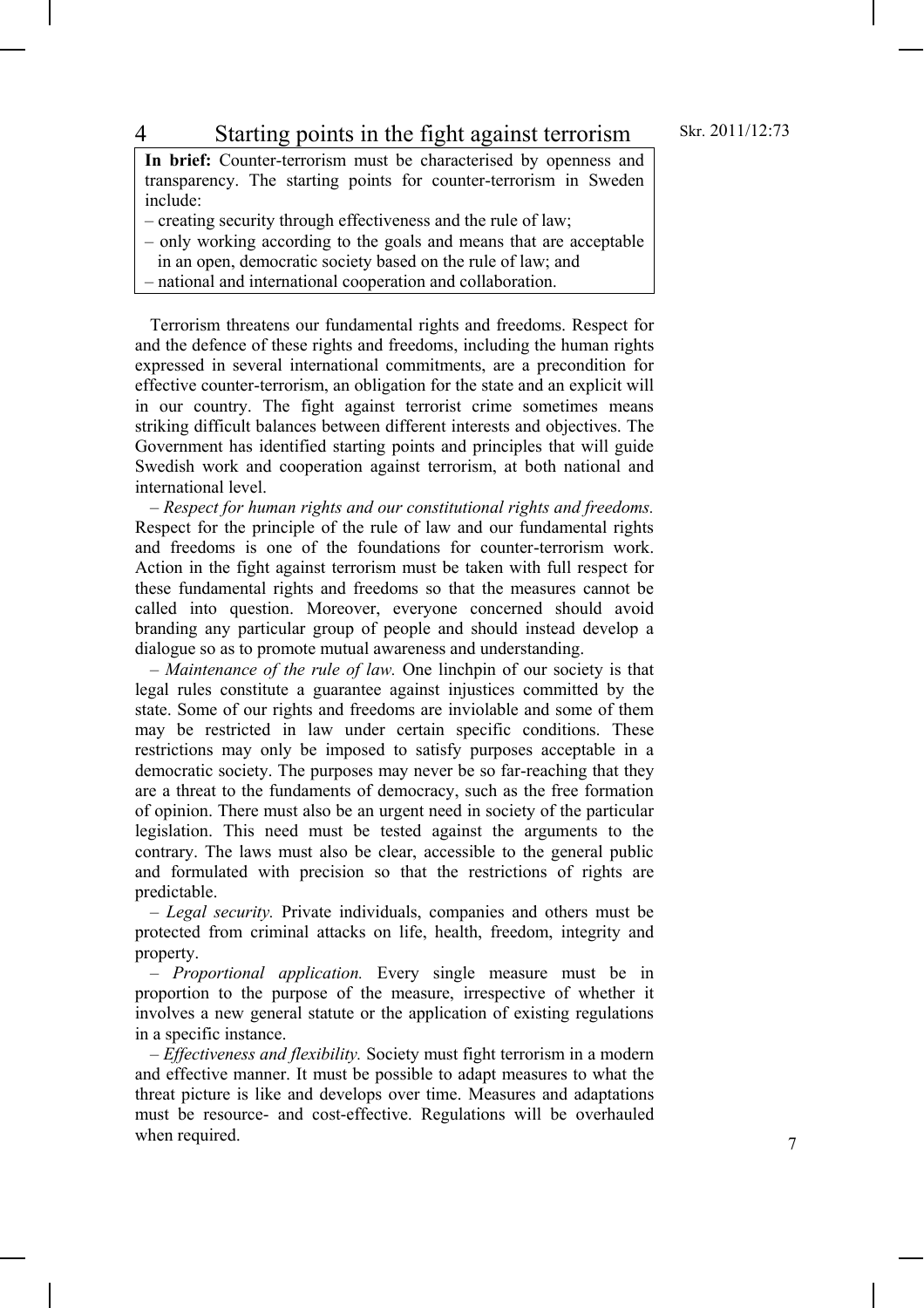– *Openness and transparency are watchwords.* What the challenges are and how society meets the threat of terrorism must be stated as clearly as possible without risking harm to national security, law enforcement activities and private individuals.

– *Insight, supervision and control.* There must be acceptable and reliable functions for insight, supervision and independent scrutiny of the activities of the responsible authorities.

– *A robust society with a good capability for recovery*. The protection of installations, functions and people must be given priority and be adapted to relevant assessments of risk, needs and other matters. At the same time, reasonable accessibility must be maintained. The principle of responsibility, which means that the party that bears responsibility in normal conditions also bears it in a crisis, is the starting point.

*– National collaboration.* It is a well-established principle that the responsible authorities and other resources in society must cooperate and collaborate in order to effectively achieve the objectives adopted by the Government and Riksdag, this is also an important aspect of the principle of responsibility. This principle requires regular exercises and the review of regulations when needed.

– *International cooperation*. International cooperation is an important precondition for counter-terrorism and Sweden actively supports further and extended cooperation. The starting points and principles for Swedish counter-terrorism are just as applicable in our international commitments. International law must be promoted at both national and international level.

– *Promote our fundamental values and democracy*. By promoting democracy, tolerance, dialogue and participation we can generate resistance to intolerance, discrimination and exclusion.

## 5 Objectives and measures

The specific objectives and direction of the fight against terrorism and the Government's measures are presented under three headings: *preventing, pursuing* and *preparing.* The presentation of these measures is not intended to give a comprehensive description of all work that could be viewed as part of combating terrorism and the management of its consequences. Instead, it is intended to give an overview of ongoing and coming measures in the fight against terrorism.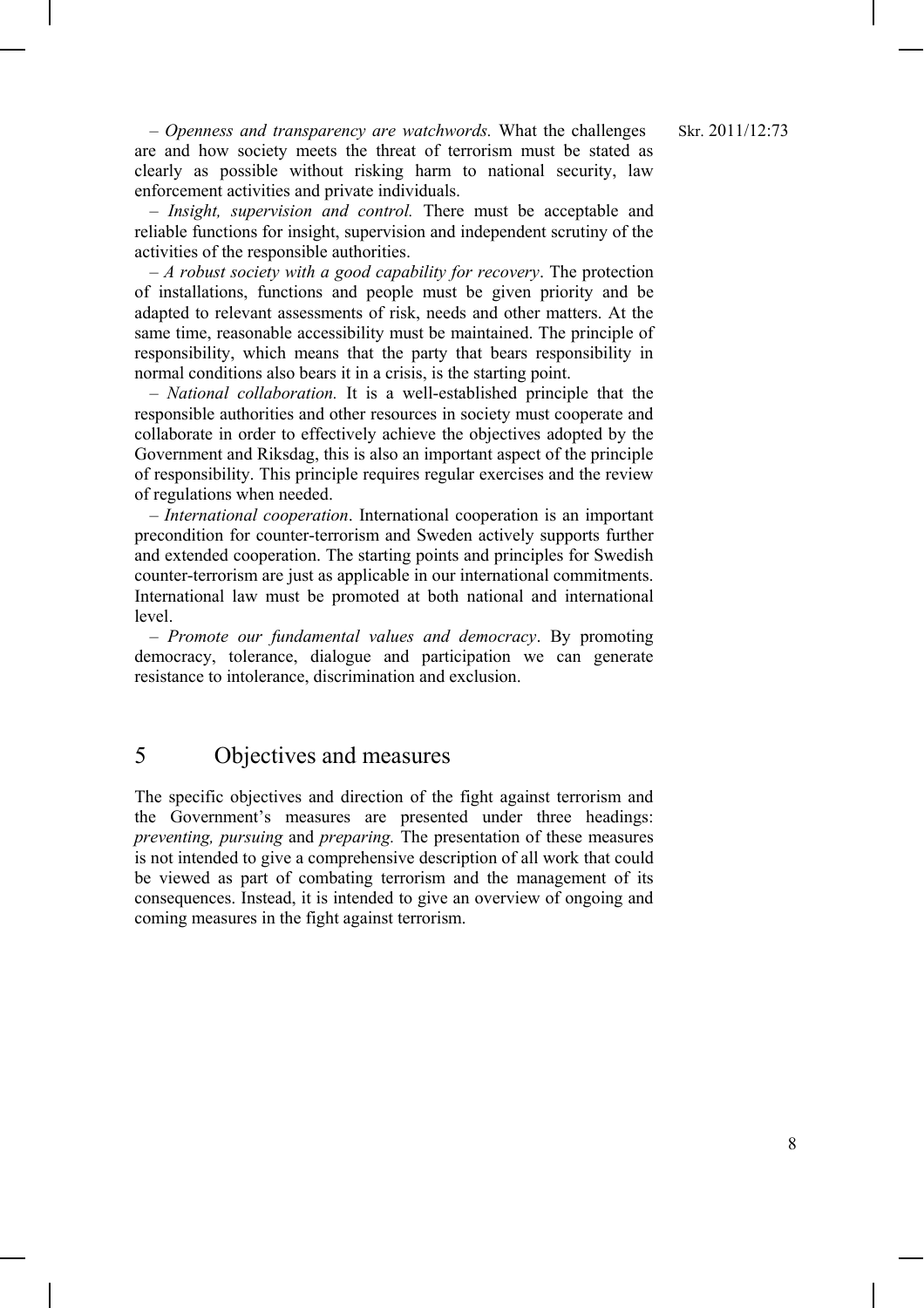#### 5.1 Preventing the emergence of terrorism

**In brief:** Preventing terrorism is intended to reduce the will of individuals or groups to commit or support terrorist crimes. This work includes efforts to try to identify and reduce potential breeding grounds for terrorism and violent extremism. Preventive work also includes strengthening the values on which our democracy rests. Some of the measures planned or implemented are:

- a national action plan to defend democracy from violence-promoting extremism;
- the development of the measures and cooperation undertaken by several authorities; and
- support for and the development of cooperation with other counties.

One integral part of work to counter terrorism is preventing its emergence and countering the driving forces behind it. This includes the challenge of addressing the phenomena that are manifested in violent extremism and that conflict with fundamental democratic values and the principle of the equal worth of every individual. The responsibility of law enforcement agencies for preventing and combating terrorism is focused on the activities carried out by people in Sweden that threaten security rather than on the arguments and ideas that are used as grounds and justifications for these activities. Therefore the task goes beyond traditional law enforcement measures. Valuable work can be conducted by other actors in society such as schools, social services and municipalities as well as by voluntary organisations and the research community.

Preventive work is important for several reasons. Above all, the risk of terrorist attacks decreases when fewer individuals develop a will to commit or support terrorist crime.

Free access to the Internet, mobile networks, etc. is an important tool for countering anti-democratic and extremist tendencies. Open and democratic societies with free flows of information are better equipped to withstand propaganda and misleading information.

Preventive measures should provide further scope for reporting suspicious behaviour and establishing contacts with individuals who have shown by their actions a will to commit or support terrorist crimes. Moreover, this work should contribute to greater awareness of the fundaments of democracy and to a society that questions the propaganda about intolerance, threats and violence spread by violent extremism. Over and above work to safeguard and strengthen democracy in general, measures should have a particular focus on the individuals who have shown by their actions that they have started a process of supporting or participating in some form of violent extremism and associated violent acts. At the same time, it is important to follow up the questions concerning freedom of opinion and association that work on preventing violent extremism may raise. It is important that preventive work is based on scientific and scholarly studies and proven methods.

The objectives in this area stem from an endeavour to:

– Increase people's security;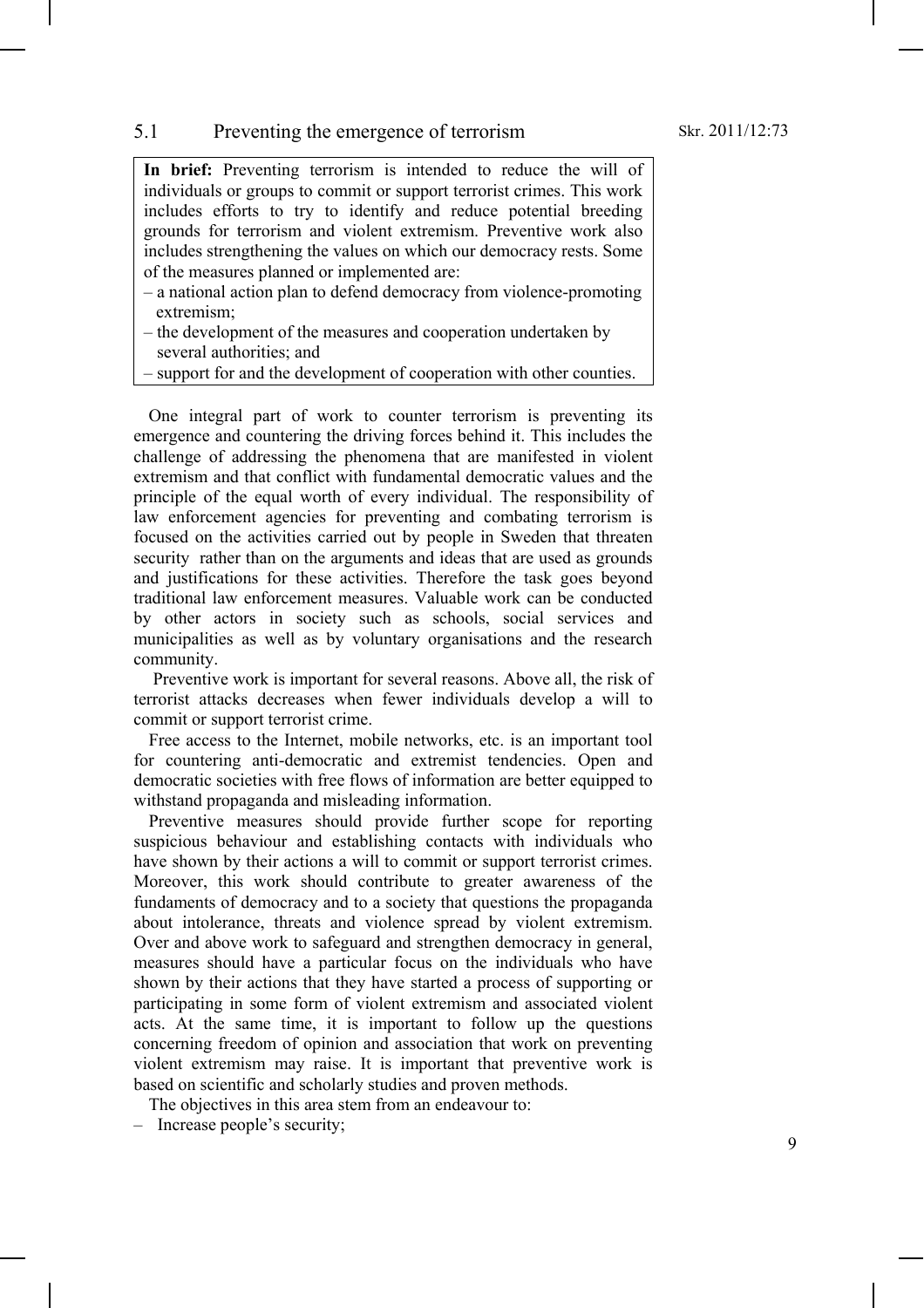- be more effective in assisting individuals to avoid being drawn into violent extremism and in providing support when they want to leave such an environment;
- increase knowledge about provocations and recruitment to terrorism and violent extremism, in particular the importance of the Internet in this context;
- disseminate knowledge to the general public, private actors and government agencies about the drivers of terrorism and violent extremism.
- strengthen awareness of the fundaments of the democratic system, especially among young people; and
- improve coordination and cooperation between all actors working on preventing terrorism, in part through increased cross-sectoral planning.

#### **Measures**

#### *A national action plan to safeguard democracy against violencepromoting extremism*

In December 20011 the Government presented its Communication *An action plan to safeguard democracy against violence-promoting extremism (Govt. Comm. 2011/12:44)*. The Action Plan presents measures that the Government has taken or intends to take to strengthen awareness of democracy and safeguard democracy from violencepromoting extremism. The overall purpose of the Action Plan is to protect and strengthen democracy in the long term, thereby making society more resistant to violence-promoting extremism. The Government intends to implement the measures in 2012–2014. The Action Plan includes measures to increase knowledge of violencepromoting extremism, to prevent individuals joining violence-promoting extremist groups and to make it easier for those who have already joined to leave such groups. In addition, the Action Plan contains measures to strengthen structures for cooperation and measures to counter the breeding grounds of ideologically motivated violence.

One measure has been that, in cooperation with the Government Offices, the Swedish Association of Local Authorities and Regions (SALAR) has identified local examples of how various actors have countered and prevented violence promoting extremism *(Local action against the promotion of violent extremism, SALAR 2010)*.

The Government has also tasked the National Board for Youth Affairs with allocating funds to civil society organisations carrying out activities to strengthen the democratic values of young people, thereby preventing young people from being recruited to the promotion of violent extremism. Funding has also been allocated to organisations that provide democracy and leadership training programmes for young people who can act as models. The National Board for Youth Affairs also allocates funding to activities for defectors.

An inquiry will be appointed to produce training material on methods of preventing violence-promoting extremism. It will be possible to use the training material in the training of professionals in, for example,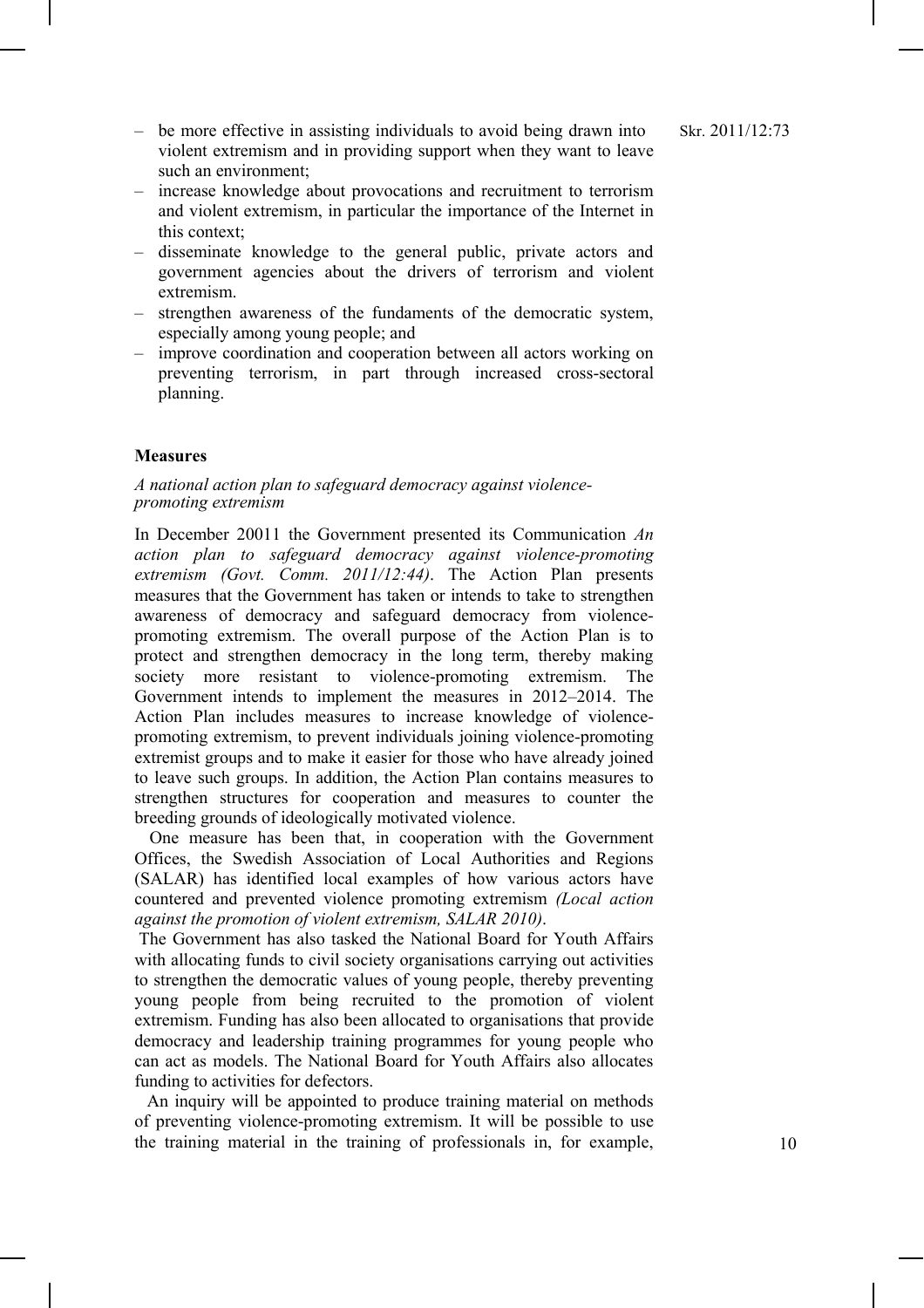schools, social services, the prison and probation services, municipalities and civil society organisations.

The Swedish National Defence College (FHS) has been given a government assignment that includes a study of good examples of preventive methods focusing on countering individuals joining groups in other countries that promote violent extremism.

Another example is the government assignment to the Living History Forum to develop and spread methods to counter pupils developing values that are in conflict with democracy.

#### *The work of the Police and responsibility for developing measures and cooperation*

No single agency can have sole responsibility for everything that needs to be done to retain a free and open society. The action taken by a number of agencies demonstrates the breadth of this work. There are many indications that there is scope to develop and improve existing measures to prevent terrorism and violent extremism.

Even though there are clear limitations on what the Swedish Security Service and other parts of the Swedish Police can achieve, these agencies have a central role in preventive work. Activities intended to build trust and establish contacts are a natural part of police crime-prevention work and have been conducted in the Police over many years. The Swedish Security Service and other parts of the Swedish Police carry out a range of measures to prevent different forms of violent extremism.

The Security Service has long-established dialogue and contactpromoting activities that form part of work to counter terrorism. Their dialogue activities are intended to build trust and good relations between different organisations and parts of society. Contact-promoting activities mean that the Security Service maintains a visible presence in contexts where there may be people, particularly young people, who are drifting into circles where violence is advocated as a means of changing society. The Security Service has contributed actively to a more nuanced picture of terrorism and violent extremism through its participation in discussions, debates, interviews and lectures.

The Swedish Police take part in cooperation and develops methods intended to provide support for people who want to leave destructive environments. Measures aimed at young people who risk becoming criminals can also help to reduce the risk of recruitment to violent extremism. On 3 March 2011 the Government decided that the Police Service will initiate a pilot scheme consisting of social teams for young people at risk of becoming criminals. The Police will consult with the National Board of Health and Welfare, the National Agency for Education, the Swedish Employment Service, the Swedish Prison and Probation Service, the National Board of Institutional Care, the National Board for Youth Affairs, the Swedish Association of Local Authorities and Regions and other relevant government agencies that the Police see as important to attach to the project. In addition, the government decision states that, after holding consultations with the Police and other agencies affected, the Board of Health and Welfare is to develop a risk assessment manual so as to be better able to identify young people who are at risk of being recruited to criminal networks or want to defect from a criminal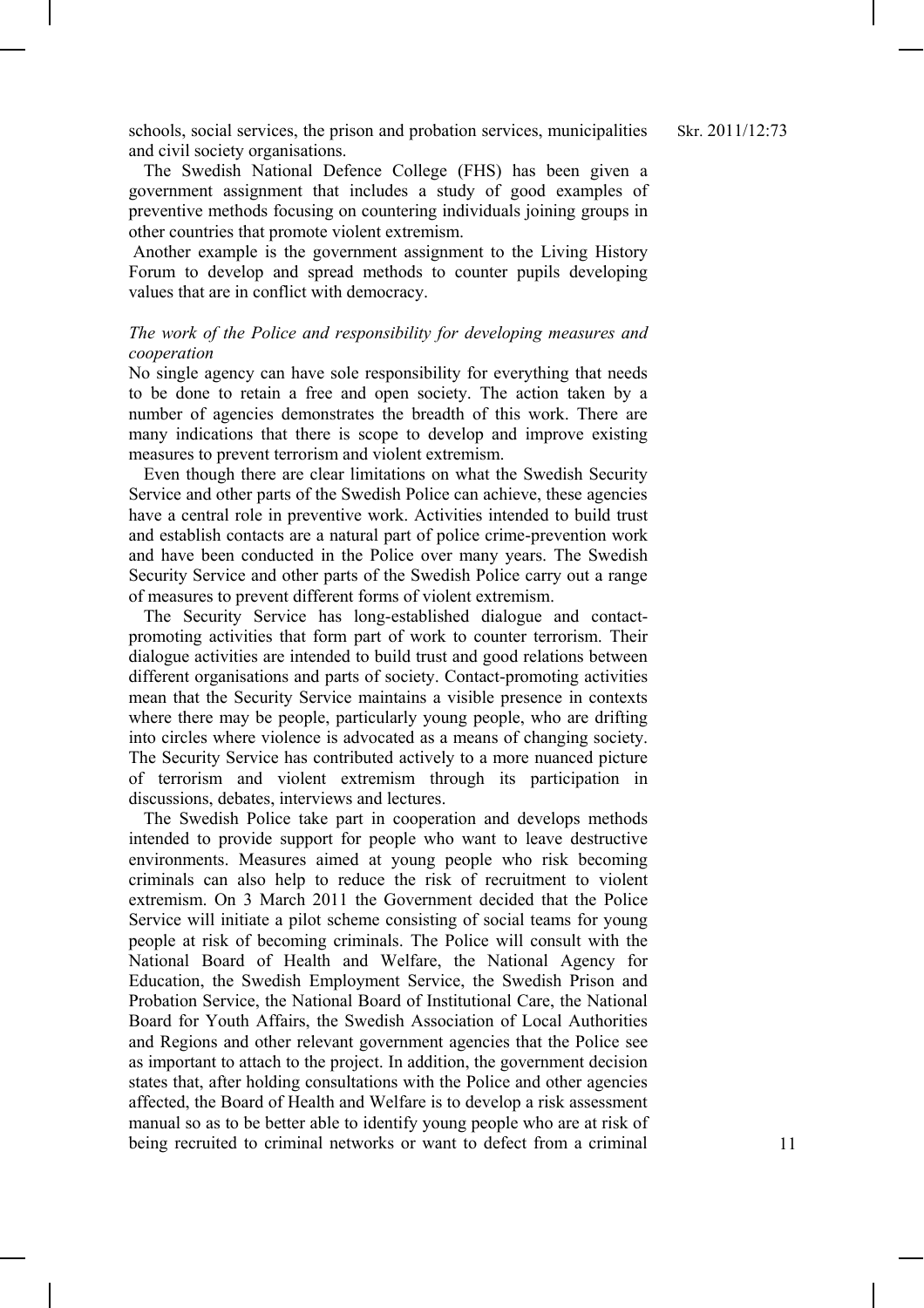network and to produce guidance concerning what support should be available to young people included in the work of the social teams.

The Police in the counties of Stockholm, Västra Götaland and Skåne have set up special dialogue police as a link between police commanders and the arrangers of various expressions of opinion, such as demonstrations. This often involves groups in the white power environment and in the autonomous environment. The dialogue police are also in touch with the groups that risk being attacked. This work builds on an open dialogue and cooperation with several other actors, such as municipalities, the social services, community workers, parents' associations, local public transport providers and business operators who risk having their property damaged. The work of the dialogue police has turned out to be successful in establishing greater trust and security for everyone involved when the freedom to demonstrate is being exercised.

The Police make particular efforts to combat crime with the motive of violating a person on grounds of colour, national origin, sexual orientation or other similar circumstances. In Stockholm work on hate crimes is coordinated under an expert service for hate crimes. This service cooperates with various organisations, special interest associations, researchers and authorities, and a liaison group consisting of representatives of civil society organisations has been established.

The presence of the Police in social media and other forums on the Internet contributes to greater visibility, accessibility and better information to the general public or certain groups. With the help of Internet and social media contacts the Police can take preventive action in time so that some crimes can be avoided. The presence of the Police on the Internet and in social media can be developed further.

Several projects are under way in the EU to counter violent extremism. A police in-service training course in discovering and preventing radicalisation at local level is going to be produced. The content of the course is being drawn from an EU-funded project with eleven EU countries participating called Community Policing Preventing Radicalisation & Terrorism (Coppra) that the Security Service and the Swedish police have taken part in.

The Swedish Prison and Probation Service is working on identifying people, groups and phenomena that are signs of ongoing recruitment to violent extremism in the prison and probation service environment. Expertise in handling this set of problems has been developed in recent years. Moreover, under the Prisons Act (2010:610) the Government can order restrictions in a prisoner's contacts with the outside world if this is required in view of national security or the risk that the prisoner will be complicit, during the enforcement of his or her sentence in a prison, in a terrorist offence. The capability of the Prison and Probation Service to provide person-centred modern and humane prison and probation services is also assessed as being of importance for preventive work. The Prison and Probation Service also participates in a range of international cooperation that provides opportunities for the exchange of knowledge and experience about preventive measures. For example, the Service hosted a conference on radicalisation and rehabilitation in a prison and probation environment and participated in the production of a handbook on countering radicalisation in that environment.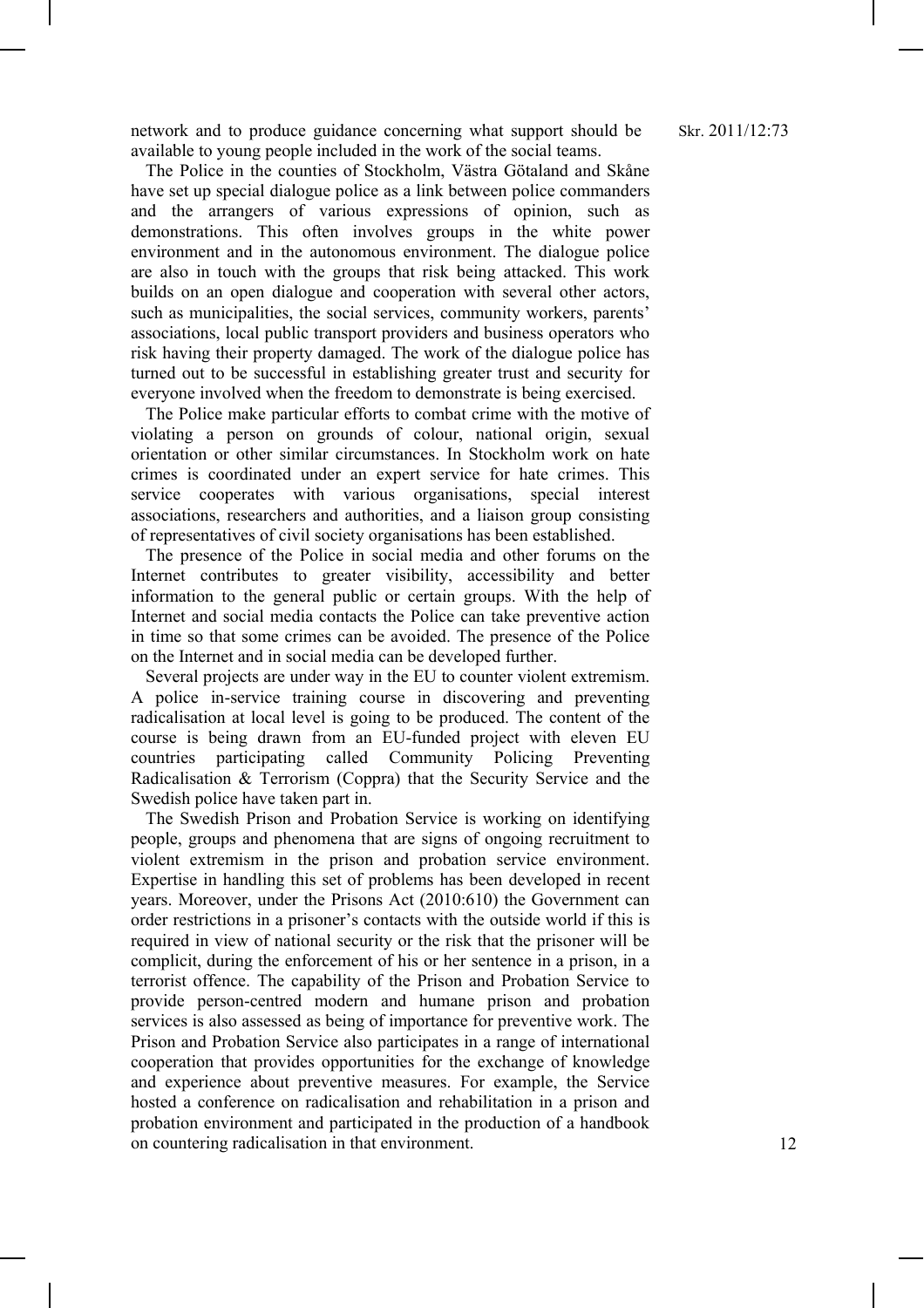The Swedish Civil Contingencies Agency (MSB) participates in preventive work through, for example, training for instructors. The Agency also coordinates a consultation group for faith communities that works on dialogue and the exchange of experience.

The Swedish National Defence College (FHS) is running a project aimed at producing new knowledge about terrorism prevention and has conducted systematic research and study activities concerning non-state actors since 2003. The ambition is to measure the effectiveness of preventive measures in Sweden and abroad.

Along with FHS and other partners, the Swedish Defence Research Agency (FOI) is running projects with the objective of providing knowledge about threats regarding the use by non-state actors of CBRN (chemical, biological, radiological and nuclear) substances for the purpose of terrorism.

Government policies in other areas can help to counter violent extremism. In 2008 the Government initiated a dialogue on the fundamental values of society. The overall intention was to stimulate a dialogue on the principles of human rights and democracy, and a presentation was made in the Government Communication *A dialogue on the fundamental values of society (Govt. Com. 2009/10:106)*. An inquiry has been appointed to propose how work against xenophobia and similar forms of intolerance can be made more effective (Terms of Reference (ToR) 2011:39). One input to this inquiry is a survey of the state of knowledge and research concerning antisemitism and islamophobia conducted by the Living History Forum as a government assignment.

When required the Government may take further action to intensify preventive work, and especially to improve the conditions for collaboration between actors concerned.

#### *The involvement of the community*

Civil society organisations, private individuals and other actors often have unique knowledge of current conditions in local communities. They can offer opportunities for people to be included and become involved so as to influence their life situation or society as a whole. Here the state can, for example, provide funding,

Schools are another natural place to reach young people. In 2011 the Riksdag adopted a new Education Act that clarifies the responsibility of schools for communicating democratic values.

The Government also provides funding for organisations that conduct activities in opposition to discrimination, racism and similar forms of intolerance. The EXIT organisation in a foundation called KFUM Söder Fryshuset has received funding to provide help for defectors from the white power environment as part of its activities.

Another part of the community that has grown in importance is the Internet and social media. Here it is important that participants take responsibility for ensuring that the agenda is not set by those who advocate violence as a means of realising their policies and that justifications given by terrorists are not allowed to go unchallenged.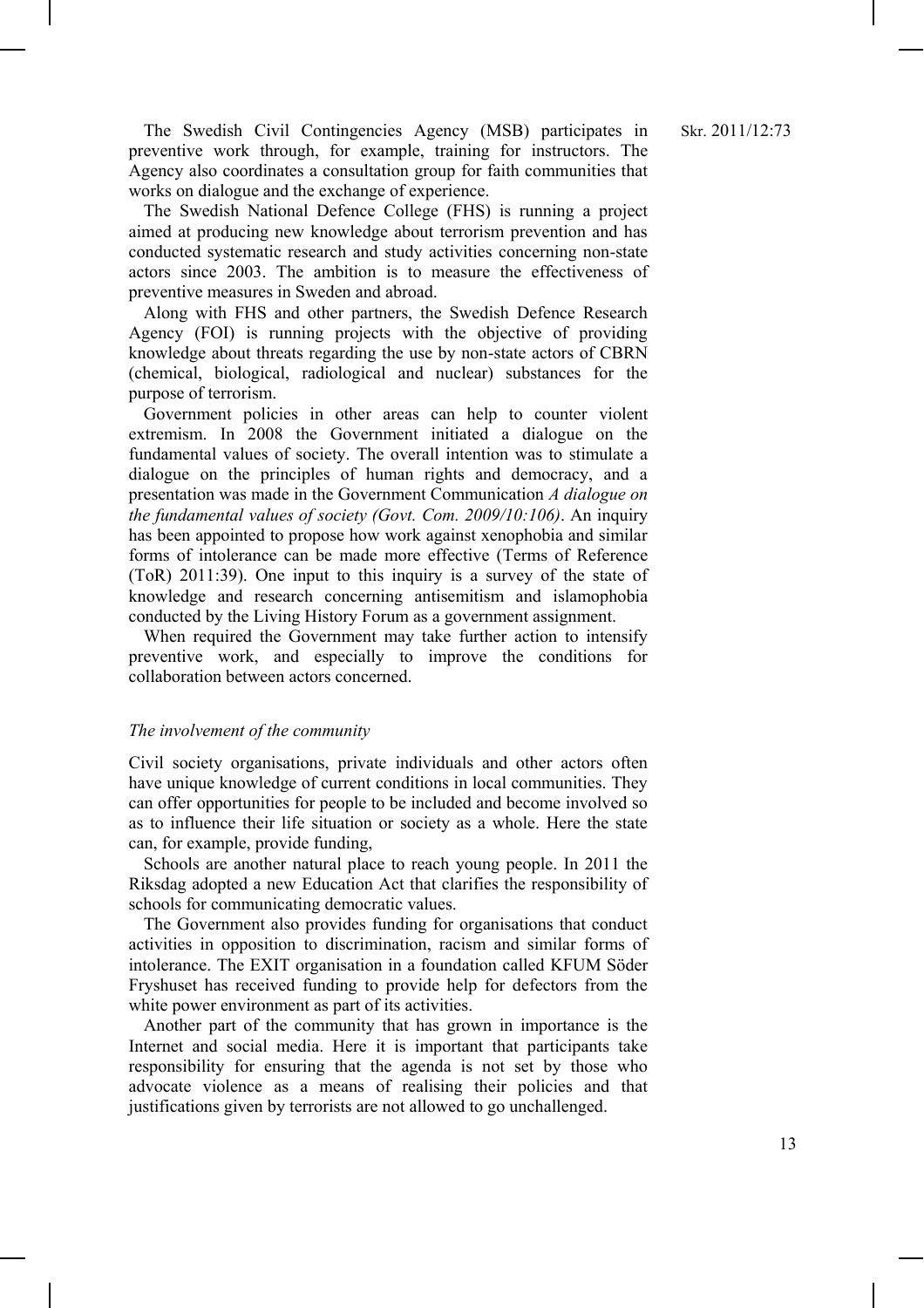The Government may consider further funding for actors in the community doing important preventive work. Work with civil actors should cover all types of extremist environments and conditions for longterm action should be put in place. The activities that receive government funding will be evaluated and reviewed regularly so that the measures taken have the intended effect.

#### *Cooperation with and support to other countries*

International cooperation is a channel for the exchange of knowledge and experience of modern and effective preventive work. Moreover, efforts to prevent terrorism are often affected by events abroad. Contributions are therefore needed to action in other counties to counter the breeding grounds of terrorism.

There is a well developed international regulatory framework for preventing and combating terrorism, including a number of UN conventions and resolutions. Both the UN and the EU have also adopted strategies and action plans in the area. Sweden has contributed actively to them, including the United Nations Global Counter-Terrorism Strategy (A/RES/60/288) adopted by the UN General Assembly in September 2006. This plan recognises that action to resolve prolonged conflicts contributes to the global fight against terrorism. The most recent UN resolution on Protection of human rights and fundamental freedoms while countering terrorism (A/RES/65/221) sets out the starting points for national and international action. The resolution affirms the importance of respecting the human rights and fundamental freedoms of all persons and that all measures taken in countering terrorism must be consistent with international law. The resolution also affirms the importance of international cooperation and the role of the UN in this context.

Sweden's general action to combat poverty; develop stable democracies; prevent and solve conflicts; and strengthen human rights and the idea of the rule of law as a functioning social system can contribute to preventing terrorism. Several government agencies contribute to this. The participation of the Swedish Armed Forces and civilian agencies in international peace-support operations is therefore an important part of the fight against international terrorism. Our involvement in Afghanistan is of particular importance and Sweden participates in the operations of the international community by providing both civilian and military resources. Another example is the work of the Swedish Radiation Safety Authority in certain countries on strengthening institutions and public authorities that are responsible for the control of nuclear and radioactive material and the Agency's implementation of a number of projects intended to discover illegal trade in radioactive and nuclear material.

Sweden places special emphasis on support for countries in particularly vulnerable regions and works for capacity-building measures in judicial authorities and elsewhere focusing on the rule of law in cases concerning terrorist crimes. This has taken place in the form of bilateral projects and projects with the EU as well as through support to the United Nations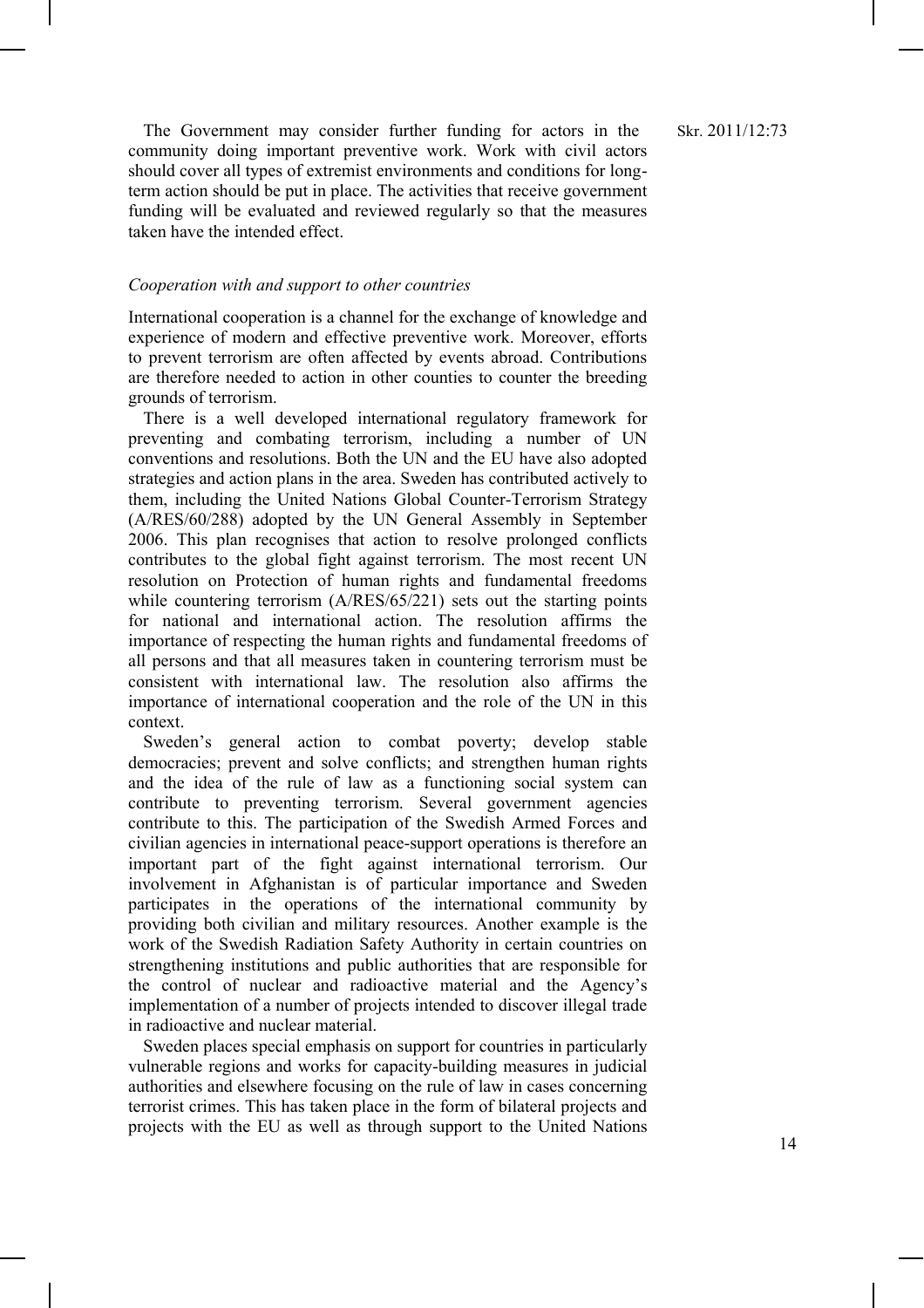#### Skr. 2011/12:73

Office on Drugs and Crime – Terrorism Prevention Branch (UNODC-TPB). Direct funding has been provided for the Counter-Terrorism International Task Force (CTITF), a coordinating institution, and the working group on Protecting Human Rights While Countering Terrorism, where Sweden is the largest donor. Bilateral projects that can be mentioned are the completed training of staff from the Central Bank of Pakistan and a group of Afghani judges and prosecutors in matters related to countering terrorism. Sweden has also safeguarded the involvement of civil society in the discussion of measures to address the breeding grounds of terrorism, which has resulted in funding for the Swedish Institute of International Affairs and the Center on Global Counterterrorism Cooperation (CGCC), for example. Grants have also been provided for work on establishing a regional training centre in Dhaka, Bangladesh, to prevent and counter terrorism.

In the EU a special network, the Radicalisation and Awareness Network (RAN) has been set up to contribute to cooperation against violent radicalisation and recruitment by facilitating exchanges of experience, spreading knowledge and providing inspiration. Sweden has also contributed actively to the earmarking of special funds in the EU Instrument for Stability for action intended to counter terrorism. The EU Instrument for Stability is a financial resource in the area that is, for example, used for action in Pakistan, Yemen and the Sahel.

The activities being carried out for dialogue between cultures and societies can be another important part of preventive work. One example is the UN Alliance of Civilizations (UNAoC), an intergovernmental network that currently has more than 100 member countries and is engaged in open dialogue on inter-cultural issues. Other examples in this area are the Anna Lindh Euro-Mediterranean Foundation for the Dialogue of Cultures and the Swedish Institute in Alexandria.

Sweden's cooperation with other counties is mainly intended to reduce the threat to Sweden and Swedish interests. This cooperation should therefore be aligned with Swedish assessments of the threat posed by terrorism to Sweden and Swedish interest. Moreover, Sweden will contribute through international cooperation to democracy-building, terrorism prevention in other countries and increasing the capability of other countries to counter terrorism, and in particular to improving the conditions for establishing the rule of law and promoting human rights, in accordance with international law.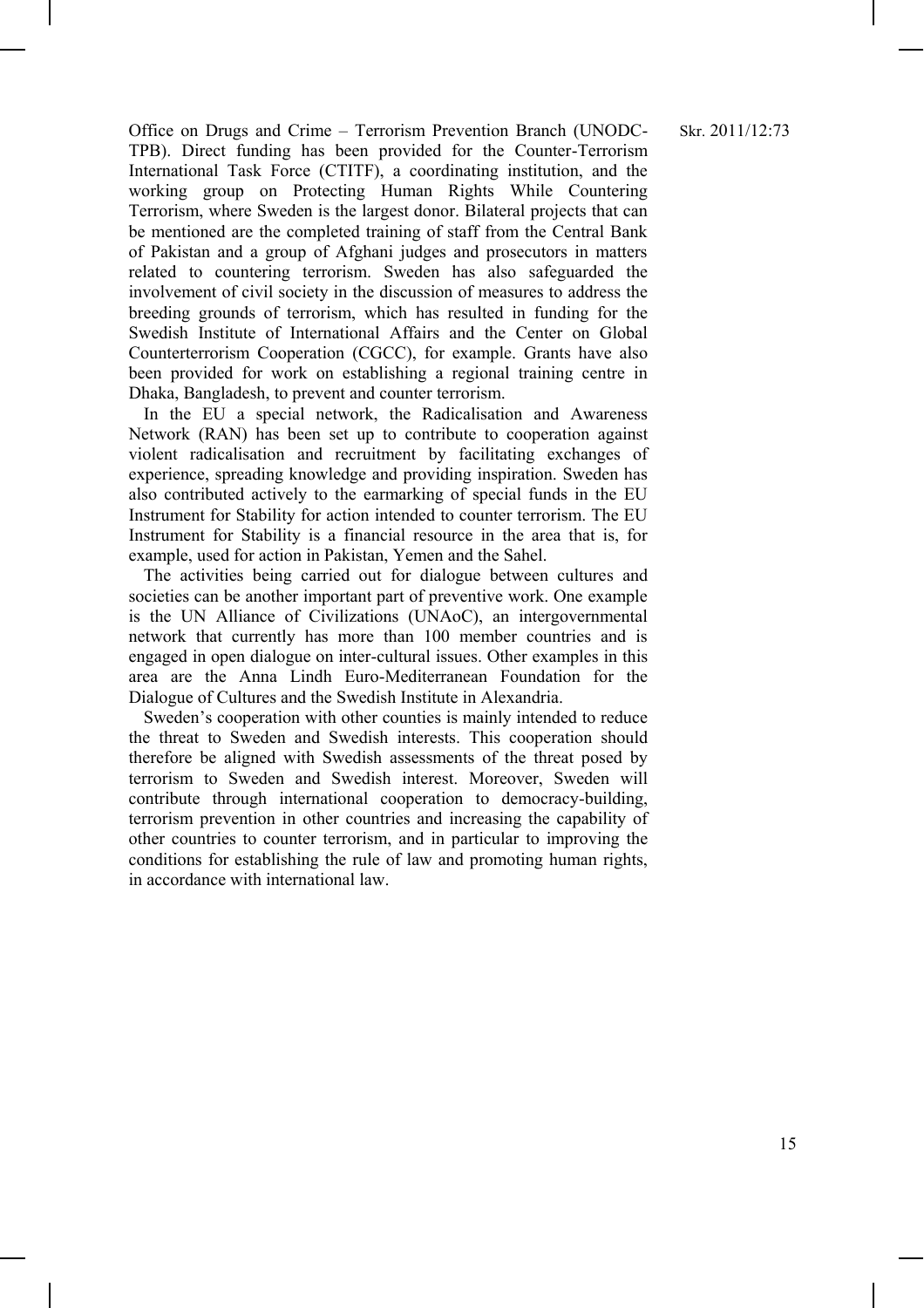**In brief:** Pursuing terrorist attacks is intended to discover and reduce threats and to stop ongoing attacks. Pursuing attacks also means investigating terrorist crime and calling the people responsible to account for their actions.

In this area it is important to

- ensure modern methods for gathering information;
- expand the supervisory tasks of the Swedish Commission on Security and Integrity Protection; and
- review the three temporary acts containing special provisions on covert surveillance.

In principle there are two possible ways of pursuing attacks. One is to reduce the intent and will of the individual to commit attacks, which is primarily achieved through preventive measures as described above. The other is to restrict the capability and opportunity of individuals or groups to carry out attacks.

In order to pursue attacks it is therefore necessary for society to have the capability, through responsible authorities, to discover the ongoing planning of terrorist attacks and identify the perpetrators at an early stage. This work presupposes knowledge, intelligence, perseverance, tools for investigations and cooperation.

Once attack preparations or attempted attacks have been discovered the capability to intervene to stop the criminal plans is needed. The task of the Police is to intervene to stop crimes both at the planning stage and when the crime is in the process of being completed. This can, for example, involve conspiracy, preparation or attempt to commit a crime. If a person is reasonably suspected of, for example, preparation of a terrorist crime there are grounds to apprehend the person and investigate the suspected offence in a preliminary investigation. The earlier the discovery, the better are the opportunities of pursuing and stopping the attack. Generally there is no prior information before an attack takes place. It is particularly difficult to discover plans for attacks in cases where the individuals are mainly acting on their own.

Work on pursuing terrorist attacks includes calling the individuals who are guilty of terrorist crimes to account for their actions. Terrorist offences are defined in the Act on Criminal Responsibility for Terrorist Offences (2003:148). Moreover, there are relevant regulations in the Act on Criminal Responsibility for Public Provocation, Recruitment and Training concerning Terrorist Offences and other Particularly Serious Crime (2010:299) and in the Act on Criminal Responsibility for the Financing of Particularly Serious Crime in Certain Cases (2002:444).

The Swedish Security Service is responsible for countering terrorist offences and other terrorist crime. The Police are responsible for making relevant contributions to this law enforcement work. The other parts of the justice system are responsible, within their respective remits, for investigation, prosecution, trial and enforcement of penalties. The agencies in the justice system must be equipped to conduct modern and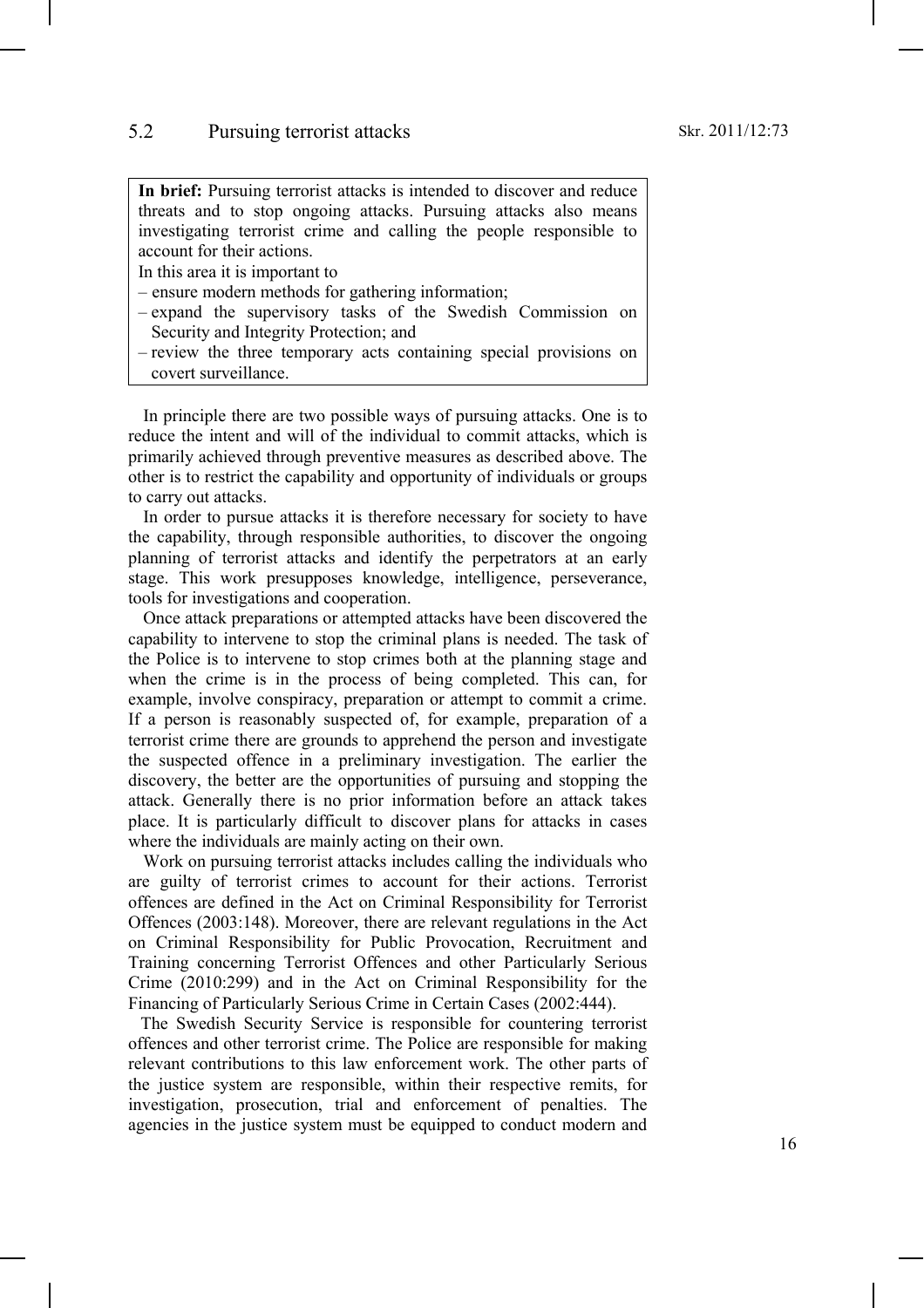effective activities that are in line with our fundamental rights and freedoms.

The Government's objectives in this area stem from an endeavour to:

- reduce the risk of terrorist attacks in Sweden or against Swedish interests and increase the capability for the early discovery of terrorist crimes;
- increase the difficulty of using Sweden as a base for support for terrorism, for example the financing of terrorism;
- clarify the division of responsibility between the Swedish Security Service, and the responsibility of other parts of the Swedish Police, other agencies and other actors for pursuing terrorism;
- improve collaboration and cooperation at local and national level so as to be able to be more effective at pursuing terrorist attacks;
- deepen international cooperation to reduce the threat to Sweden and Swedish interests and to make relevant contributions to legitimate work by other countries to pursue terrorist attacks;
- increase confidence in the capability of the authorities in the justice system to meet the threat from terrorism in a proportionate way consistent with the rule of law; and
- increase knowledge about how terrorist crime can be pursued by drawing on documented experience of exercises and incidents, basing work on science and proven methods to a greater extent, making use of the opportunities provided by the Internet, ensuring criminal investigations of high quality and maintaining a high level of forensic knowledge and expertise.

#### **Measures**

#### *Resources and inter-agency collaboration*

The Government has successively increased the financial resources of the Swedish Security Service and other parts of the Swedish Police. This funding has been provided in order to increase the impact of law enforcement work in general but also specifically to improve the capability to pursue terrorist attacks. In addition, the Security Service has undergone an organisational transformation so as to be able to discharge more effectively its task of protecting democracy.

For a long time the Government has stressed the importance of collaboration in order to achieve an effective capability to discover, investigate and stop terrorist attacks in Sweden and on Swedish interests. In particular, effective collaboration is required between the Swedish Security Service and other parts of the Police Service. Collaboration is needed, for example, because it may sometimes be unclear, especially at an early stage of a criminal attack, whether it involves a terrorist offence or some other kind of serious crime, including cross-border organised crime. Cooperation may also be needed with other actors with responsibility in areas that may be affected when crimes are committed, such as trade in certain substances. Cooperation is also required in the light of resources and effectiveness; for example the Security Service may need to engage the National Task Force (NTF) in interventions.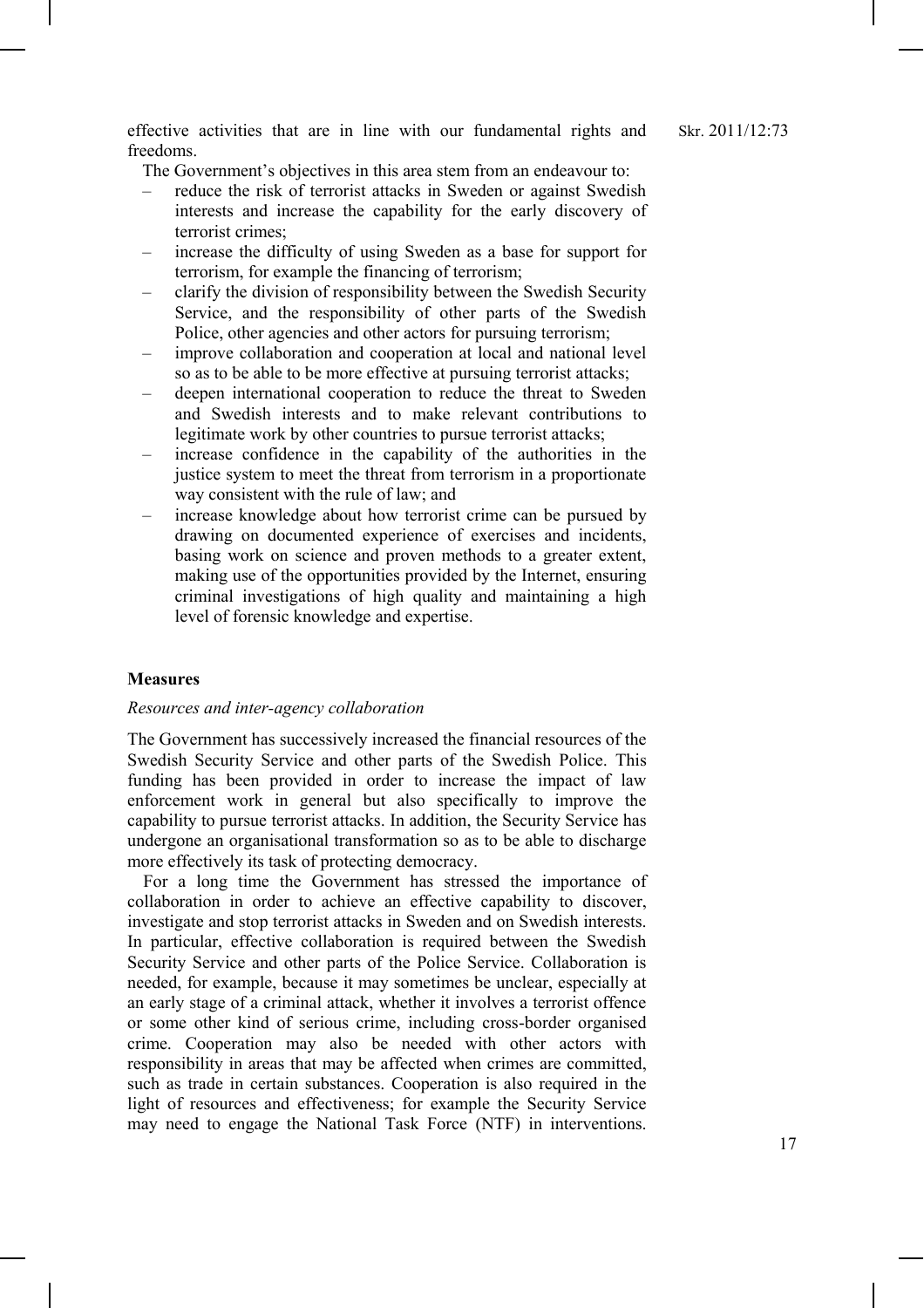Moreover, the Police are responsible for many other activities, parts of which are of great importance in the general fight against terrorism, such as border controls and supervision under firearms legislation. There is scope to develop cooperation at senior management level between the Security Police and other parts of the Police Service in connection with operations.

The NTF is Sweden's ultimate police resource for handling serious situations such as an ongoing terrorist attack or hostage situations. In organisational terms the Force comes under the National Police Board and has the main task of countering terrorist attacks. The NTF is a knowledge- and exercise-intensive force and therefore cooperates closely with, for example, the National Centre for Assessing Terror Threats, the Security Police and the Swedish Radiation Safety Authority. The NTF has, for instance, adapted its capability with respect to command and control during movements, marine capability, capability in a CBRN environment, bomb-making capability and capability for cooperation with police air services, the Swedish Coast Guard and the Swedish Security Service. The capacity to continually modify this type of task force is key to being able to meet the threats of tomorrow. For this to happen in an effective way continued close cooperation is required with other agencies. This cooperation enables the NTF to quickly obtain a situation overview report as well as knowledge about the right way to manage different kinds of serious situations. Rapid transfer capacity is often crucial, and effective cooperation with other agencies can contribute to that capacity. Access to immediately available transport resources through the Swedish Armed Forces will increase as the defence reform is implemented. The NTF also holds national training courses on the handling of suspected explosive substances or operations in mass transport, for example. Sweden will maintain a satisfactory level of preparedness to be able to handle effectively serious incidents such as a terrorist attack through the type of function provided in the NTF.

The Counter-Terrorism Cooperative Council, which started work in 2005, brings together the agencies that have important functions in the fight against terrorism. The Swedish Security Service leads the work of the Counter-Terrorism Cooperative Council, whose task is to better coordinate the activities of these agencies and to coordinate the exchange of information. The Council has therefore produced an inter-agency action plan in order to make their work more effective. At present the Counter-Terrorism Cooperative Council includes the following 14 agencies: the Swedish National Economic Crimes Bureau, the National Defence Radio Establishment, the Swedish Armed Forces, the Swedish Prison and Probation Service, the Swedish Coast Guard, the Swedish Migration Board, the Swedish Civil Contingencies Agency, the National Criminal Police, the Swedish Radiation Safety Authority, the Swedish Security Service, the Swedish Defence Research Agency, the Swedish Transport Agency, the Swedish Customs and the Swedish Prosecution Authority.

The Counter-Terrorism Cooperative Council has evolved into an effective forum for inter-agency collaboration in order to improve the capability to pursue terrorist attacks. Moreover, the Council is a hub in collaboration in the other two areas of preventing terrorism and preparing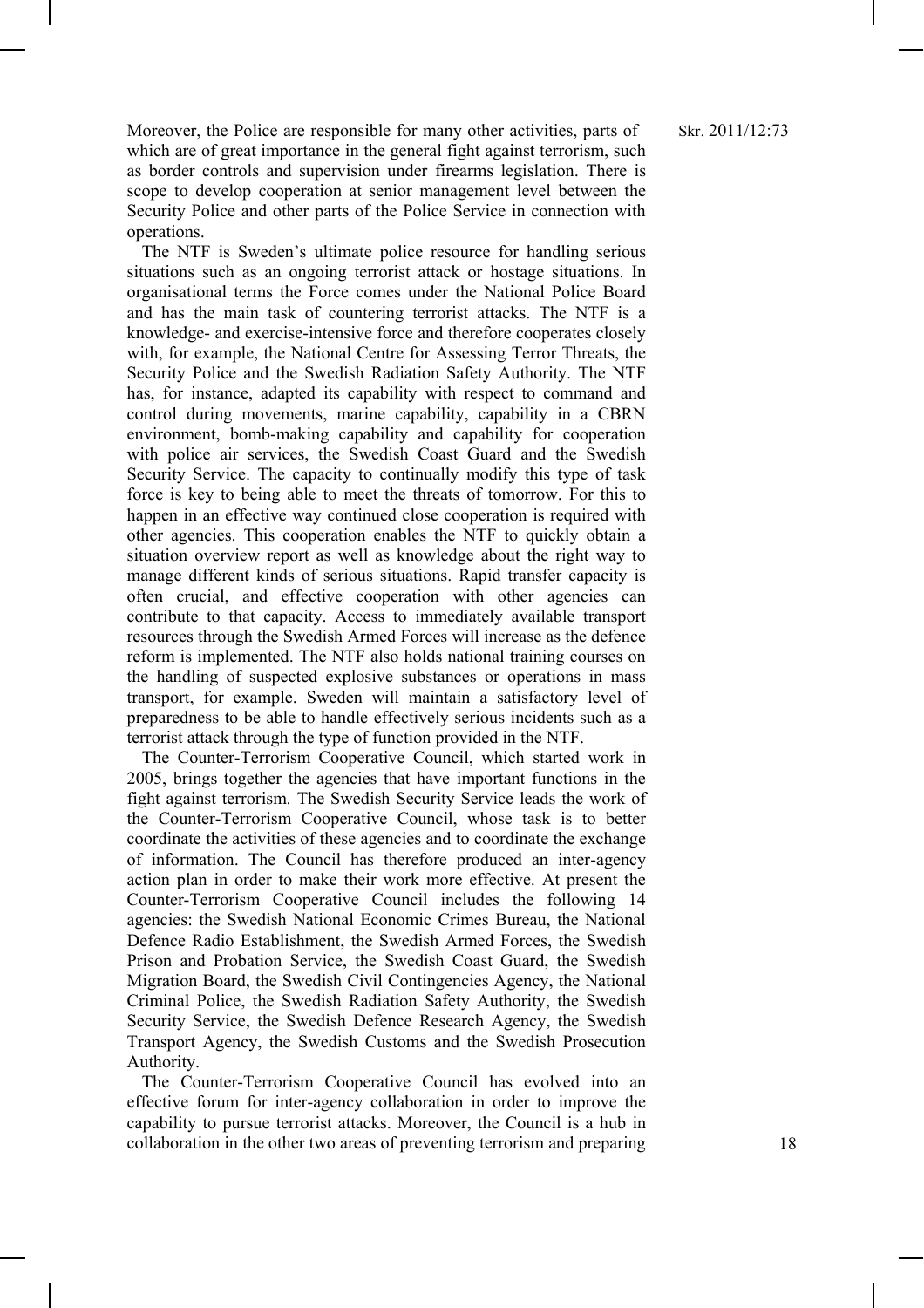for the eventuality of an attack occurring. The Council has carried out common exercises and training programmes and been an important forum for the exchange of information between the agencies. The Government supports continued and deeper cooperation in the Counter-Terrorism Cooperative Council.

A central function for threat assessments with respect to terrorism with a bearing on Sweden and Swedish interests exists in the form of a permanent working group called the National Centre for Terrorist Threat Assessment (NCT). It consists of representatives from the Swedish Security Service, the Military Intelligence and Security Service (MUST) and the National Defence Radio Establishment (FRA). The NCT analyses terrorist threats to Sweden and Swedish interests and makes continuous assessments based on relevant information available at the three agencies. These assessments are presented to the Government Offices and other parties affected in order to give early warnings of changes that can affect the threat picture and require action.

The Swedish Prosecution Authority has a special prosecution office, the Prosecution Office for National Security, with specialist prosecutors that have special responsibility for investigating terrorist crime, bringing prosecutions and conducting trials. Sufficient specialist expertise in the investigation and prosecution of terrorist crime is necessary in order to achieve satisfactory quality in these investigations and guarantee due process for the individual.

Situations can arise where interventions require resources that the Police do not have access to. The Act on Swedish Armed Forces' Support to the Swedish Police Service in Combating Terrorism (2006:343) contains provisions on such support in the form of operations that may entail the use of force or coercion against individuals. The National Police Board may request support from the Swedish Armed Forces if the support is needed to stop or otherwise intervene against an action that may constitute an offence under the Act on Criminal Responsibility for Terrorist Offences, the intervention requires resources of a particular type to which the Swedish Police Service does not have access and the Government has given its approval. The Swedish Armed Forces are undergoing a transition from depot-based invasion defence to deployable operational defence. This improves the capability of the Swedish Armed Forces to assist other parts of society and other agencies with its existing capacity and resources, when required, with tasks including counter-terrorism and the management of the consequences of attacks. For example, since 2010 the Swedish Armed Forces have been manned by employed personnel so that the previous restrictions on the use of conscript personnel have gone. The Swedish Armed Forces also have special expertise and international experience that can contribute to law enforcement activities. Use should be made of the existing possibilities for cooperation and exercises. This will ensure that all available resources in the fight against terrorism are used effectively.

Effective inter-agency coordination is necessary to achieve good results, and the Government expects agencies to collaborate. Crosssectoral planning and exercises should take place continually, especially between the Swedish Police Service and the Swedish Armed Forces. When required, the Government may consider measures to remove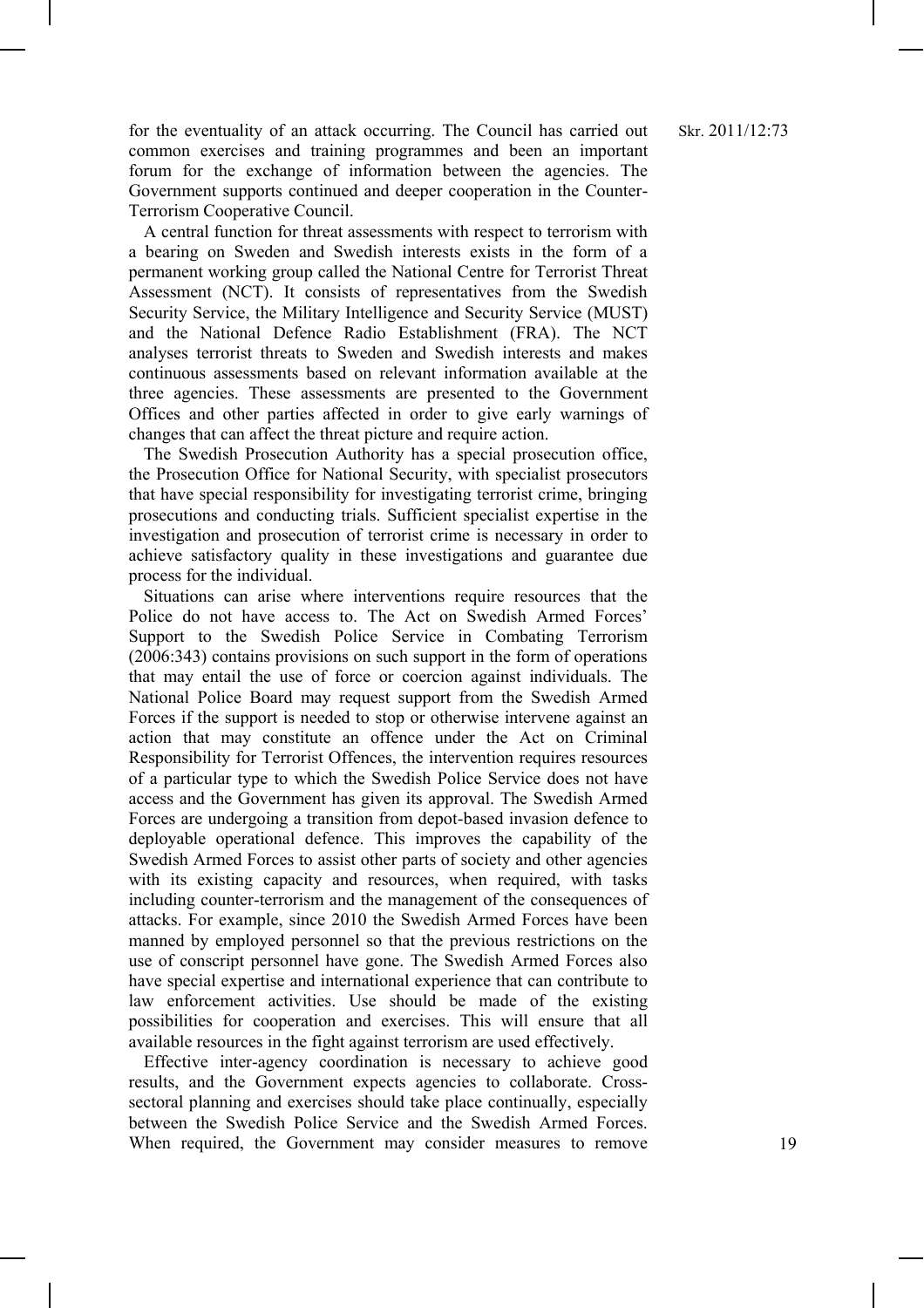obstacles to effective and modern inter-agency cooperation. This can involve improving the possibilities of exchanging information between the agencies affected. The three agencies represented in the NCT have pointed to the need for such an improvement, so there is reason to progress that matter.

The Government intends to be more clearly involved in coordinating and initiating collaboration between agencies and other parties affected in work to stop terrorist attacks, including the pursuit of terrorism.

#### *International cooperation*

To a great extent international cooperation is about the exchange of information. This can either be the exchange of information of a more general nature and strategic analyses or relate to specific information in a particular operational matter. Countries in the EU in particular exchange information about valuable experience of counter-terrorism. In Sweden there is a statutory possibility for government agencies, including the Swedish Security Service and other parts of the Police, to exchange information with other countries under certain conditions. Sweden also has modern legislation that enables judicial authorities, such as prosecutors and courts, to apply for and obtain international judicial assistance and cooperate in other ways in criminal investigations.

The Swedish Security Service represents Sweden in a number of multilateral bodies and cooperation groups. Examples include the Club de Berne and the Counter-terrorism Group (CTG). By participating in these groups and in bilateral cooperation the Swedish Security Service can establish international cooperation that is of crucial importance for the capability to effectively discover and pursue terrorist attacks in Sweden and against Swedish interests.

Sweden supports the work of the EU in the general fight against terrorism. EU counter-terrorism cooperation is mainly based on the European Union Counter-Terrorism Strategy from 2005. There is also cooperation and coordination in the EU Terrorism Working Group (TWG) and Counter Terrorism Group (COTER) on matters concerning funding for counter-terrorism in Member States and in countries outside the EU. The national special forces in the Atlas Network have been given greater opportunities for voluntary cooperation in the EU. The EU's Prüm Council Decision improves cross-border collaboration between agencies and the possibilities of effectively and securely sharing information in vehicle registers and fingerprint and DNA registers. The EU proposal for a European Investigation Order is intended to make obtaining of evidence located in another EU country more effective. Legislation is under preparation in the EU to permit the collection and use of air passenger information under regulated forms in order to discover and investigate terrorist crime and other serious crime. The EU has also regulated the possibilities for law enforcement agencies to access the VIS visa information database on certain conditions. The European Arrest Warrant has resulted in a clear improvement in the handling of the transfer of suspected or convicted persons from one EU country to another. The EU External Action Service and particularly the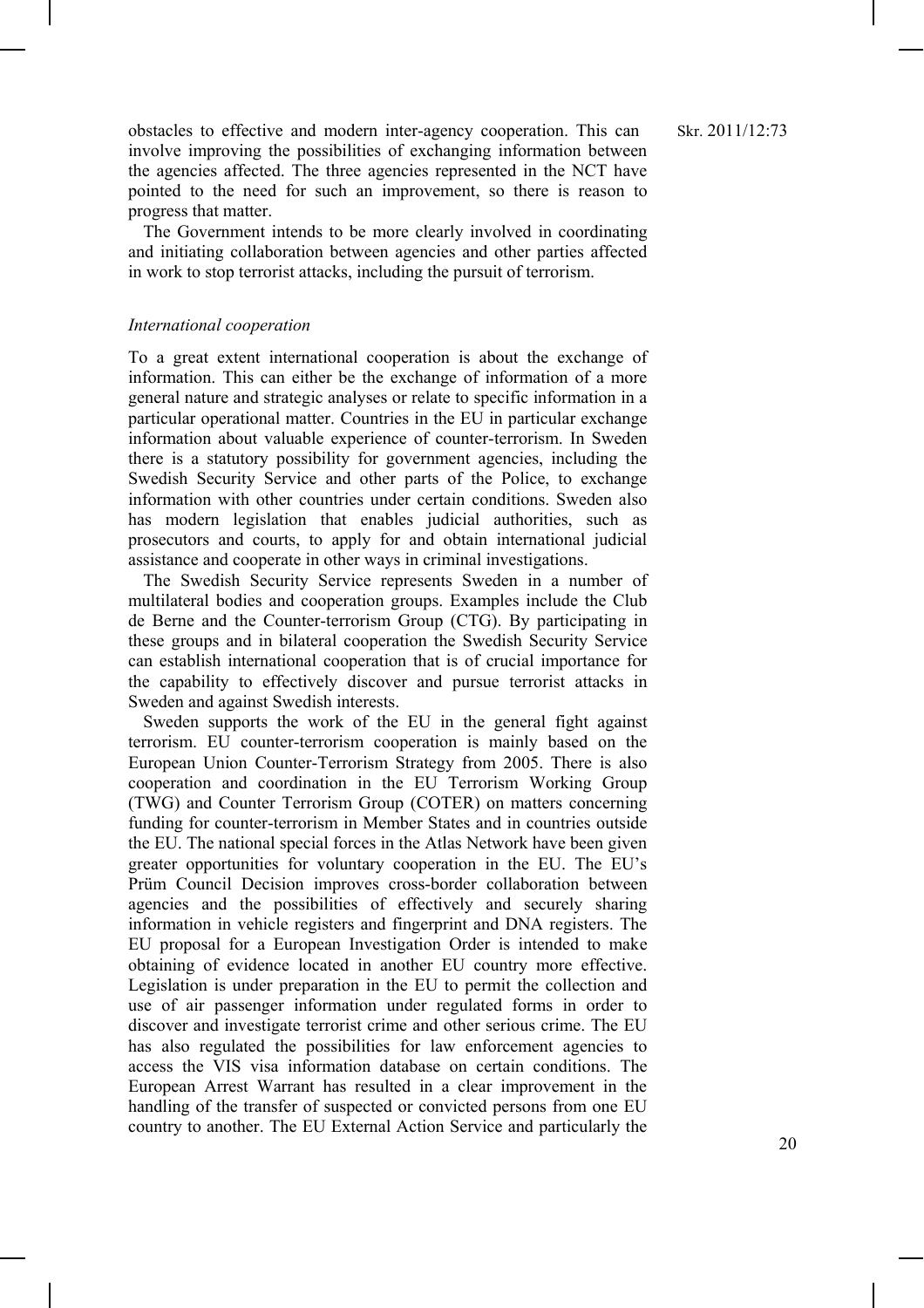Joint Situation Centre contribute to a joint information and knowledge platform in EU counter-terrorism cooperation, both for measures within the Union and for measures within the framework of the Union's external relations. In the EU action is also being taken to maintain a high level of security at external borders. Regulation (EC) No 562/2006 of the European Parliament and of the Council of 15 March 2006 establishing a Community Code on the rules governing the movement of persons across borders (Schengen Borders Code) sets up entry conditions for third country nationals. One of these conditions is that they are not considered to be a threat to the public policy or internal security of Member States, which is checked in the Schengen Information System (SIS) and other sources. Checks in the SIS at border controls can also show whether a person is wanted for a crime or subject to covert surveillance, for example if the Swedish Security Service is trying to avert a serious danger to the internal or external security of the state. Under the Schengen Borders Code a further check may be reintroduced temporarily at internal borders where there is a serious threat to public policy or internal security. For example, Sweden reintroduced controls at its internal borders on 22–23 July 2011 on account of the terrorist attacks in Norway.

In the EU there are two important cooperation bodies for law enforcement: Europol and Eurojust. Europol has been given a clear mandate and greater trust to handle police cooperation in the Union. The work of Europol includes analysing and sharing information about terrorism at European level. Eurojust, which is a body for better cooperation between prosecutors in cross-border criminal investigations, is also undergoing a transformation and will be given new powers and tools that will provide more possibilities of obtaining faster and more certain results.

In an EU without borders more people risk being involved in legal proceedings, about terrorist crime for example, in a country other than their country of origin. To enhance confidence in the legal system of other countries it is therefore important that all EU Member State have fundamental due process guarantees. During the Swedish Presidency of the European Union, Sweden worked to progress the issue of stronger protection for procedural rights of suspects. A political agreement was reached on a road map containing proposals for regulations on the right to interpretation, information about legal procedure, access to defence counsel and communication when deprived of liberty.

The UN can contribute to the capacity to pursue attacks by facilitating international cooperation. Several UN resolutions underline the importance of close and effective cooperation to meet the threat from terrorism. Sweden is working actively to reach agreement on a general UN anti-terrorism convention. In addition, Several UN bodies are working on capacity-building for police services and prison and probation services in countries of interest with regard to the fight against terrorism. Often these are countries with an under-dimensioned or weak justice system. The support provided may be crucial in enabling these countries to detect and pursue attacks or handle the consequences of an attack.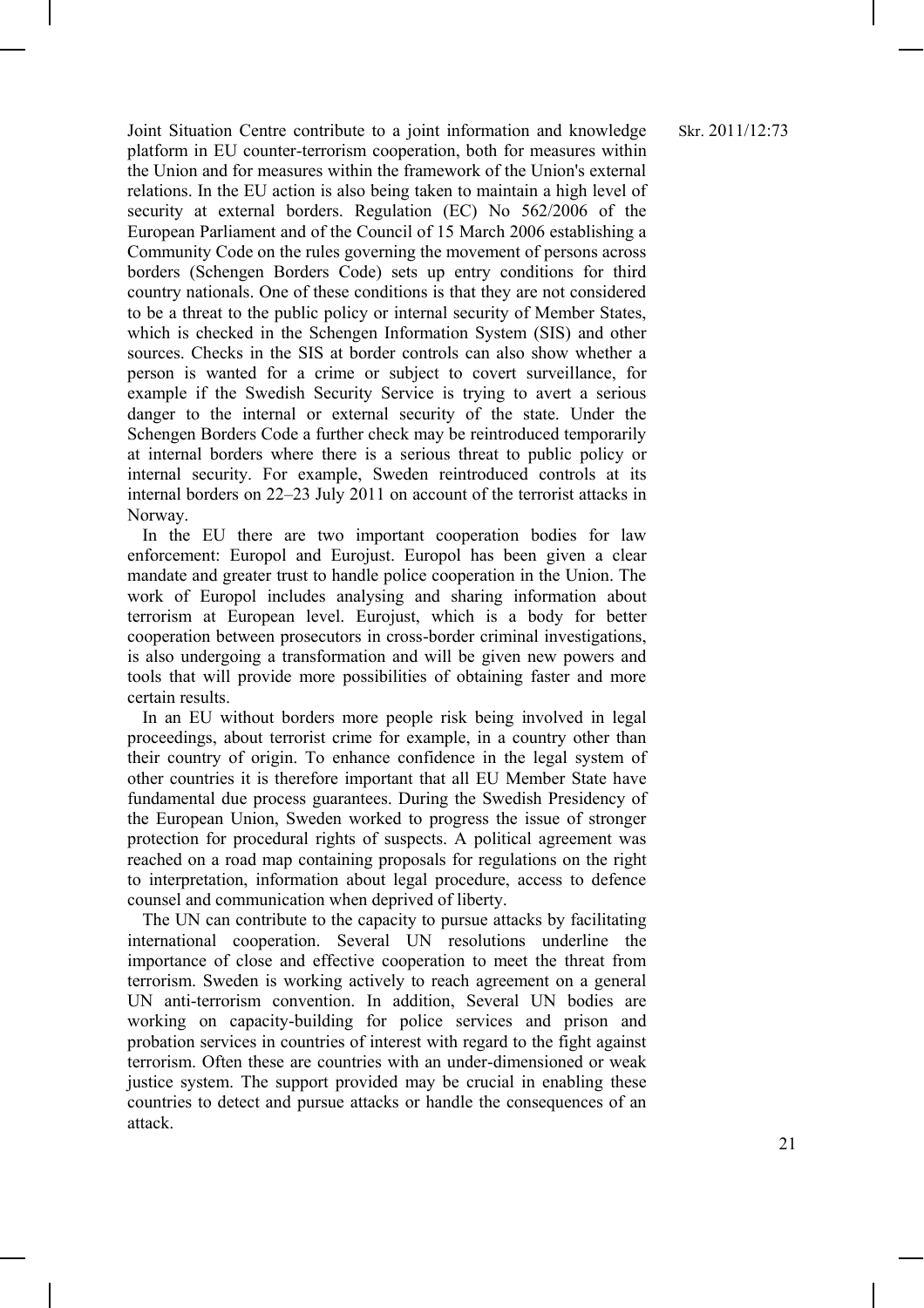Dialogue on the importance of strengthening human rights and respect for international law while countering terrorism has been and is a high-priority issue for Sweden. The issue is raised in negotiations on agreements and at summit meetings. Sweden contributes actively to the dialogue in international cooperation on counter-terrorism as well as within the framework of security, development assistance and trade policies.

Further improvements can be made to international cooperation on information and analysis work. One possibility is to establish certain standards so as to work in a more uniform way as far as possible. This can facilitate a comparative analysis of incidents, individuals and networks, etc. When required, the Government may consider further measures to facilitate international cooperation.

#### *Investigatory measures and other tools*

Investigatory measures can consist of searches of premises, the seizure of objects, apprehending and arresting a person, telecommunications interception or intrusive surveillance, etc. Effective action to counter terrorist crime requires that law enforcement agencies have access to effective investigatory measures. Moreover, under certain legislation the law enforcement agencies can request access to information held by companies, for example information from telecommunications operators or transport companies. The law enforcement agencies also need to be able to structure this information by creating databases.

The Penal Code contains a number of provisions on investigatory measures. Three acts contain special provisions on secret surveillance in order to prevent, stop and investigate particularly serious crime or crime that is a particular threat to society: The Act on Electronic Eavesdropping (2007:978), the Act on Measures to Prevent Certain Particularly Serious Crimes (2007:979) and the Act on Measures to Investigate Certain Crimes that are Threats to Society (2008:854). These acts are limited in time and are in force until 31 December 2013. An inquiry has been appointed to evaluate how these Acts have been applied and analyse whether the regulation of secret surveillance for particularly serious crime or other crime that is particular threat to society should be amended in any way or ways (ToR 2010:62). The purpose of appointing this inquiry is to make a final decision on the future validity and formulation of these acts. The inquiry is to report on its assignment by 30 June 2012 at the latest.

There is no doubt that the Swedish Security Service is dependent on intelligence about conditions abroad to be able to fulfil its remit effectively. Whilst there is a need for such information, the Swedish Security Service does not have powers to operate outside Sweden's borders. Some information can be obtained through international cooperation, but the Swedish Security Service is then dependent on the other country's assessment of what information to gather and has limited possibilities of checking the information. As part of defence intelligence work, information about conditions abroad is gathered through the Military Intelligence and Security Service and the National Defence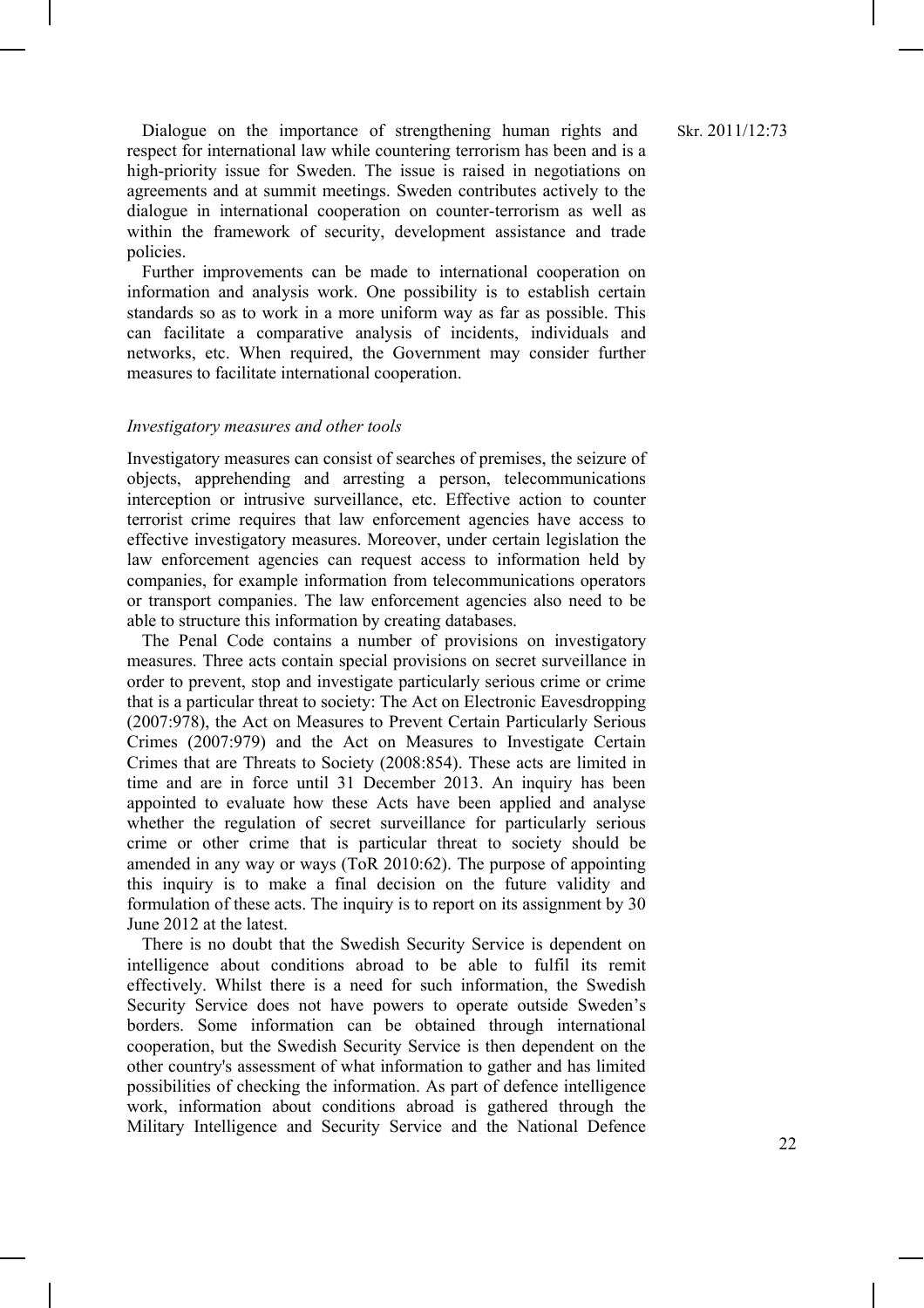Radio Establishment. The Ministry of Justice has circulated the ministry memorandum *The Police Service's access to signals surveillance in defence intelligence activities (Ministry Communication Ds 2011:44)-*for comment. The memorandum proposes that the Swedish Security Service and the National Criminal Police again be given the possibility of targeting signals surveillance by the National Defence Radio Establishment (FRA), in accordance with the regulatory framework that is already in force today in other respects in the Act on Signals Surveillance in Defence Intelligence Work (2008:717), Under the Act signals surveillance can be carried out in order to map certain phenomena, including strategic conditions with respect to terrorism and other serious cross-border crime that can threaten important national interests. The amendment, which is proposed to enter into force on October 2012, is intended to make the Swedish Security Service better able to map terrorism and therefore pursue terrorist crimes. The proposed amendment would also mean that, via their targeted assignments to the FRA, the Swedish Security Service and the National Criminal Police will be able to contribute important information, which will, in turn, make the FRA better able to conduct more effective and accurate signals surveillance with regard to terrorism.

In a Bill to the Riksdag (Govt. Bill 2011/12:55) the Government has proposed a new act on the gathering by the law enforcement agencies of information about electronic communication in intelligence activities. To be able to pursue crime that is a particular threat to society the Swedish Security Service has, in some cases, a special need of access to such information at an early stage. The Government has therefore proposed an expanded possibility for the Swedish Security Service to obtain information about electronic communication in the intelligence phase as regards criminal activity that includes certain crime that is a particular threat to society, for example terrorist crime.

In December 2010 the Police Methods Inquiry presented its report *Special surveillance methods (SOU 2010:103)*. The report proposes the regulation in law of certain surveillance methods whose use will be permitted in intelligence activities and in preliminary investigations regarding serious crime, such as terrorist offences. The methods that the report proposes regulating include certain technical surveillance methods such as hidden sound and image recording and localisation, the use of provocation and certain measures that could be taken in infiltration operations. The report has been circulated for comments and is now being processed in the Government Offices.

The EU has adopted a directive that is intended to harmonise Member States' provisions concerning the obligations of providers of publicly available electronic communications services or of public communications networks to store traffic and localisation data and information needed to identify a subscriber or user in order to ensure that the information is available for the detection, investigation and prosecution of serious crime. Put simply, the information to be retained mainly answers questions about who communicated with whom, when it happened, where the people communicating were and what type of communication was used. The information must not reveal the content of a communication. The Government has presented a proposal for the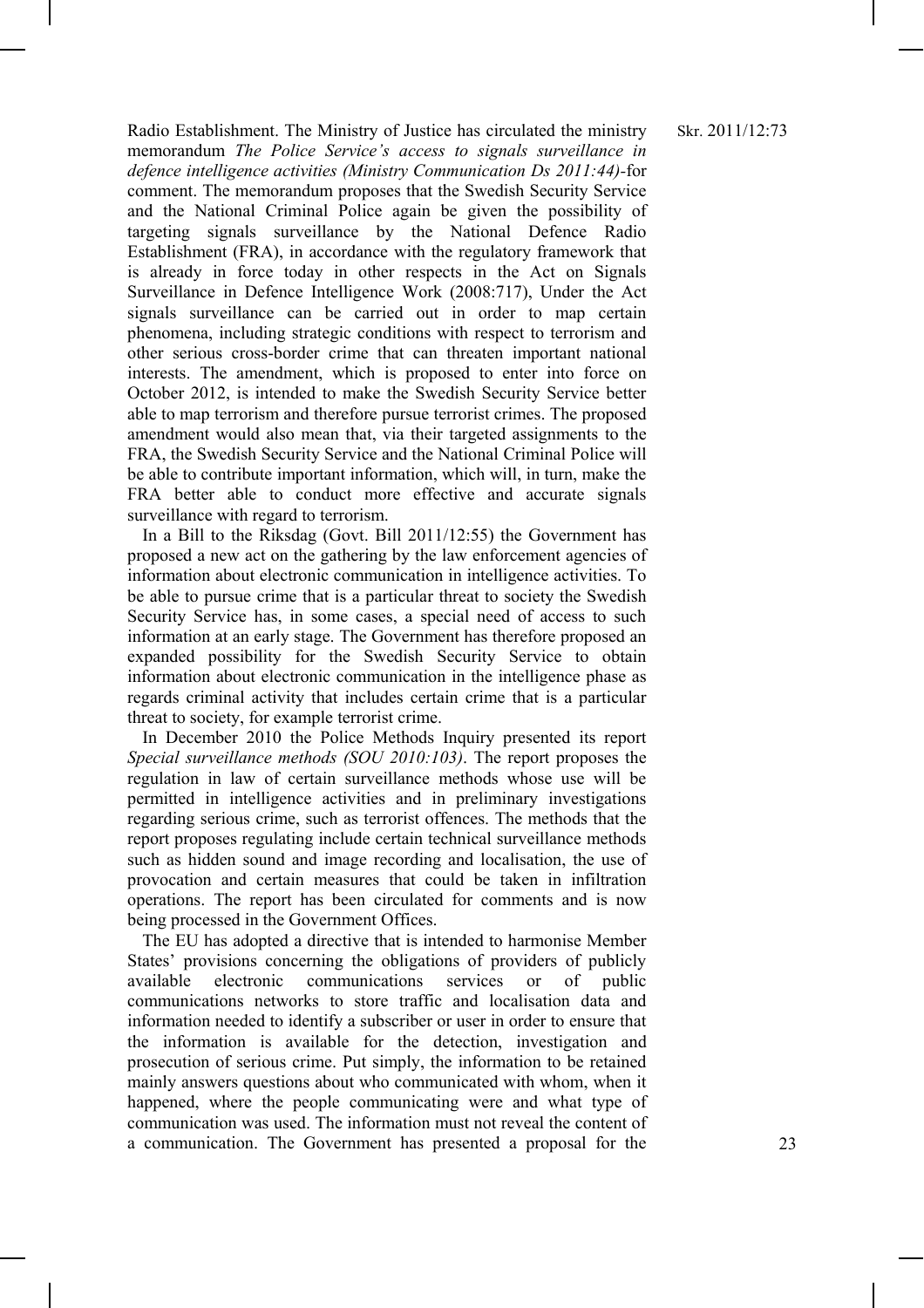implementation of the Directive. Special provisions are also proposed to provide satisfactory protection for the information stored.

The Council of Europe Convention on the Prevention of Terrorism and the European Union Framework Decision amending the Framework Decision on combating terrorism, etc. are of central importance for preventing recruitment to terrorism and aim increasing the possibilities of intervening before a terrorist attack is committed. The Act on Criminal Responsibility for Public Provocation, Recruitment and Training concerning Terrorist Offences and other Particularly Serious Crime, which entered into force on 1 December 2010, contains provisions that mean that Sweden lives up to these regulations. This Act criminalises public provocation of and recruitment for terrorism, organisation of training camps and dissemination for terrorist purposes of knowledge about bomb-making etc.

As indicated in the previous strategy, the Government has considered a proposal to make it possible to revoke the Swedish citizenship of a person who has, for example, supplied false information in their citizenship application in order to conceal terrorist links. However, the report of the Working Committee on Constitutional Reform did not propose such an amendment to the Constitution and the proposal has not been implemented. When an application is made for Swedish citizenship, an investigation is made of whether there are any security obstacles; such obstacles can concern links to terrorist offences or other circumstances relating to national security.

In common with many other states, Sweden has undertaken not to be a sanctuary where terrorist crime can become established. This includes ensuring that the individuals who intend to support terrorism or plan attacks from Sweden are not given asylum or residence permits in the country. The rules of aliens legislation are also applicable with respect to residence permit cases that are linked to terrorist activities and provide, in most cases, a possibility of taking account of this type of security aspects when examining the application. For example, an alien may be refused a residence permit on the grounds of serious criminality or with reference to national security, even if the circumstances otherwise are such that a permit could be approved. An alien who is in Sweden can also be expelled under the Act concerning Special Controls in Respect of Aliens (1991:572) if specially warranted on grounds of national security or if it can be feared that he or she will commit or be complicit in a terrorist offence. Possibilities for control and appeal are in place, in part through the new system for appeals and procedures implemented in the area of migration law in 2006. To further improve due process an expanded right of judicial review was introduced in 2010; this means that it will be possible for a court to examine most cases that have security aspects in a way corresponding to other aliens cases. Every year the Government gives an account in a communication to the Riksdag of the application of the Act concerning Special Controls in Respect of Aliens.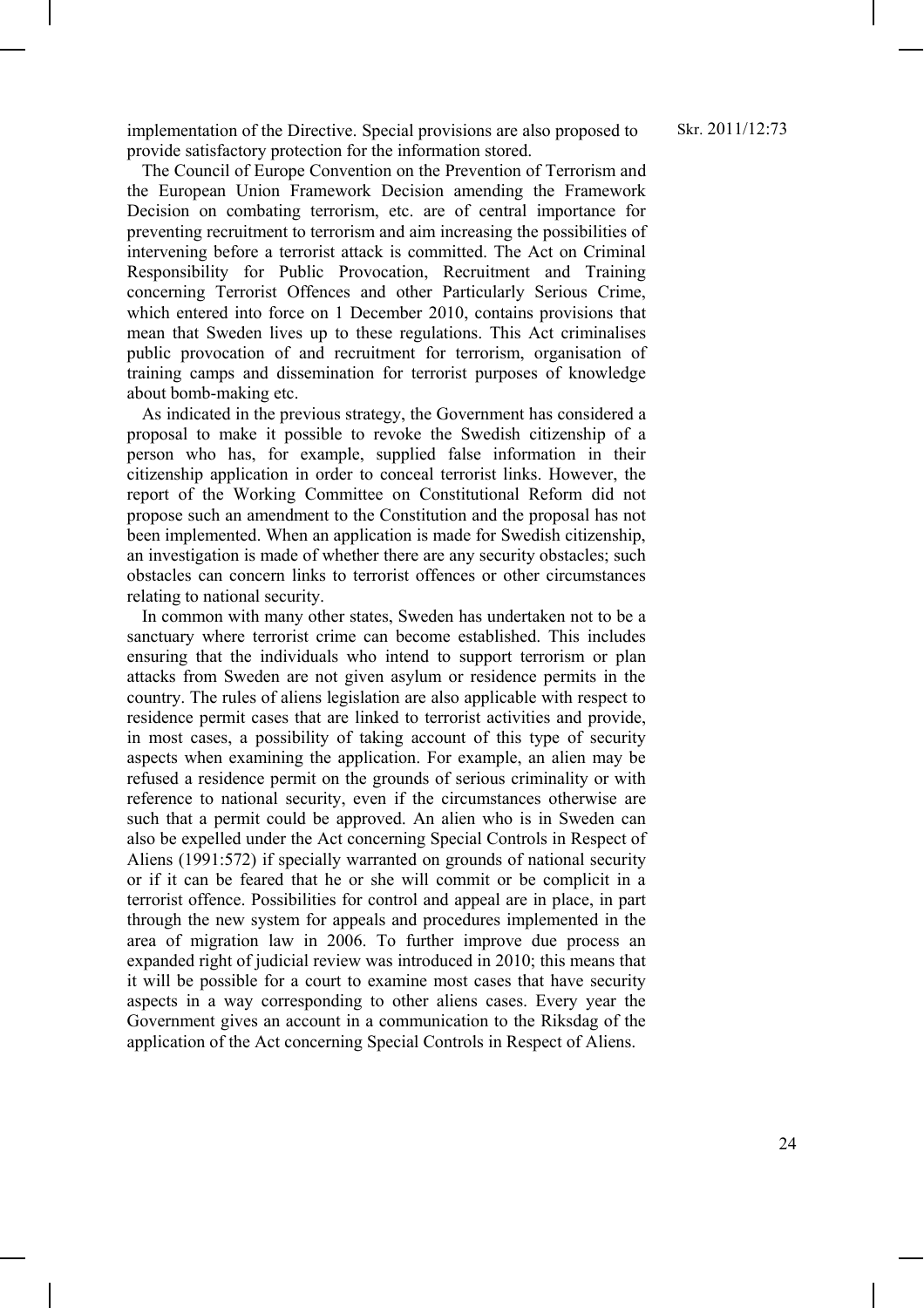In recent years action has been taken to make Swedish government agencies more effective in work to pursue the financing of terrorism. The resources of the Financial Intelligence Unit of the National Criminal Police have increased; *Finansinspektionen* (the Swedish Financial Supervisory Authority) has been given broader possibilities of intervening and imposing sanctions; the demands on companies to counter and report the financing of terrorism have been tightened; and important improvements have been made with respect to international sanctions.

The Act on Measures against Money Laundering and the Financing of Terrorism (2009:62), known as the Money Laundering Act, contains provisions on administrative measures intended to prevent financial activities and other business activities being exploited for money laundering and the financing of terrorism. The regulations have been designed on the basis that the risks are different for different companies and that companies assess the risk in their own business by analysing customers, products, services, distribution channels, geographical areas, etc. Certain payment services, such as money transfers, can be exploited for criminal activities. The regulations have been tightened in the Payment Services Act (2010:751), which entered into force on 1 August 2010. The new Act makes higher demands across the board on these companies concerning competence and experience, for example, Sweden has signed the Council of Europe Convention on Laundering, Search, Seizure and Confiscation of the Proceeds from Crime and on the Financing of Terrorism. The question of Sweden's accession to the Convention is being considered within the framework of the 2010 Money Laundering Inquiry (ToR 2010:80). According to its terms of reference the Inquiry is to present its findings no later than 20 February 2012.

A cross-agency national specialist function has been established for matters relating to the proceeds of crime. It consists of experts from the National Police Board, the Swedish National Economic Crimes Bureau, the Swedish Prosecution Authority, the Swedish Customs, the Swedish Tax Agency and the Swedish Enforcement Authority. The activities of this function are an important part of the possibilities of effectively tracing, securing, confiscating and returning proceeds made from crime, including the financing of terrorism.

Work on evaluating and improving the system for countering money laundering and the financing of terrorism will continue to have priority.

The Financial Action Task Force (FATF) is an important forum for international cooperation to combat money laundering and the financing of terrorism. The FATF is an inter-governmental body that was formed in 1989 and currently has 36 members. At present the FATF has 40 recommendations concerning money laundering and 9 recommendations specially concerned with the financing of terrorism. These politically binding recommendations make far-reaching demands on member countries' legislation and organisation in areas including the criminalisation of money laundering and the financing of terrorism, customer due diligence for actors in financial services and other business activities, reporting requirements concerning suspicious transactions to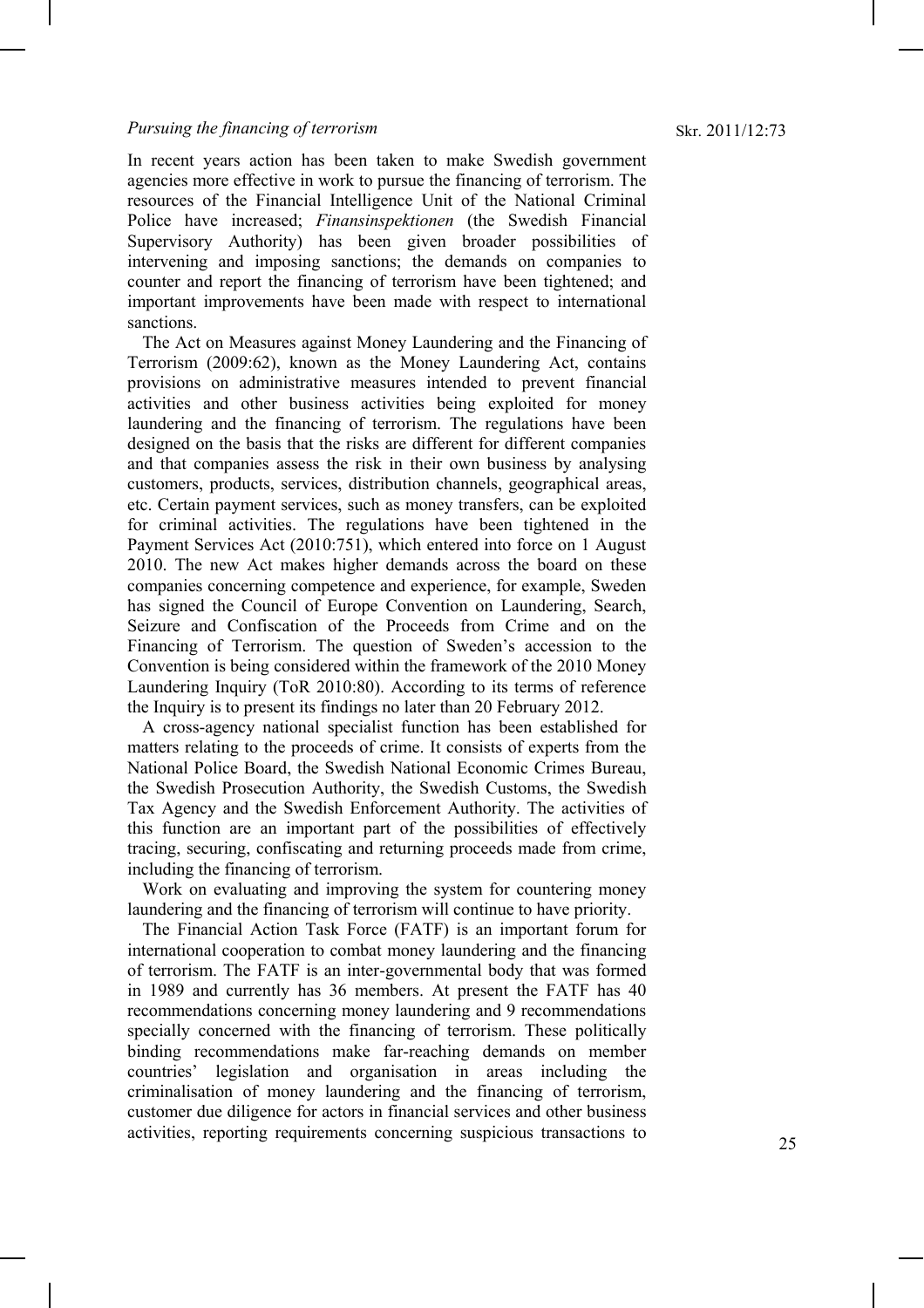the Financial Intelligence Units and requirements for supervisory authorities and effective sanction systems. The FATF also has a process for the evaluation of members' compliance with the requirements in its recommendations. An evaluation completed in 2010 showed that Sweden was in compliance with FATF requirements under 47 of 49 recommendations and therefore belongs to a limited group of countries that are in compliance with the regulations to such a high degree.

Cooperation in the EU includes measures to detect and counter the financing of terrorism. For example, the Commission has started an investigation on the possibilities of presenting a proposal for a Terrorist Finance Tracking System that is intended to be able to trace and obtain information about monetary transactions carried out to finance terrorist crime. Other measures include common regulatory frameworks, for example Regulation (EC) No 1889/2005 on controls of cash entering or leaving the Community.

Targeted sanctions – the freezing of suspected terrorists' assets – have increasingly come to be used as an additional method of preventing the collection of funds for terrorists and their activities. Freezing mechanisms exist under both EU and UN regimes. Sweden is bound by international and EU law to apply these sanctions and also does so. The legal basis in the EU for this type of measure has changed as a result of the Treaty on European Union and the Treaty on the Functioning of the European Union (the Treaty of Lisbon). Article 215 of the Treaty on the Functioning of the European Union provides the single legal basis for taking restrictive measures of all kinds, including the freezing of assets, in order to implement the Common Foreign and Security Policy, and these measures can be used against a third country and natural and legal persons that are not states. According to the new Article 75 of the Treaty on the Functioning of the European Union, the EU may establish, within the framework of measures to make the EU an area of freedom, security and justice, a special mechanism for implementing certain economic sanctions against natural persons or legal non-state entities also within the EU. Sweden is following developments in this matter carefully and is in favour of the EU starting as soon as possible a process towards a common sanctions process in the EU consistent with the rule of law also in accordance with the new possibilities provided by the Treaty of Lisbon.

Like many other countries, Sweden has expressed criticism of due process deficiencies in the sanctions systems. Under the impression of various judgments and following strong pressure from Sweden and other like-minded countries the Security Council has gradually improved the procedures in the UN system and thereby also in the EU system. Now reasons are issued for UN decisions and the list of individuals and groups subject to sanctions is reviewed regularly. An ombudsperson function has been set up at the UN to assist in investigations of delisting cases. The Ombudsperson has also been given a right to make recommendations. Unlike the system in the EU, it is still not possible in the UN system for a party to have their case heard by an impartial court. Sweden's efforts have contributed to improvements, but some deficiencies remain. The Government intends to continue to call for improvement and refinement of the international sanctions instruments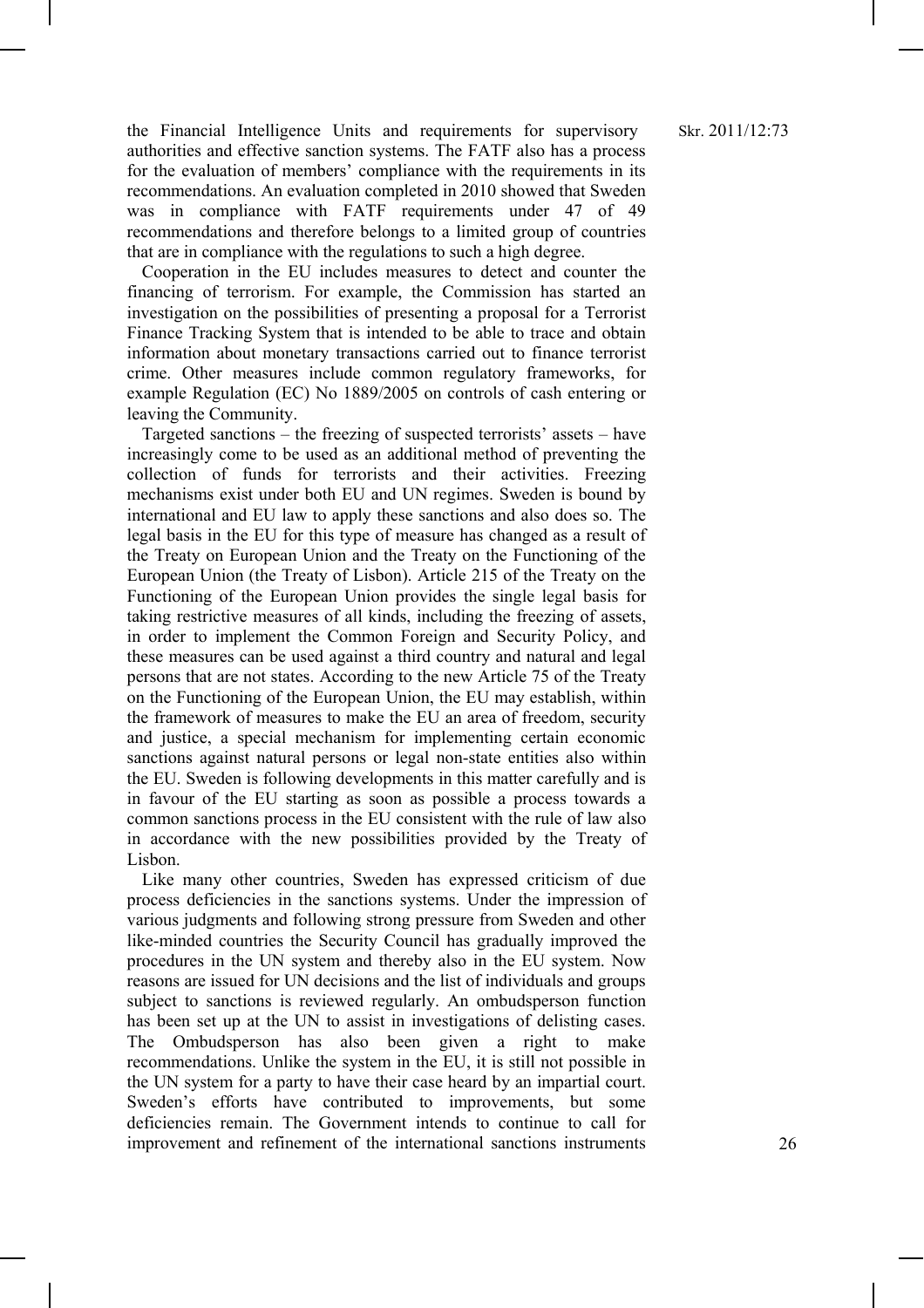so as to guarantee due process and respect for international law, including human rights. This is primarily to be done by further strengthening the role of the Ombudsperson, working for clear criteria at EU level for which persons, groups and entities, etc. can be put on the sanctions lists and ensuring that those listed are given clear reasons. Delisting processes should also be simplified and due process should be ensured, for example, by improving the possibilities of a reviewing freezing decisions.

#### *Knowledge and intelligence*

The responsible agencies need to be able to form a relevant picture of potential threats. Knowledge and intelligence is needed about suspects, possible methods, environments where perpetrators operate and what their possible motives and drivers may be. It should be possible to identify perpetrators who intend to carry out terrorist attacks irrespective of whether they have a political agenda, are driven by hate of society or are so mentally ill that they are a danger to other people's lives. The application of the various tools, procedural investigatory measures and other bodies of regulations is another area that needs to be followed up continually

In general it is important that the development of police methods is based on documented experience from exercises and real incidents and on proven methods and science. This requires, for example, relevant expertise among individuals and effective monitoring and evaluation of working methods. It is just as important that the knowledge is shared with actors affected in a satisfactory way. The Swedish Security Service and Swedish Police are following up and evaluating the terrorist attacks in Norway in July 2011 and the suicide attack in Stockholm in December 2010. Following up of incidents and exercises can answer questions about why something could happen and how the incident was managed. Over and above this, there is scope for research that does more to answer questions about how threats and perpetrators can be discovered and identified in time to be able to prevent attacks or reduce threats. This can include how existing information is structured, analysed and assessed and the use made of the expertise available within the police organisation and other relevant agencies.

The National Laboratory of Forensic Science (SKL) has expert knowledge of forensic methods, which is a knowledge-intensive area. The SKL has, for example, considerable expertise regarding the detection of explosives. It remains of great importance to continually maintain and improve knowledge in that area. The SKL can further broaden its knowledge through international cooperation. The Swedish Defence Research Agency (FOI) and the Swedish Armed Forces also have expert knowledge and experience of forensic methods that have, for example, been used in the operation in Afghanistan. There is scope for more developed collaboration between the agencies affected in this area.

The importance of the Internet has an impact in many areas of counterterrorism. The Internet provides possibilities of communication to and from the general public, which is positive. The Internet gives both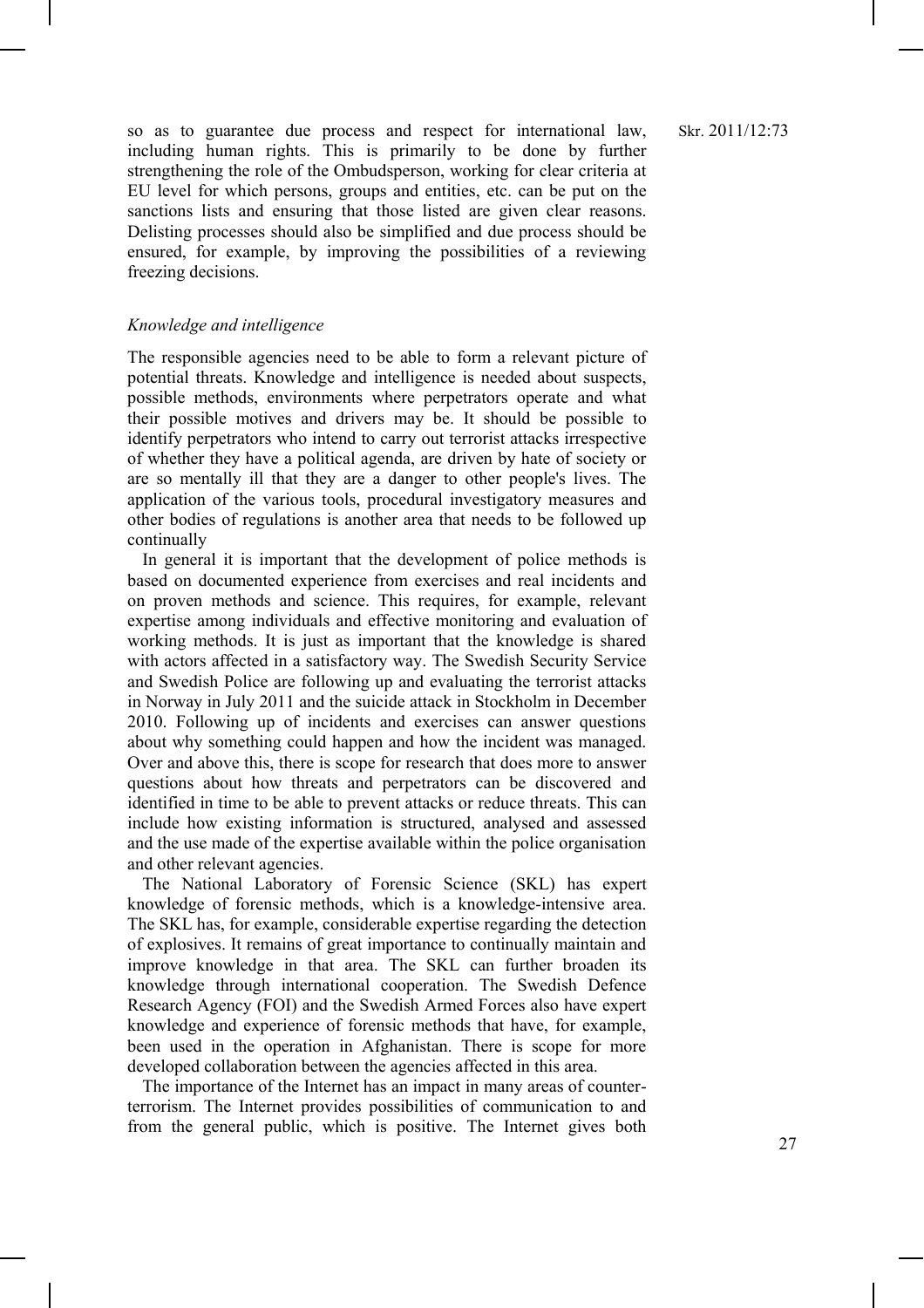government agencies and the general public some insight into extremist environments, too. The Internet has also created more possibilities for advocates of terrorism to relatively easily spread their messages, try to recruit and communicate some knowledge about, for example, carrying out attacks or manufacturing explosives. To be able to identify potential threats the law enforcement agencies must conduct targeted surveillance and intelligence work in environments where the threats may appear. One of these environments is the Internet. More knowledge is needed about how the Swedish Security Service and other parts of the Swedish Police can identify individuals on the Internet who intend to commit terrorist crimes without violating the fundamental rights and freedoms, particularly the right to a private life, and freedom of expression and freedom of the press.

There is also a need of knowledge among the general public about what terrorism is and how the Swedish Security Service and other agencies are working to counter terrorism. If the general public has an insight into the threat picture and counter-terrorism work, greater understanding can be established both for what terrorism is and for the measures taken by the agencies. This will create conditions to enable the general public to contribute to agencies' work on discovering and stopping attacks. If there is a will to contribute information to the law enforcement agencies, there should be clear and modern channels for doing so. The attention of the general public is an important resource for the police and can sometimes play a crucial role in law enforcement. This area can be developed. The Government therefore stresses the need to further develop the possibilities for the general public to contact law enforcement agencies so as to be able to contribute to the discovery of, for example, preparations for terrorist crime.

#### *Special control of activities to pursue attacks*

The control of and insight into the activities conducted by the law enforcement agencies to pursue terrorist attacks is a central part of work to build up confidence in these activities. This is done in several different ways. It is also important for the Swedish Government to monitor that existing and future international cooperation is conducted while retaining full protection for personal details and the right to private life.

The Parliamentary Ombudsmen, the Chancellor of Justice and the Swedish National Audit Office exercise different forms of regular supervision of government agencies and officials, including the Swedish Security Service and other parts of the Swedish Police. They can, for example, carry out investigations on their own initiative or investigate complaints made by individuals. The Riksdag receives information about the activities of the Swedish Security Service through the consultations held each year with representatives of the Riksdag parties that sit in the Advisory Council on Foreign Affairs. In addition, the Swedish Commission on Security and Integrity Protection, which has parliamentary governance, has been set up. The special task of this Commission is to exercise supervision of the use by the law enforcement agencies of covert surveillance. Its supervision also covers qualified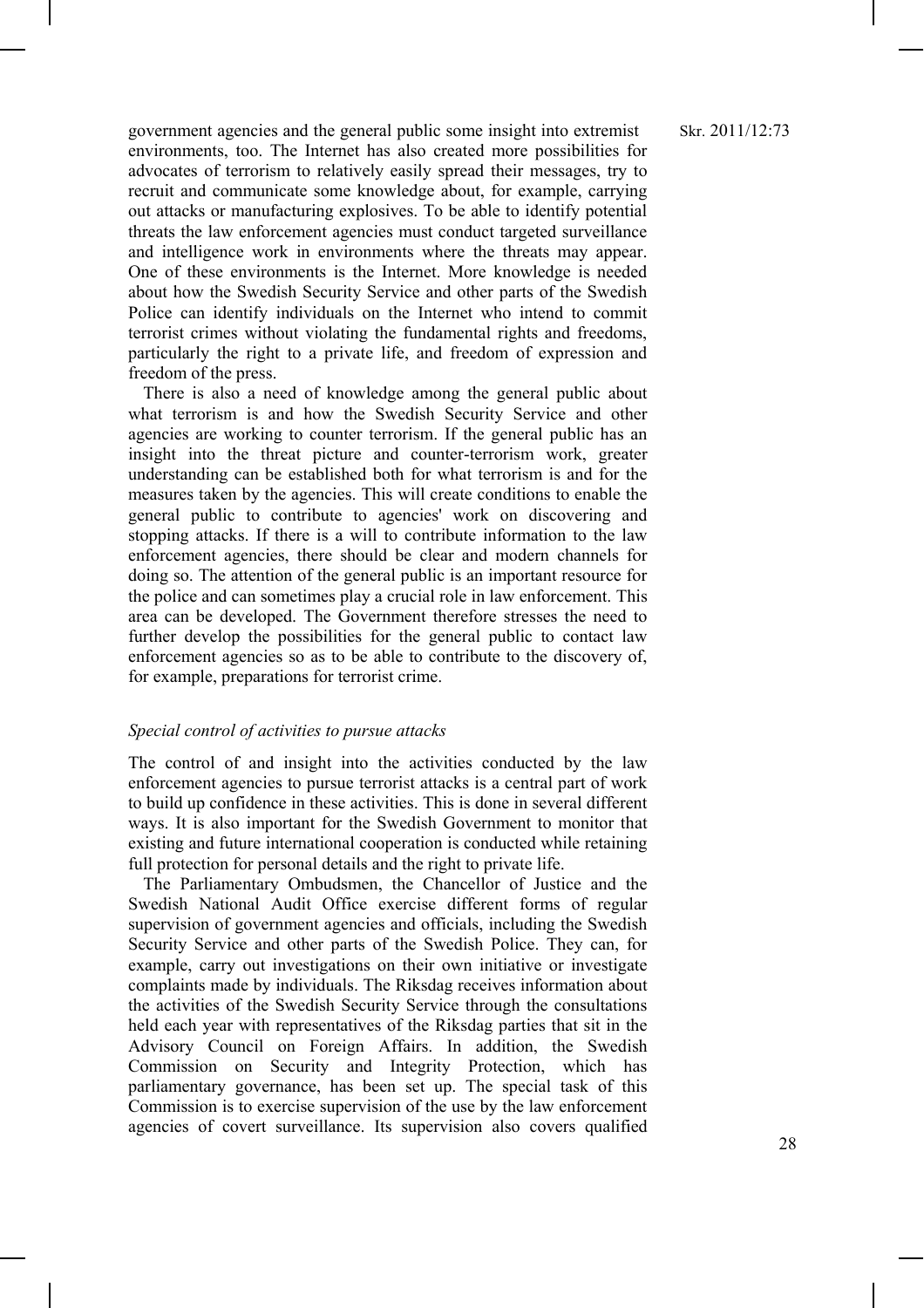assumed identities and associated activities and the processing of personal data by the Swedish Security Service. At the request of an individual, the Commission is obliged to check whether he or she has been the subject of covert surveillance or subject to processing of personal data by the Swedish Security Service. This control includes an assessment of whether the use of surveillance or the processing of personal data was in accordance with a law or other statute. On 1 March 2012 a new Police Data Act (2010:361) will enter into force. The Act will bring important improvements in the possibilities for the Swedish Security Service and other parts of the Swedish Police to use personal data in an appropriate way without violating personal integrity. The Commission on Security and Integrity Protection will be given new tasks in connection with the entry into force of the Act. Then both the Commission and the Swedish Data Inspection Board will exercise supervision of the processing of personal data in the activities of both the Swedish Security Service and other parts of the Swedish Police.

The Government follows the activities of the law enforcement agencies regularly and regulations may be reviewed when required. From time to time more extensive examinations are conducted, for example as was done through the Security Commission and the Insight Inquiry.

#### 5.3 Preparing for the eventuality of an attack occurring

**In brief:** *Preparing* for the eventuality of a terrorist attack occurring is intended to put adequate protection in place for individuals and for essential functions, IT systems and installations. Preparing also involves being able to manage the consequences of an attack effectively. Important measures include:

- reducing the risk that dangerous chemical, biological, radiological or nuclear substances are used in terrorist attacks and improving the consequence management of such an incident;
- increasing the control of firearms, explosives and substances that can be important components of explosives;
- strengthening IT security; and
- improving cross-sectoral planning and exercises.

In open society, vulnerability to terrorist attacks is high and protecting society from such attacks is a complex task. Protective security issues are particularly demanding since the Government wants to retain our open society with accessibility to the different institutions in society. Society is vulnerable not only to terrorist attacks but, perhaps primarily, to serious accidents and natural disasters. To achieve success in work to prepare and protect society effectively should a terrorist attack occur, protection needs to be geared to handle a broad spectrum of threats, one of which is the threat from terrorism.

Making relevant preparations also requires a good early warning capability and a structure for sounding the alarm in time and in the right way. Effective protection therefore presupposes intelligence about threats and a correct assessment of the threats both in the short term and in a longer strategic perspective. It is also important to assess the risks and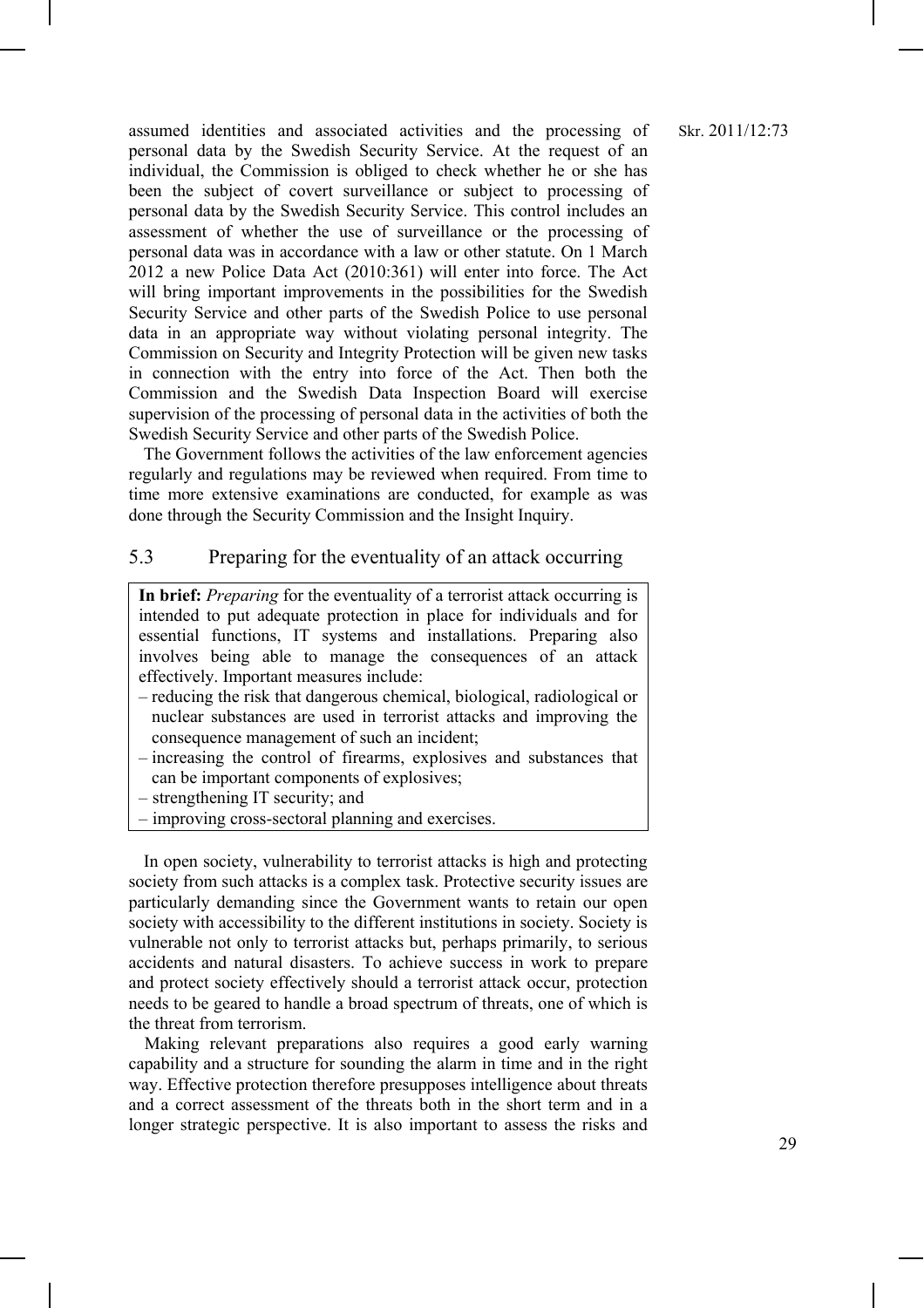#### Skr. 2011/12:73

vulnerabilities in society and make preparations on the basis of that assessment. If Sweden or Swedish interests abroad are hit by a serious terrorist attack, a capability to manage its consequences effectively is needed. A rapid return to normality helps to reduce the effects of a terrorist attack. The better prepared the responsible authorities and other parties are, the better such an incident can be managed.

A range of agencies are responsible for their important public installations and functions and they therefore also have responsibility for preparations in the light of the risks and vulnerabilities in their case. The overall protection and preparedness activities relate to all types of situations that threaten essential services or test preparedness, such as natural disasters and accidents. The Swedish Civil Contingencies Agency (MSB) has a special responsibility for developing, coordinating and supporting the capability of society to manage accidents and crises. In this context the Government wishes to stress the ongoing reform of the Swedish Armed Forces, under which the resources in the form of personnel and equipment developed for its operational organisation will, when required, be made more accessible to assist other parts of society and other agencies within the framework of the relevant regulations. It is therefore important to include the Swedish Armed Forces in preparatory work, including planning and exercises. Municipalities and county councils have a special responsibility for reducing vulnerability in their services and have good capacity to manage crisis situations. Private actors need to continue to take their responsibility in efforts to attain reduced vulnerability and satisfactory consequence management. The responsible authorities should assist them in their work in the way that each responsible authority assesses as appropriate.

The Government's objectives stem from an endeavour to:

- protect essential functions and installations more effectively and adapt protection to an assessment of the threat picture and vulnerability and set priorities based on protection value;
- more effectively impede and prevent unauthorised persons from gaining access to firearms, explosives or dangerous substances that can be used in attacks;
- increase the understanding of the meaning of the responsibility principle;
- organise more exercises for crisis management at different levels and with the relevant agencies in different contexts and make use of documented experience of exercises, actual incidents and evaluations;
- improve the security of essential IT systems in society
- deepen and improve collaboration and cooperation between the responsible authorities, civil society and private actors and clarify the division of responsibility in preparatory and operational work;
- develop the capability to communicate both between agencies and with the general public;
- ensure resource-effective preparedness that has sustainable, long-term funding; and
- increase efforts to identify, plan, conduct joint exercises and make use of the resources currently available at the agencies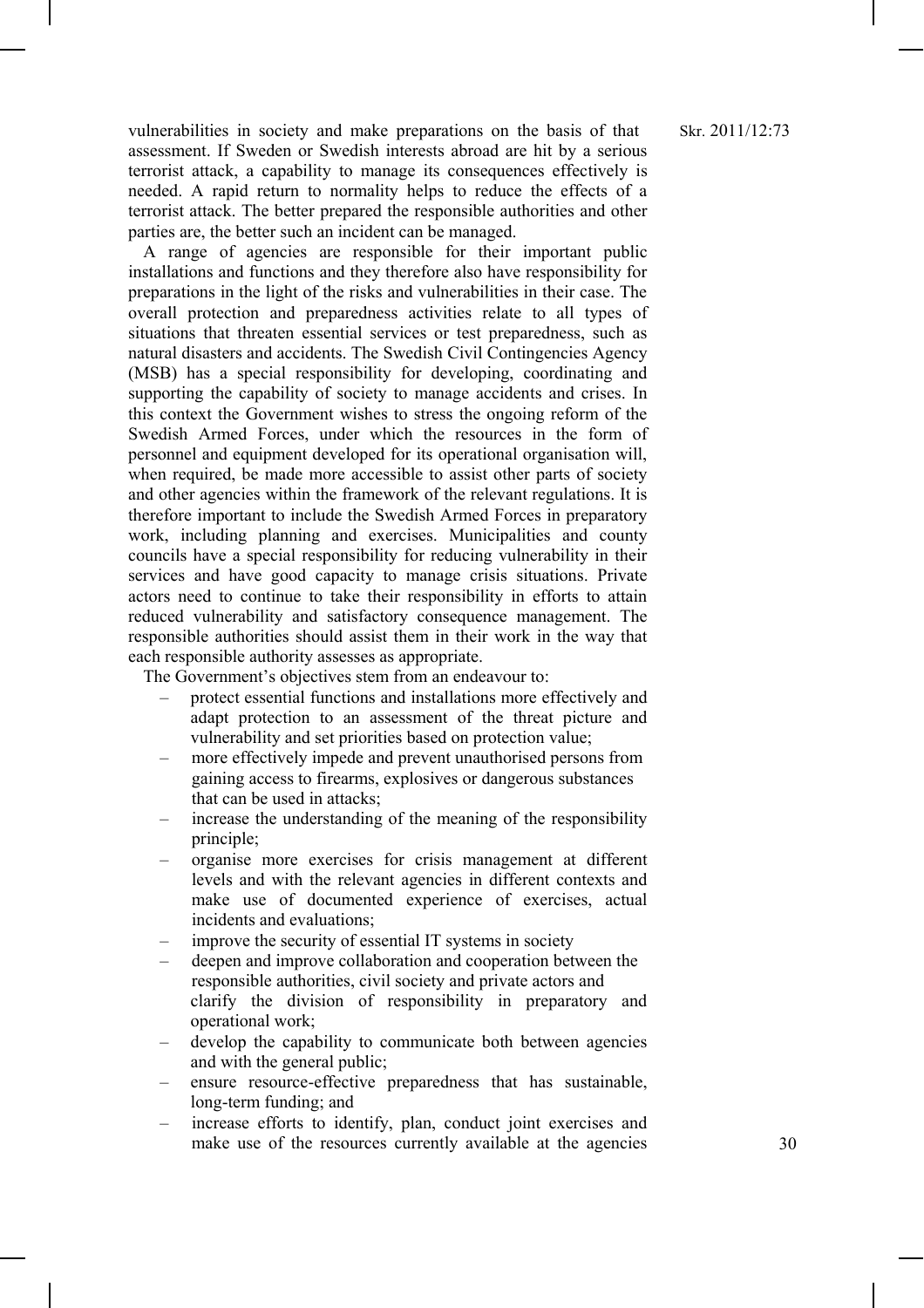affected, especially their possibilities of drawing on relevant Skr. 2011/12:73 resources held by the Swedish Armed Forces.

#### **Measures**

#### *National and international cooperation and collaboration*

National and local collaboration in the event of an incident like a terrorist attack can be developed further. Cross-sectoral planning and exercises improve the capability for cooperation between agencies and other actors involved. Collaboration is needed to be able to encompass all the needs of command, control and coordination of operations, information, medical care, transport, evidence preservation and fire defence, etc. Collaboration based on the responsibility principle functions well, but with respect to the management of the consequences of a terrorist attack there is scope to further develop cooperation. Over and above this, strategies and special action plans, be they cross-agency plans or specific plans, can contribute to a satisfactory level of preparedness.

The Government has strengthened civil emergency preparedness through the formation of the Swedish Civil Contingencies Agency (MSB) in January 2009. The MSB is responsible for questions of accident protection, emergency preparedness and civil defence where no other agency has that responsibility. Before, during and after crises the MSB has coordinating and supporting tasks. The MSB is to develop and support civil emergency preparedness for accidents and crises and take a proactive role in work to reduce vulnerability. The MSB also has to work on coordination between the actors affected in society, help to reduce consequences, follow up and evaluate work on emergency preparedness and ensure that training and exercises are conducted in the Agency's area of responsibility. The reform of the Swedish Armed Forces improves the possibilities of using its resources in support of other agencies.

To improve coordination in the Government Offices a Crisis Management Coordination Secretariat has also been established. The senior official for crisis management is responsible for developing, coordinating and following up crisis management in the Government Offices and for the necessary preparations for this. The overall objective of the Secretariat is to always be able to support the Government in ensuring effective crisis management.

The Counter-Terrorism Cooperative Council is a good point of contact between the agencies affected. The Council has initiated exercises and decided on evaluations. For example, the FOI is carrying out an evaluation for the Council of collaboration between its agencies in the cases of the increase of the threat level on 1 October 2010 and the attack in Stockholm on 11 December 2010. Exercises conducted have, for example, dealt with serious situations in the metro in Stockholm or the capability to receive help from or give resources to another country.

The Duty Officer function is in place at the agencies that have a specially designated responsibility for our capacity to manage a crisis situation, including the Government Offices. This function is on standby around the clock so as to be able to act in the event of serious accidents,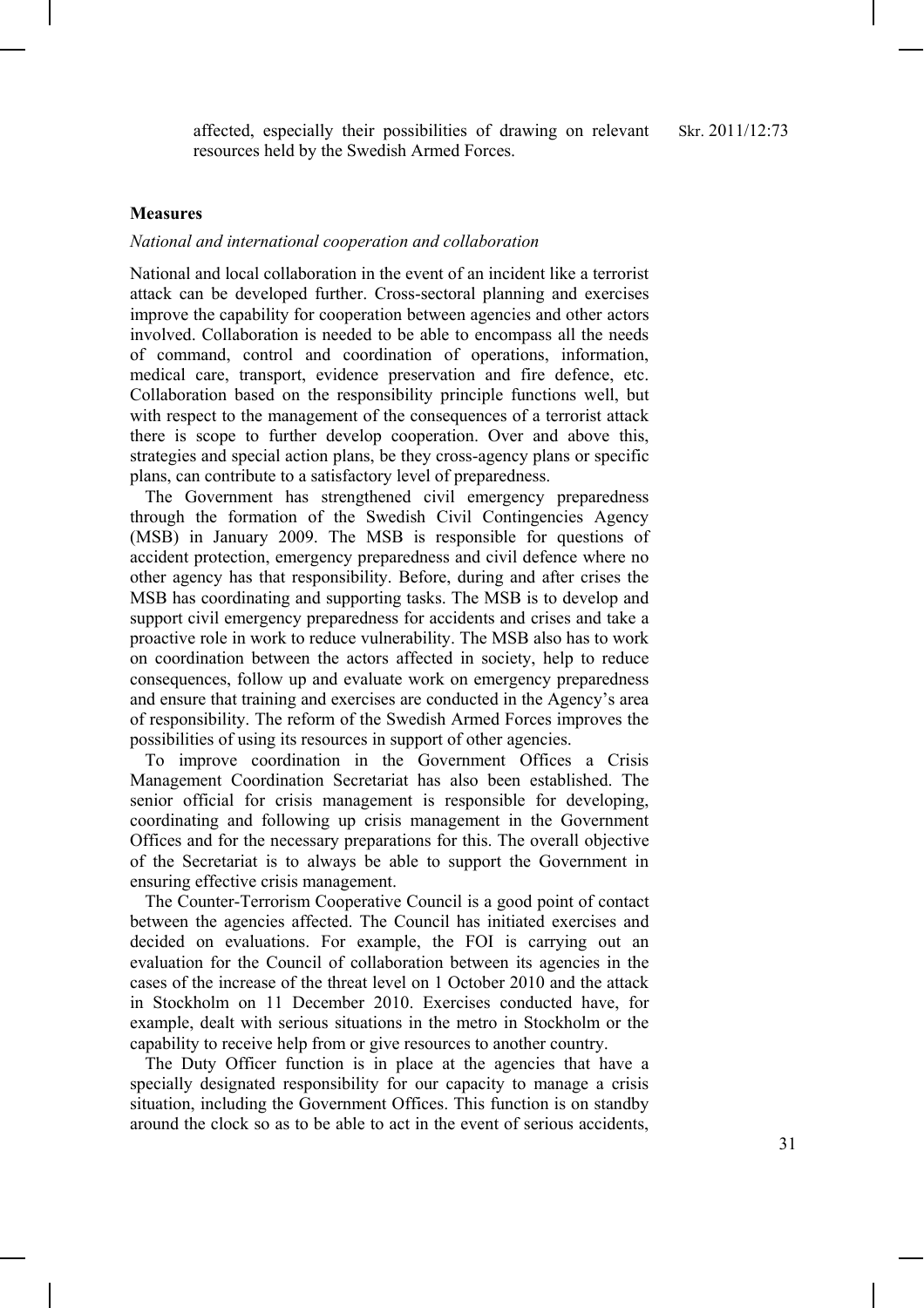crises and disasters in Sweden and abroad. It is to be able to assist and provide support for coordination between Swedish agencies in crisis situations and certain officials are to be able to assist EU and UN bodies. This function responds to or brokers inquiries about support in the form of resources or experts for operations nationally, in the EU and internationally.

In recent years consular preparedness has also been developed and improved so as to be able to rapidly and adequately look after Swedes who have been affected by a major crisis abroad. The Act on State Responsibility in the Event of Disasters Abroad (2010:813) regulates and clarifies the task of the state in the event of a crisis abroad. The emergency preparedness obligations of missions abroad include preparedness planning including consular risk and vulnerability analyses. There is well-developed collaboration between the Ministry for Foreign Affairs' own consular task force and the Joint Response Team coordinated by the Swedish Civil Contingencies Agency. This Team includes the Police and the National Board of Health and Welfare. Extensive training and exercise programmes have been conducted for several years in this area.

In the EU there is great potential for relief actions in the spirit of solidarity if required. A number of activities are under way in the area; for example, the Commission has presented a Communication on a stronger European response capacity focusing on civil protection and humanitarian assistance. With the adoption of the Treaty of Lisbon an obligation was introduced in the EU for Member States to help one another in the event of a terrorist attack or natural disaster under the "solidarity clause" in Article 222 of the Treaty on the Functioning of the European Union. Work is in progress in the EU on adopting more detailed rules for when and how Member States will be able to assist one another. Moreover, effective cooperation requires international planning and exercises.

The experience of the influenza pandemic in 2009 has clearly shown that cooperation at EU level and internationally is necessary to be able to manage different types of spread of infections and also other substances, which can also be relevant for counter-terrorism. The International Health Regulations (IHR) are intended to provide protection against international threats to public health and cover all types of infectious agents or other substances irrespective of their origin and source that can be a serious threat to human health.

The capability to manage crises that may arise as a result of a terrorist attack will also be developed in accordance with the Government Communication *Civil emergency preparedness – stronger collaboration for increased security (Govt. Comm. 2009/10:124)*.

#### *Research and development*

It is essential to conduct research and development in order to be able to prepare effectively for future threats. Every agency is responsible for retaining and developing knowledge of preparatory work in its area. The responsible agencies need to have access to expert support and to be able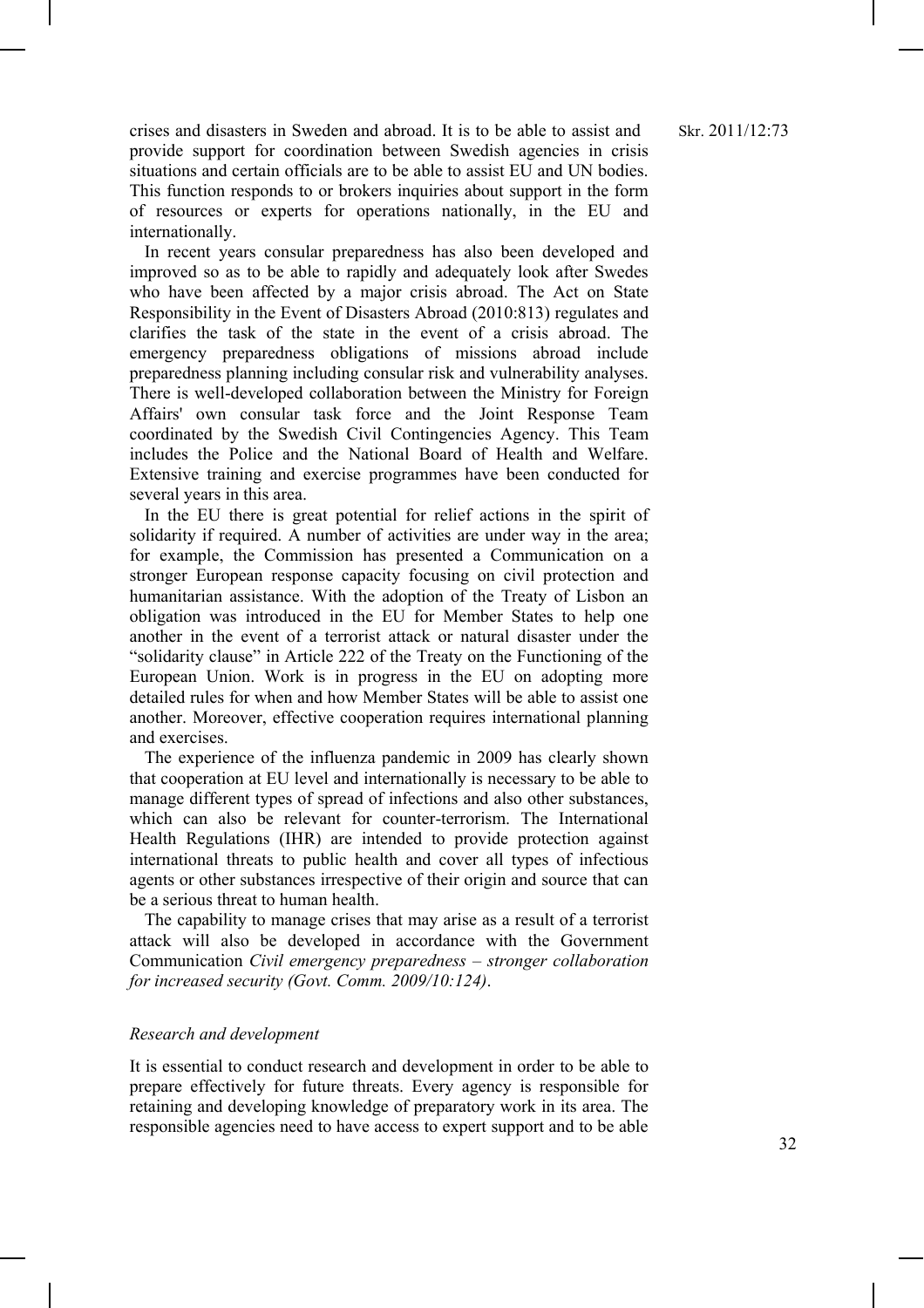to benefit in an adequate way from previously documented lessons learned. The results of evaluations of exercises and incidents need to be taken on board and transformed into new knowledge that is shared with the persons affected, government agencies and other parties affected. Scientific research is also needed to obtain a higher level of knowledge about how people in Sweden react to a terrorist attack. This can involve confidence in various modes of transport, the banking system or being in crowds and ultimately confidence in the functions of society. A large number of actors are conducting research and knowledge development work that can contribute to this preparatory work. Some of them are mentioned below and some under other headings in this section.

The Swedish Security Service is responsible for maintaining detailed knowledge about the threat picture. In this context the Service has close contact with the research community and other relevant actors.

The National Laboratory of Forensic Science (SKL) has special expertise for forensic methods that are of crucial importance for the capability to collect evidence of suspected terrorist crime in the event of an incident.

The Swedish Defence Research Agency (FOI) is an important actor in this research area. By means of budget appropriations and as directed by the Government the FOI maintains extensive expertise with respect to chemical, biological, radiological and nuclear substances and explosives and the potential criminal use of these substances. The FOI also participates in the EU's security research programme, which includes terrorism. Area surveillance, mass transport security, border and airport controls, security in goods transport and operational crisis management are areas in which the FOI is involved. For example, together with the Swedish Transport Agency and Swedavia and other actors the FOI has examined the possibilities of improving airport protection in order to discover and locate interference with communication and positioning systems. The FOI also provides expert support to various other agencies, including training for CBRN instructors, support for the Police concerning firearms and explosives and forensic support to the SKL.

Through the Total Defence NBC Centre the Swedish Armed Forces arrange extensive training in the CBRN area. These activities, which are also offered to other Swedish agencies, include possibilities of carrying out qualified training and exercise activities in a live operational environment.

The Swedish Civil Contingencies Agency (MSB) finances and coordinates a number of research projects as part of the national security research programme. This research includes remote detection of explosive substances, monitoring of drinking water, virus detection, the monitoring of nuclear power plants using IR cameras, information security and forensic methods. The Agency has also developed methods for cross-sectoral impact analyses regarding risks and vulnerabilities in society and as support for decision-makers in the event of different incidents.

Several higher education institutions are conducting study and analysis activities, holding conferences and providing training programmes, etc. in this area. For example, the Swedish National Defence College as well as Chalmers University of Technology and Uppsala University that are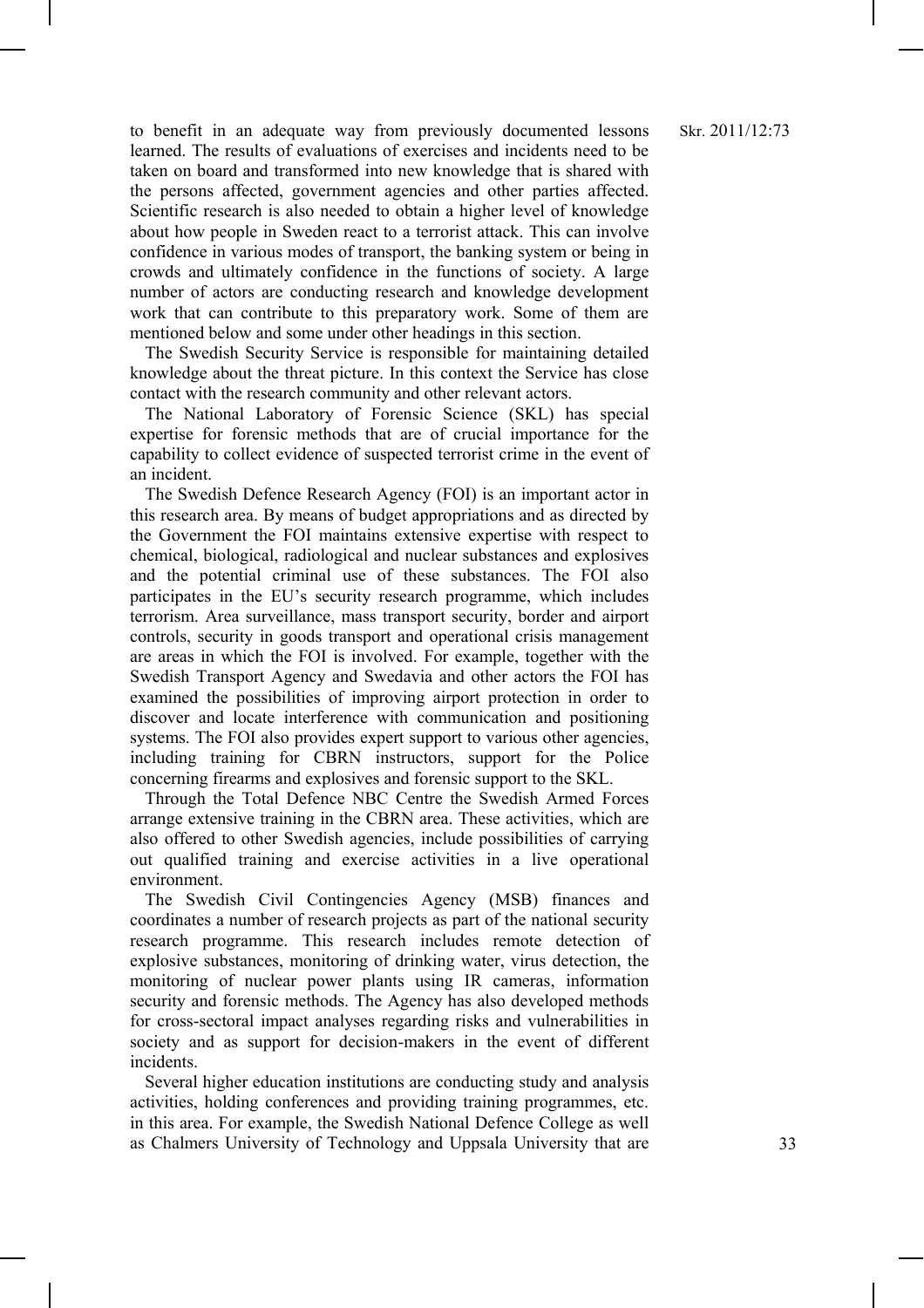doing research work in the area of non-proliferation with funding from the Swedish Radiation Safety Authority.

Research and development is also taking place through international agreements, for example the Swedish-American agreement on research and development questions in the area of civil security. The Government may need to enter into further similar international agreements with other countries on research and development. Large parts of the research community need funding to be able to make well-founded assessments of what preparations are required so as to also be able to meet the threat of terrorism in the future.

#### *Information security*

Today almost all information, both open and secret, is handled in IT systems, in many cases in web-based systems. A number of essential services are dependent on IT systems for control, regulation and monitoring. These IT systems risk being exposed to unauthorised impacts and may be targets for terrorist attacks. IT systems can also be used as means for attacks. Important parts of general work on information security are relevant to action to meet the threat from terrorism, for instance so as to be able to manage the consequences of a terrorist attack.

According to the responsibility principle, responsibility for IT security rests on the party responsible for a particular service or activity. However, some agencies have a specially designated responsibility for information security (the Swedish Armed Forces, the National Defence Radio Establishment, the Swedish Civil Contingencies Agency, the Defence Materiel Administration, the Swedish Post and Telecom Agency and the Swedish Security Service).

In recent years the Swedish Security Service has also focused, in the context of its advisory and supervisory responsibility, on preventing serious electronic attacks aimed at essential IT systems. This work is carried out in cooperation with the high-value services. The Swedish Security Service also analyses and investigates the serious electronic attacks that have affected and are affecting essential services.

The National Defence Radio Establishment (FRA) and the Military Intelligence and Security Service (MUST) have special knowledge about and access to unique information in the area of information security. For example, the FRA has developed a technical detection and warning system for essential services and critical infrastructure. The FRA supports information security work in government agencies and stateowned companies that handle sensitive information and is the state resource for technical information security. This support can consist of penetration tests, network mapping and technical advice. To increase awareness in society the FRA holds lectures, technical demonstrations and training courses. The FRA provides expert support to other agencies in questions concerning regulatory and encryption expertise in cooperation with the MUST and the MSB. In addition, the FRA plays an operational role by supporting the Swedish Security Service, for example, in managing serious IT incidents, breaches of data security and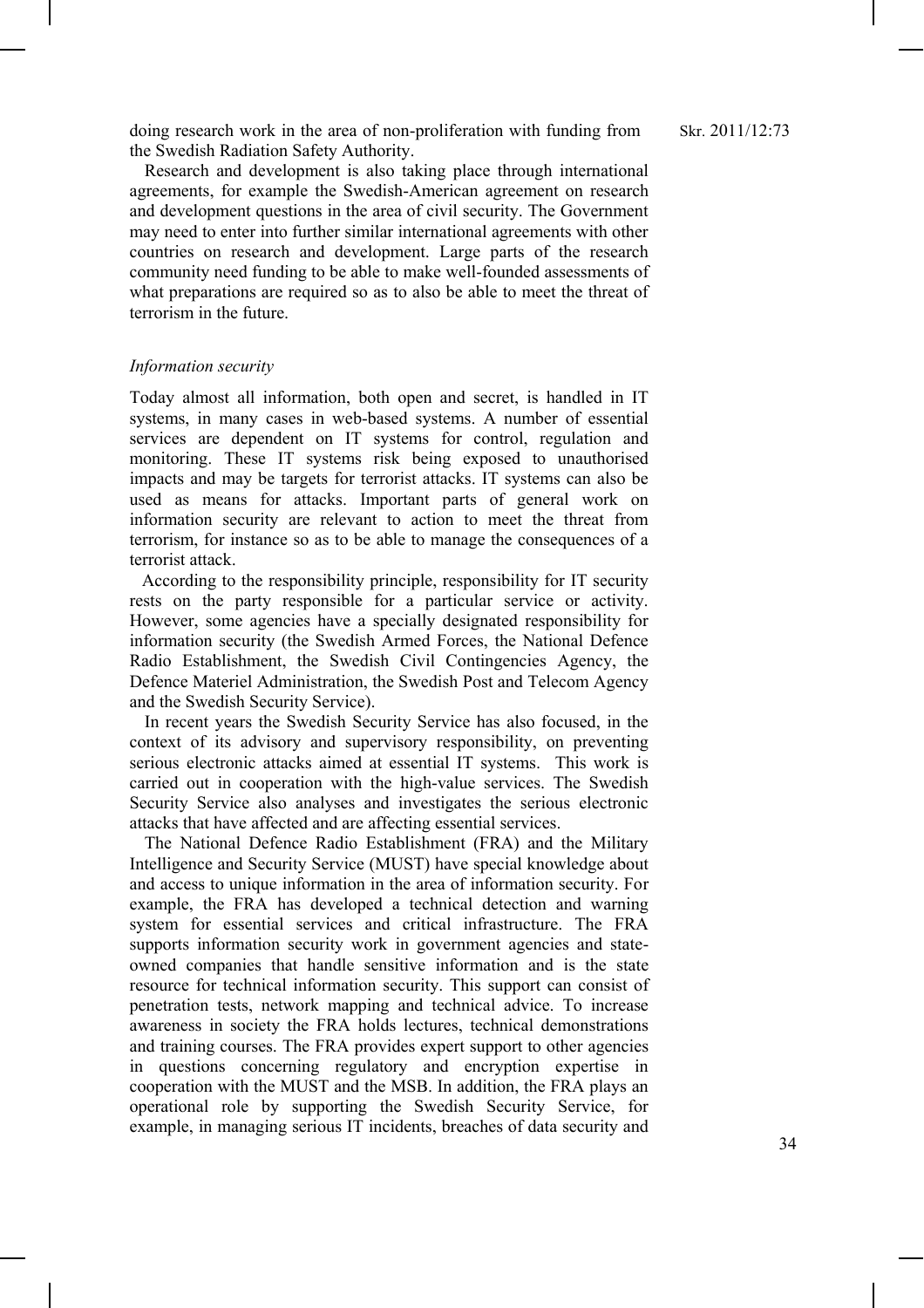other types of attacks. Together with the Swedish Security Service and the MSB, the Swedish Armed Forces have the right to issue regulations in the area of information security. As part of their supervisory responsibility the Swedish Security Service and the Swedish Armed Forces support other government agencies and the defence industry in security protection matters, including in the IT area. The Swedish Armed Forces also lead and coordinate the signals protection service and work on encryption for high-value information for defence purposes.

The Swedish Post and Telecom Agency (PTS) has the right to issue regulations regarding the operational reliability of telecommunications operators and protection of information in electronic communication. PTS is responsible for convening a national telecommunications liaison group in the event of serious incidents. PTS also works on network security and Internet security.

Information security is closely linked to cross-sectoral crisis management since the consequences of a serious IT incident after an attack can affect essential services in several sectors. The MSB is therefore responsible for the coordination of work on society's information security and for analysing and assessing international developments in the area. The MSB has to provide advice and support for the preventive work being carried out by other government agencies, municipalities, county councils and by companies and organisations. The MSB has also worked on a strategy for society's information security, an action plan for society's information security and a national management plan for serious IT incidents. The MSB contributes to collaboration between agencies with special responsibility for society's information security (SAMFI) and liaison groups for information sharing in various sectors. Via the Computer Emergency Response Team – Sweden (CERT-SE) – the MSB can obtain information about incidents and vulnerability. The Swedish Armed Forces' knowledge and experience of running and protecting valuable information systems can be used for preventive purposes or as support in the event of serious attacks on essential services. One example of this is the Swedish Armed Forces' special IT defence unit that is intended to protect their activities, but could also be used as support for other agencies.

The Government considers that exercises are an important feature of work to strengthen society's information security. Sweden has participated in several international exercises in the area of information security, for example Cyber Europe 2010 and the US exercise Cyberstorm III. At national level the MSB has arranged NISÖ, an information security exercise, with participants from the public and private sectors. Another example is the exercises that the PTS holds every other year with telecommunications operators and, most recently, also with the electricity industry. The Government also considers that it is important to include information security issues in work on risk, vulnerability and security analyses.

On 8 December 2011 the Government decided to conduct a review of the Protective Security Act. The remit of the Inquiry includes reviewing what activities are of importance for national security or need to be protected from terrorism and are therefore in need of protection. One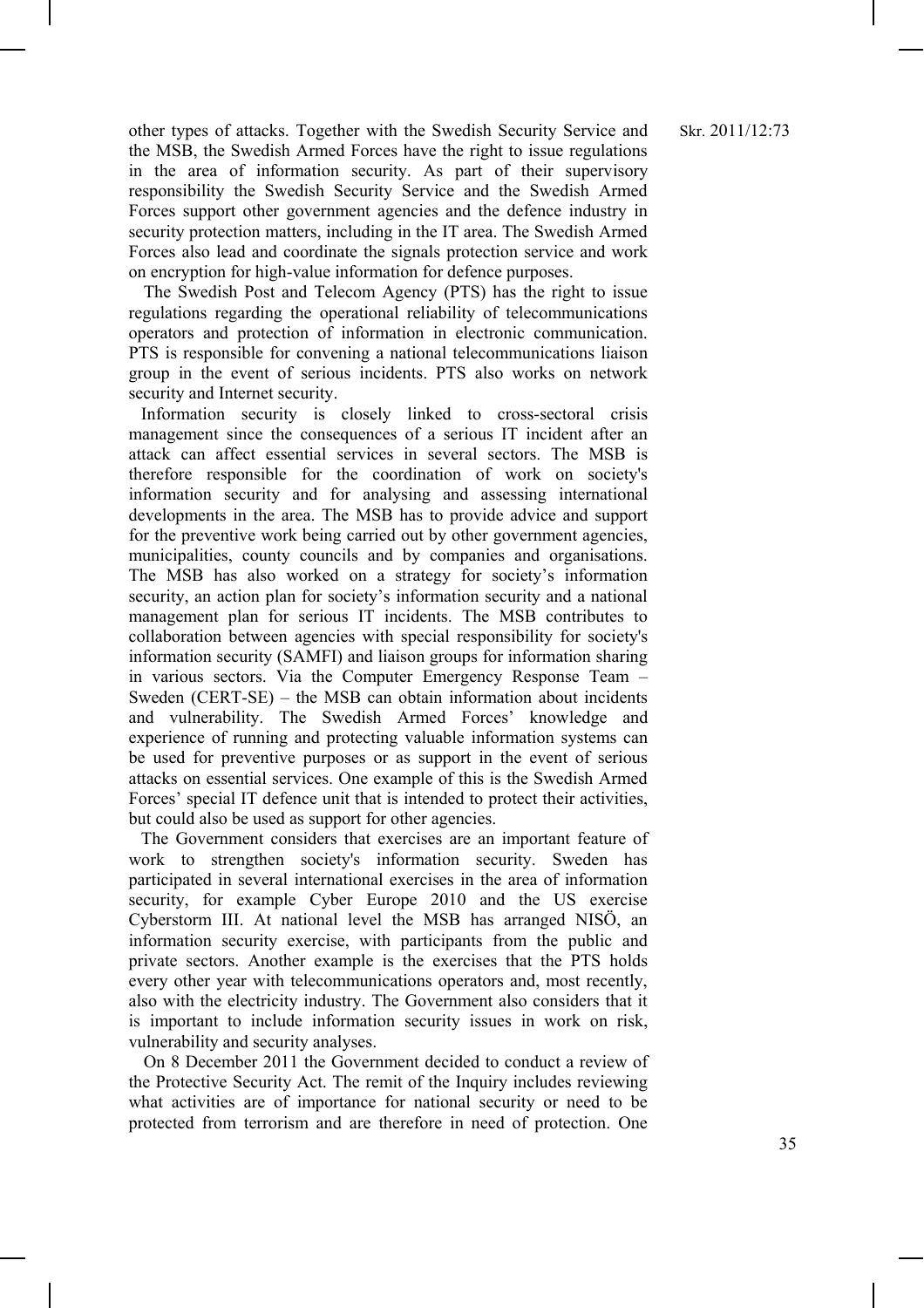important part of the review will relate to information security. The inquiry is to report on its assignment by 30 April 2014 at the latest.

#### *Effective crisis communication and medical care*

One of the most serious consequences of a terrorist attack, over and above the direct damage caused by the attack, is the worry that affects the population. Crisis communication is needed to establish trust, prevent disinformation, communicate decisions, help those affected among other reasons. If the general public is deeply worried, this can have hard to foresee consequences for essential services and may also hamper society's crisis management. In the event of a terrorist attack it is therefore very important that agencies and the other actors responsible communicate well-considered, correct and consistent information to the general public and the media.

The question of communication between agencies and with the general public may be of crucial importance for the course of a crisis or incident after a terrorist attack. Communication with the general public should be characterised by openness and speed and be correct and coordinated among responsible actors.

In the case of the attack on 11 December 2010 in Stockholm the Counter-Terrorism Cooperative Council played an important role for the exchange of information between government agencies. The Council can help to strengthen the planning and structure for communication between agencies and with the general public, for example by means of a common communication strategy for the Council. Clear routines for communication between agencies can be strengthened by joint operational exercises.

The MSB is to provide assistance in the form of supporting resources in connection with serious accidents and support the coordination of measures taken by the relevant agencies in a crisis. The MSB exercises its coordinating role in various ways, including support for coordinated decision-making for the authorities responsible and liaison conferences with both county administrative boards and nationwide agencies. The MSB also provides methods, networks and services that can be used by agencies affected in contact with the general public, such as the website www.krisinformation.se and a cross-agency telephone service that is set up when incidents occur to handle questions from the general public. The MSB works on developing preparedness, receiving alarms, maintaining a continuously updated situation overview, conducting horizon scanning and making in-depth analyses. The MSB has continued to develop WIS, which is a national web-based information system for facilitating information-sharing between actors in the Swedish crisis management system before, during and after a crisis.

To strengthen Sweden's crisis management capability the Riksdag has decided to introduce a national communications system for command, control and collaboration – RAKEL (Radio communication for effective command and control). RAKEL facilitates communication organisations working on public order, security, safety and health, and makes their collaboration more effective.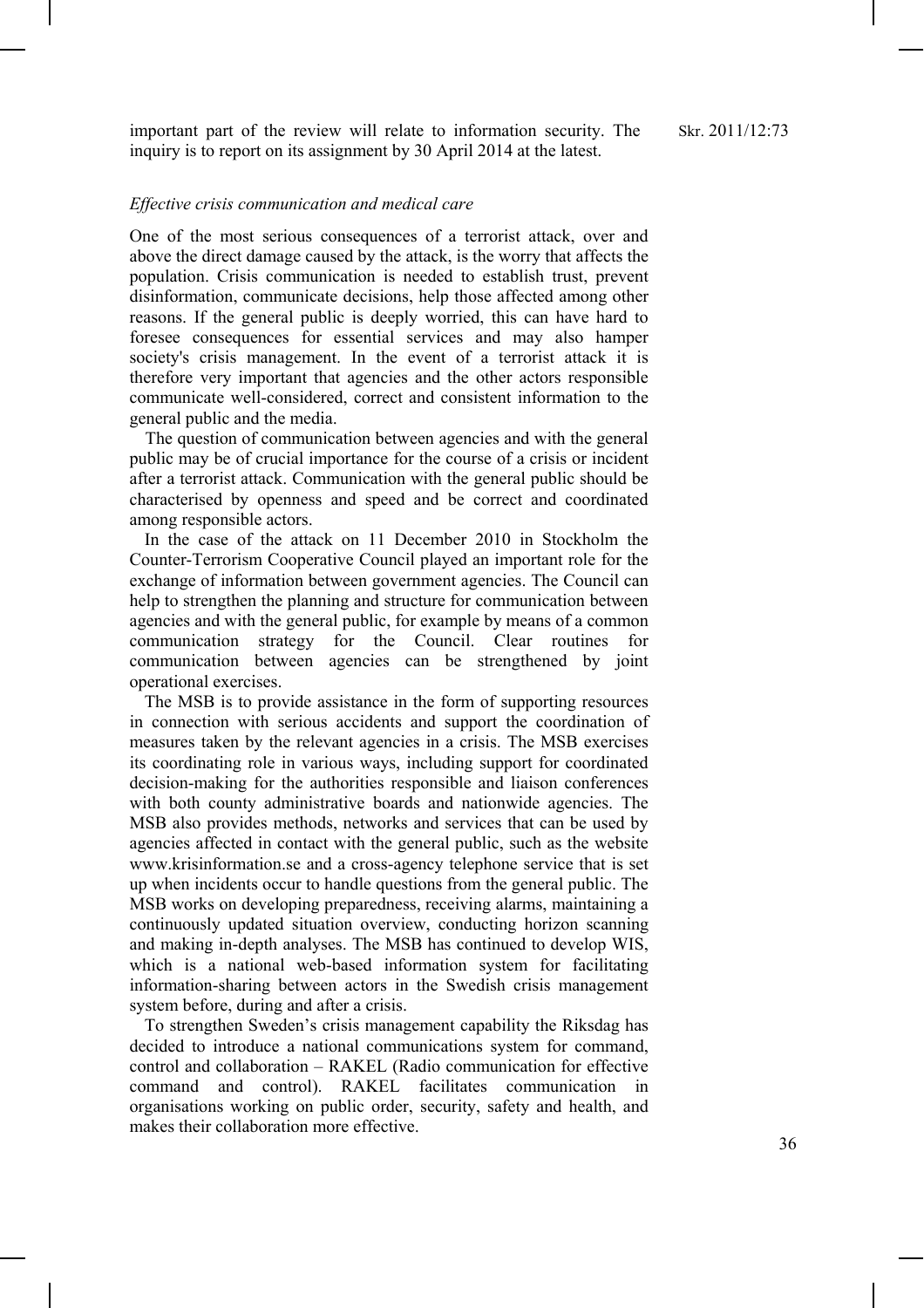Preparatory work also includes the possibilities for individuals to receive care and be able to assist one another in the event of an attack. It is important for people to be aware of what to do to seek and receive help and for people to also have some training in fire extinguishing and first aid. Over and above a high general level of medical care, a disaster medicine capacity is also needed to be able to take care of individuals injured in an attack. The Swedish Air Ambulance Service (SNAM) has the capability to carry out air transport with intensive care capacity.

#### *Protection of essential installations and functions*

In order to protect essential installations and functions in society work has long been under way to reduce their vulnerability. As long ago as 1990 explicit protection against terrorist crime was added to the then Installations Protection Act. The present Installations Protection Act (2010:305) entered into force on 1 July 2010. The Act makes it possible to decide on qualified protection for certain protected objects, for example buildings, other installations and areas and military vessels and aircraft. The provisions of the Installations Protection Act make it legally possible to set up physical barriers to access, give security personnel certain powers and be able to guard protected sites with the assistance of police, military or other specially appointed staff. The Government has given the MSB the task of preparing a national strategy for the protection of services that are essential to the functioning of society.

The Government has instructed the Swedish Radiation Safety Authority to carry out a review in consultation with the National Police Board, the Swedish National Grid and the MSB of the capability of licence-holders and society to protect nuclear installations and transports of nuclear substances from antagonistic threats.

The Swedish Radiation Safety Authority has produced a plan for the management of all radioactive waste. One question that is being investigated is the need for better control of the import of radioactive substances from countries outside the EU.

Attacks on the food production can harm people or animals directly or indirectly. An attack on forest production can also entail similar risks. Drinking water has a unique capacity to spread infection and poisoning. These areas in particular are sensitive to attacks using biological or chemical substances; attacks that can cause major economic losses and human suffering. Moreover, new biotechnical applications risk leading to new threat pictures. The secure laboratories of the Swedish Institute for Infectious Disease Control carry out diagnoses of certain rare infectious agents and unknown organisms and substances. The Institute also has 24/7 laboratory preparedness and can assist the Nordic and Baltic countries by analysing suspected highly infectious agents. There are also laboratories that are members of the European Laboratory Network for the monitoring and analysis of suspected serious infections.

The Government is taking precautions to prevent and alleviate the harm caused by sabotage and other property damage that can affect Sweden's food supply and to prevent the intentional pollution of drinking water. The Government intends to supplement the expertise currently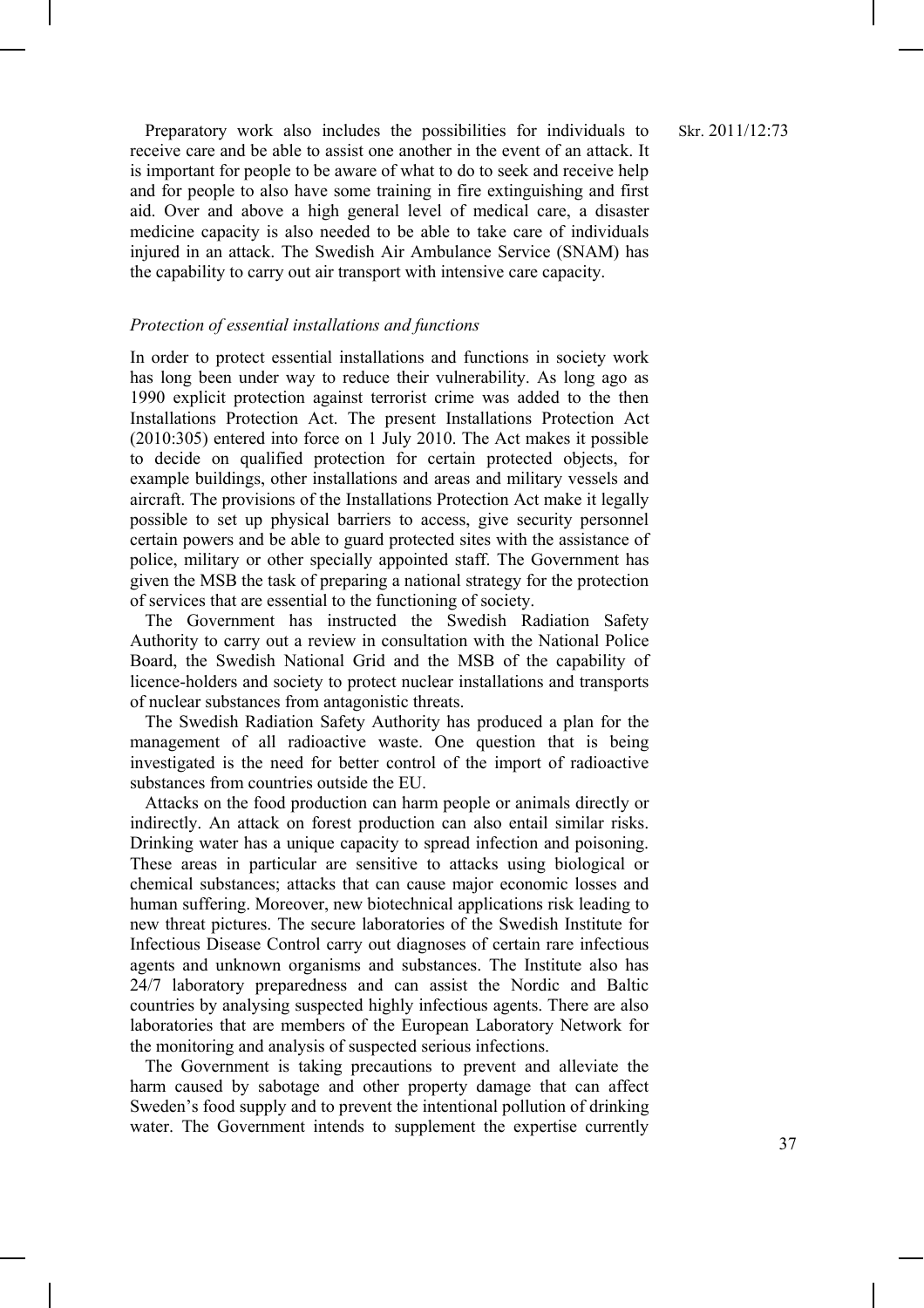available in the agencies that usually work on emergency preparedness. The Ordinance for the Swedish University of Agricultural Sciences has therefore been amended to state that the University shall identify and analyse, in the light of scientific findings, the risks of research results bring used for antagonistic purposes against agricultural and food production.

The transport sector is another area with protection value. The Swedish Transport Agency is the authority responsible for several protective security regulations and great weight is given to being able to manage the consequences of a terrorist attack or other incident that can cause severe disruptions to the Swedish transport sector.

The protection of road and rail transport should be strengthened by more effective supervision of the transport of dangerous goods and better communication with industry about the protection regulations on transport security that are in force. The Government may consider whether the transport security regulations for dangerous goods should cover all modes of transport. The European Commission has initiated work on transport security in urban areas, rail and metro stations for example, where the Swedish Transport Administration is the Swedish focal point. The Police work to ensure security in traffic and especially commercial traffic, including the transport of dangerous goods. In the EU there is a network for cooperation on police road safety issues called TISPOL.

Shipping and ports make up an important part of the transport sector. In this area the Swedish Maritime Administration is responsible for important infrastructure. The Police, Swedish Coast Guard and Swedish Customs meet regularly to discuss the need for changes to legislation and the application of existing regulations for the marine environment and to conduct exercises, etc. The Police also take part in the network for police force collaboration in marine and port issues funded by the EU. The general Swedish Marine Initiative deals with questions concerning terrorism aimed at shipping.

Aviation requires special protection on account of its vulnerability. The Swedish Police participate in regular meetings with the Swedish Transport Agency to develop protection and discuss the need for regulatory change, for example. The Police also participate in international cooperation in Airpol, which is a network for police cooperation on air security. In the EU work is in progress on strengthening security concerning air freight transport based on current threat and risk assessments for points of departure and destinations, etc. Several incidents and exercises have demonstrated the need for effectiveness in maintaining security at airports and on board aircraft. There is scope for further efforts by all the actors responsible so as to meet the requirement of satisfactory security at our airports.

The EU has put in place a Directive on the protection of critical infrastructure, the European Programme for Critical Infrastructure Protection, EPCIP. The risks of terrorist attacks are an important part of the EPCIP, even though the Directive covers all types of risks including natural disasters and accidents. Together with other authorities, the MSB has tested a pilot version of special IT support for information about warnings, which is included in EPCIP and is called the Critical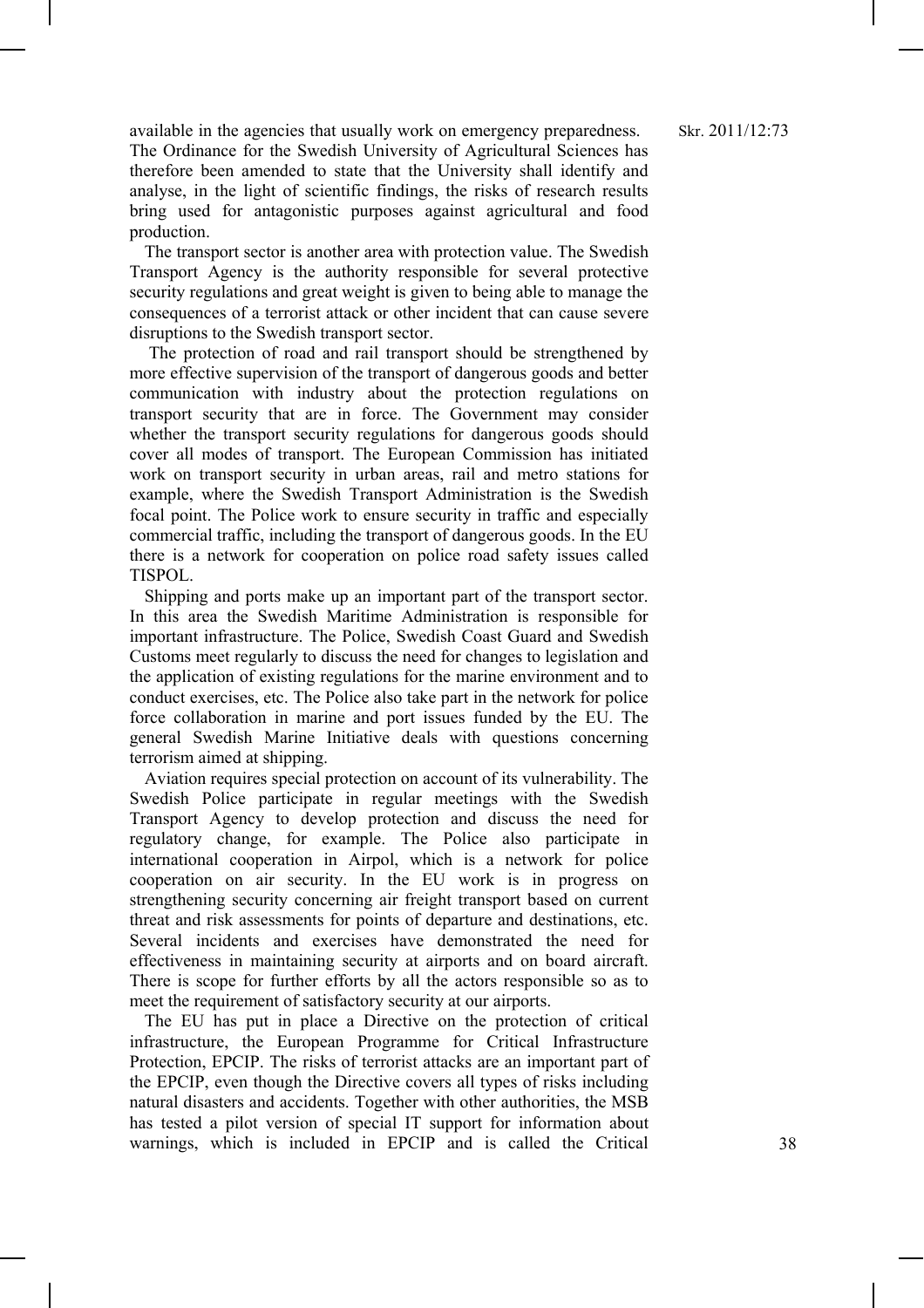Infrastructure Warning Information Network (CIWIN). Moreover, the EU has begun work on stress tests in the security area in with Sweden as a participant.

A large part of work to secure the protection and operation of essential installations and functions is carried out by private actors. It is important that private actors also take their responsibility as owners or operators of these critical functions and installations, for example the infrastructure that underlies electricity supply and telecommunications. They should therefore be involved in collaboration work in the way that is assessed by the responsible authorities as appropriate in each individual case.

#### *Control of dangerous substances and weapons*

Attacks using some form of weapon involving CBRN substances can cause great damage even when the design is primitive. The risk of terrorists acquiring such weapons is low, but the impact if they were to do so can be considerable, at both the mental and the physical level. The attacks in the Tokyo metro in 1995 and the anthrax letters in 2001 clearly demonstrate the consequences of the use of CBRN substances. Sweden has played a proactive role in realising the EU Action Plan on Chemical, Biological, Radiological and Nuclear Security. This Action Plan is intended to counter the use of such substances in terrorist attacks and to improve the consequence management of any CBRN incident. Sweden is deeply involved in implementing the Action Plan on a broad national footing.

The coordinating role of the MSB in crisis preparedness also covers the area of CBRN and explosive substances with collaboration taking place in the dangerous substances collaboration area, for instance. This coordination also includes situation reports and the leadership of liaison groups. The MSB has been instructed by the Government to report compilations of measures planned and taken in the CBRN and explosive substances area at all levels, including those linked to international cooperation and exercises. The Government has also instructed the Swedish Radiation Safety Authority and the Swedish Customs to review society's capability to control radioactive substances at Sweden's borders; their report in this assignment is to be presented no later than 29 February 2012.

There is a Health Security Committee in the EU. In December 2011 the European Commission presented a proposal for a legal instrument on serious cross-border threats to health. The proposal involves extending the work of the Health Security Committee to cover all kinds of threats to human health, except threats of radiological or nuclear origin. In the proposal the Commission makes clear demands on Member States to coordinate their preparedness planning.

At EU level an action plan has also been produced to improve safety concerning explosives. The action plan has a crime-prevention perspective, focusing especially on the threat from terrorism. At national level the MSB and the Police are leading a working group for the implementation of the action plan that includes the relevant agencies.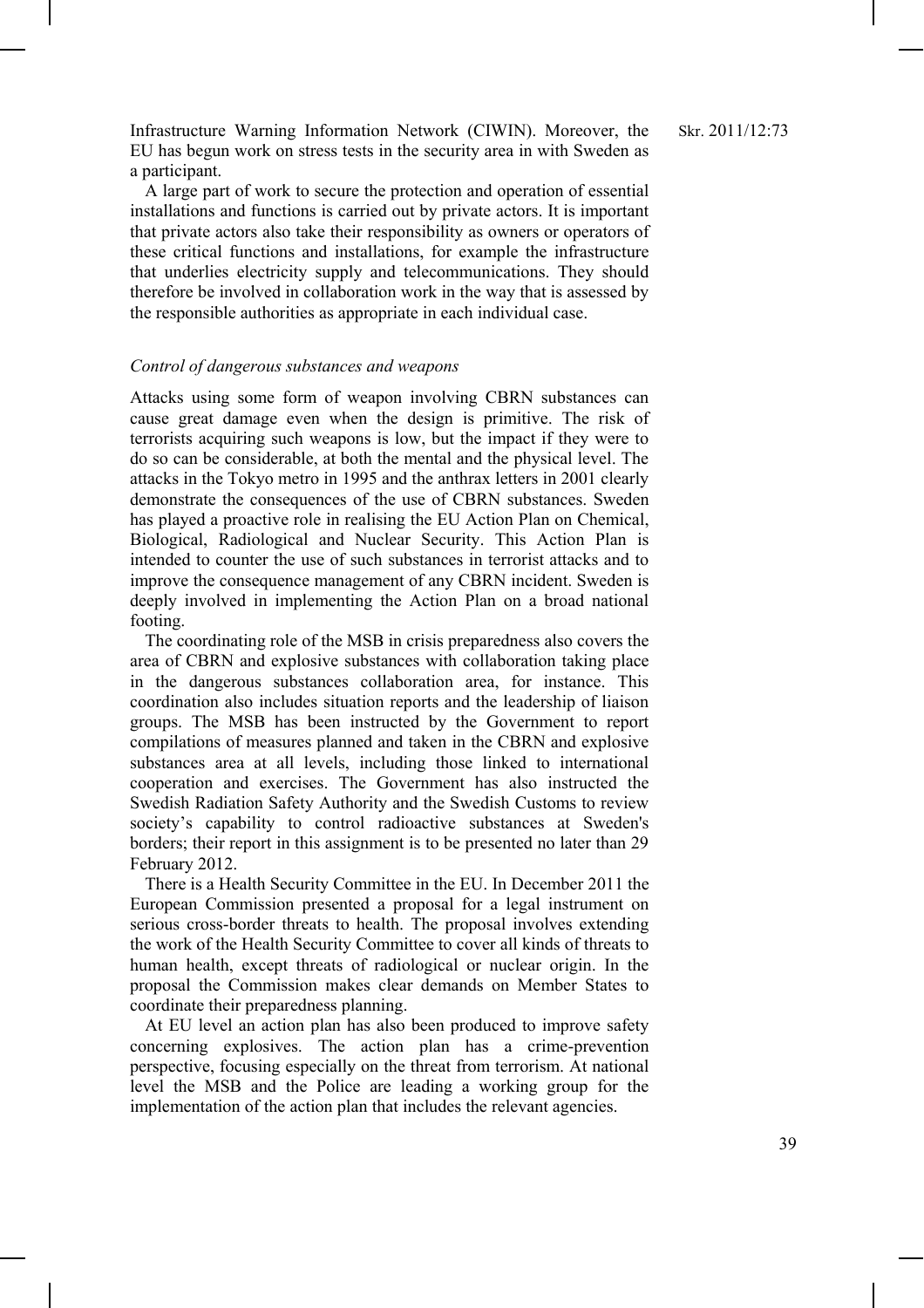The European Commission has proposed a regulation on the marketing and use of explosives precursors. The purpose of the regulation is to limit access by the general public to high concentrations of certain chemicals that can be misused by being used in the manufacture of explosives.

Work on preventing the spread of weapons of mass destruction (WMD) contributes to the general fight against terrorism. A range of multilateral cooperation is under way in this area, including cooperation through the International Atomic Energy Agency (IAEA), the conventions that ban biological, toxic and chemical weapons and a number of international export control regimes. Sweden also takes part in international initiatives that have been taken to counter what is described as WMD terrorism. This includes the implementation of UN Security Council resolution 1540, action in the G8 Global Partnership on the proliferation of weapons of mass destruction and the Global Initiative to combat nuclear terrorism. Other important instruments are the International Convention on Combating Nuclear Terrorism, which Sweden signed in 2005, and the Convention on Physical Protection of Nuclear Material, to which Sweden has been a party since 1980. One purpose of that Convention is to stop nuclear material falling into the wrong hands. The question of Sweden's accession to the Convention on Combating Nuclear Terrorism is currently being processed in the Government Offices. Sweden is also taking part in the Proliferation Security Initiative (PSI), which was launched in 2003 with the purpose of preventing weapons of mass destruction or components of such weapons being transported to or from unauthorised destinations.

One important part of the implementation of measures in this area involves informing companies and research institutes that have advanced knowledge in this area of what the risks are. In April 2010 Sweden took part, as one of 47 countries, in a Nuclear Security Summit in Washington to consider how states should minimise the risk of terrorists gaining access to sensitive nuclear or radioactive material for the purpose of causing mass destruction or spreading radioactivity. The participating states agreed on a number of measures to strengthen the protection of particularly sensitive nuclear material in order to prevent terrorists gaining access to the material. Sweden participates actively in this cooperation and is going to take part in the follow-up summit to be held in Seoul in 2012. At national level a range of agencies work on nonproliferation, in addition to the Government Offices. They include the Swedish Armed Forces, the Swedish Coast Guard, the Swedish Agency for Non-Proliferation and Export Controls, the Swedish Radiation Safety Authority, the Swedish Security Service, the Swedish Defence Research Agency and the Swedish Customs.

The Government has tightened the control of the handling of weapons in the country. Sweden recently acceded to the UN Firearms Protocol. This Protocol is intended to strengthen cooperation between states in order to prevent and counter the illicit manufacturing of and trafficking in firearms. The legislative amendments required to enable Sweden to accede to the Protocol entered into force on 1 July 2011. Briefly, under the amendments firearms, their parts and components and packages containing ammunition must be marked when manufactured. Firearms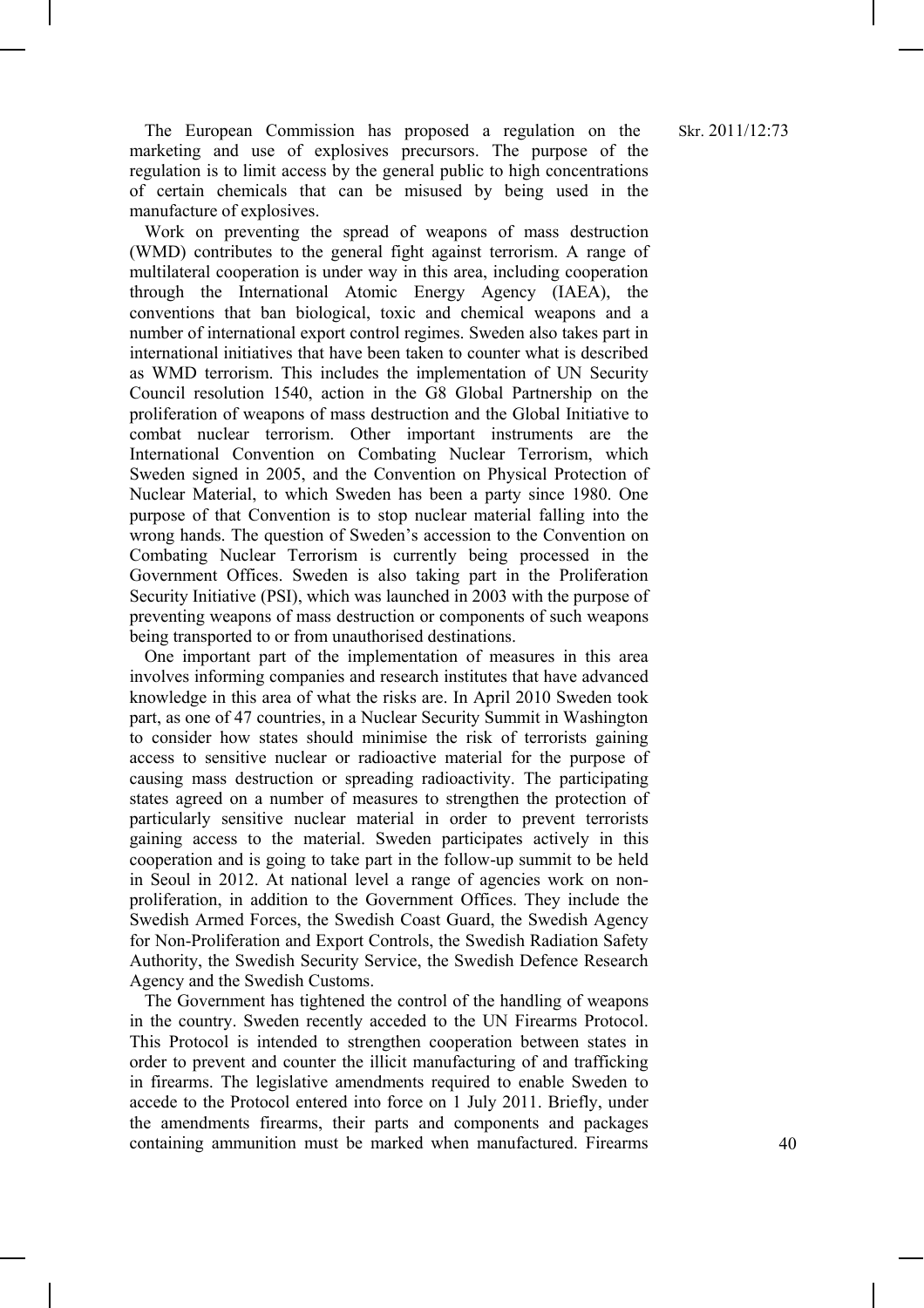and parts and components imported to Sweden permanently must also be marked. At the same time the Swedish Customs was given the right to carry out control visits and audits at any party who imports firearms to or exports firearms from Sweden. On 9 June 2011 the Government decided to instruct the National Police Board and the Swedish Customs to jointly map the scale of illicit firearm imports and the methods used. The purpose of this assignment is to reduce the illicit import of firearms into Sweden. The report on this assignment is to be submitted on 30 September 2012 at the latest. The Government has recently decided to obtain the opinion of the Council on Legislation on proposed amendments to firearms legislation. The proposals referred to the Council on Legislation in *Certain measures to counter illicit weapons* include clarifying the crime of serious firearm offence and tightening the requirements for firearms dealers.

## 6 Continuous follow-up

The Government will follow up the national counter-terrorism strategy. The agencies concerned are expected to report relevant measures to the Government and follow up these measures continuously in the usual reporting process in annual reports, presentations of assignments, reports and in other ways. Other follow-up and evaluation methods may also be applied when appropriate. Success will be assessed against the objectives set out in the strategy.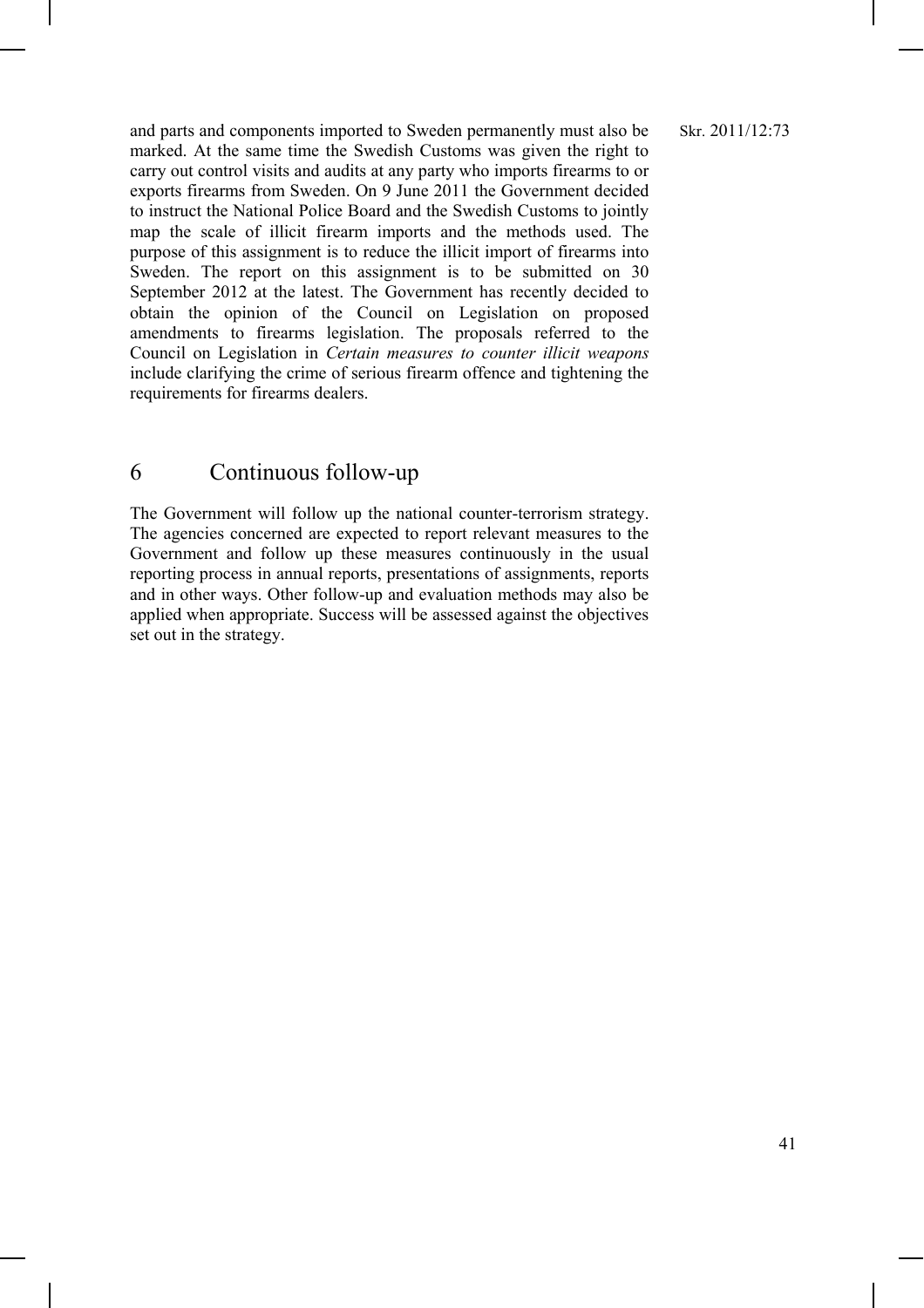## Ministry of Justice

Extract from the minutes of the Cabinet Meeting, 9 February 2012

Present: Minister Björklund, chair, and Ministers Bildt, Ask, Larsson, Erlandsson, Carlsson, Borg, Sabuni, Adelsohn Liljeroth, Tolgfors, Ohlsson, Attefall, Engström, Kristersson, Hatt, Ek, Lööf

Minister responsible: Minister Ask

 $\overline{a}$ 

The Government adopts Communication 2011/12:73 Responsibility and commitment – a national counter-terrorism strategy